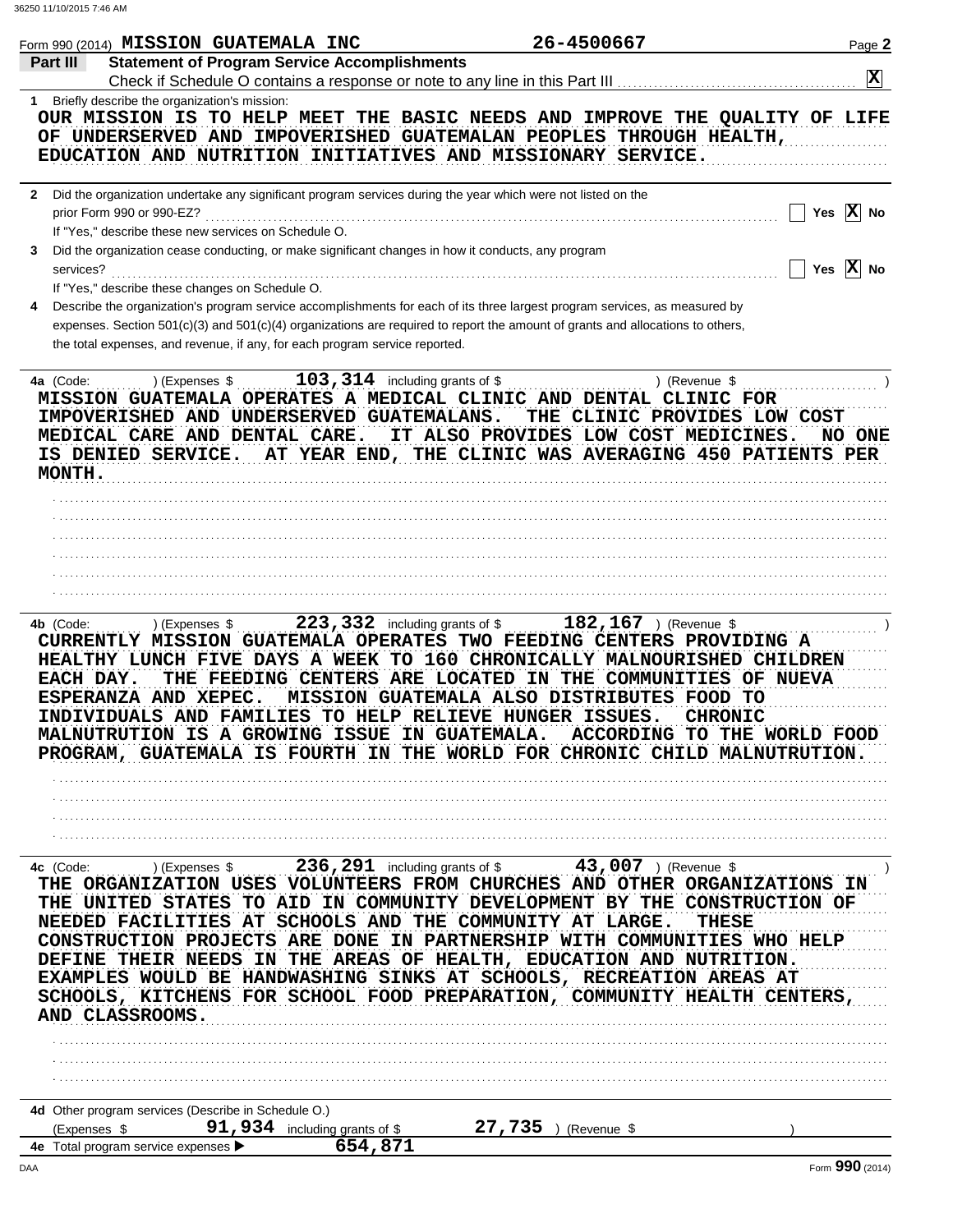Department of the Treasury

Form

Use Only

990

## Return of Organization Exempt From Income Tax

Under section 501(c), 527, or 4947(a)(1) of the internal Revenue Code (except private foundations)

Do not enter social security numbers on this form as it may be made public.



|                                        | internai Revenue Service       | $\blacktriangleright$ Information about Form 990 and its instructions is at www.irs.gov/form990.                                                                                                                                                                                                                         |                                                     |                           | urdu duri                                  |
|----------------------------------------|--------------------------------|--------------------------------------------------------------------------------------------------------------------------------------------------------------------------------------------------------------------------------------------------------------------------------------------------------------------------|-----------------------------------------------------|---------------------------|--------------------------------------------|
|                                        |                                | For the 2014 calendar year, or tax year beginning<br>and ending                                                                                                                                                                                                                                                          |                                                     |                           |                                            |
| в                                      | Check if applicable:           | C Name of organization                                                                                                                                                                                                                                                                                                   |                                                     |                           | D Employer identification number           |
|                                        | Address change                 | <b>MISSION GUATEMALA INC</b>                                                                                                                                                                                                                                                                                             |                                                     |                           |                                            |
|                                        | Name change                    | Doing business as                                                                                                                                                                                                                                                                                                        |                                                     |                           | 26-4500667                                 |
|                                        | Initial return                 | Number and street (or P.O. box if mail is not delivered to street address)<br>P.O. BOX 1073                                                                                                                                                                                                                              | Room/suite                                          | <b>E</b> Telephone number | $812 - 842 - 0642$                         |
|                                        | Final return/                  | City or town, state or province, country, and ZIP or foreign postal code                                                                                                                                                                                                                                                 |                                                     |                           |                                            |
|                                        | terminated                     | <b>PRINCETON</b><br>IN 47670                                                                                                                                                                                                                                                                                             |                                                     |                           | 948,748                                    |
|                                        | Amended return                 | F Name and address of principal officer:                                                                                                                                                                                                                                                                                 |                                                     | G Gross receipts \$       |                                            |
|                                        | Application pending            | THOMAS S. HEATON                                                                                                                                                                                                                                                                                                         | H(a) Is this a group return for subordinates?       |                           | $ \mathbf{X} $<br><b>No</b><br>Yes         |
|                                        |                                | P.O. BOX 1073                                                                                                                                                                                                                                                                                                            | H(b) Are all subordinates included?                 |                           | No<br>Yœ                                   |
|                                        |                                | IN 47670<br><b>PRINCETON</b>                                                                                                                                                                                                                                                                                             |                                                     |                           | If "No," attach a list. (see instructions) |
|                                        | Tax-exempt status:             | $ \mathbf{X} $ 501(c)(3)<br>$\log$ (insert no.)<br>$501(c)$ (<br>527<br>4947(a)(1) or                                                                                                                                                                                                                                    |                                                     |                           |                                            |
|                                        | Website: $\blacktriangleright$ | WWW.MISSIONGUATEMALA.COM                                                                                                                                                                                                                                                                                                 | $H(c)$ Group exemption number $\blacktriangleright$ |                           |                                            |
|                                        |                                | $ \mathbf{X} $ Corporation<br>Form of organization:<br>Trust<br>Association<br>Other $\blacktriangleright$                                                                                                                                                                                                               | L Year of formation: 2009                           |                           | ΙN<br>M State of legal domicile:           |
|                                        | <b>MARA</b>                    | Summary                                                                                                                                                                                                                                                                                                                  |                                                     |                           |                                            |
|                                        |                                | 1 Briefly describe the organization's mission or most significant activities:                                                                                                                                                                                                                                            |                                                     |                           |                                            |
|                                        |                                | OUR MISSION IS TO HELP MEET THE BASIC NEEDS AND IMPROVE THE QUALITY OF LIFE                                                                                                                                                                                                                                              |                                                     |                           |                                            |
|                                        |                                | OF UNDERSERVED AND IMPOVERISHED GUATEMALAN PEOPLES THROUGH HEALTH,                                                                                                                                                                                                                                                       |                                                     |                           |                                            |
|                                        |                                | EDUCATION AND NUTRITION INITIATIVES AND MISSIONARY SERVICE.                                                                                                                                                                                                                                                              |                                                     |                           |                                            |
| Governance                             |                                | 2 Check this box $\blacktriangleright$   if the organization discontinued its operations or disposed of more than 25% of its net assets.                                                                                                                                                                                 |                                                     |                           |                                            |
|                                        |                                |                                                                                                                                                                                                                                                                                                                          |                                                     | 3                         | 8                                          |
| œ                                      |                                | 3 Number of voting members of the governing body (Part VI, line 1a)<br>1. Concerning the context context context context context context of the series of the government context context of the series of the series of the seri                                                                                         |                                                     | 4                         | 8                                          |
|                                        |                                | 4 Number of independent voting members of the governing body (Part VI, line 1b) [11] (11] Number of independent voting                                                                                                                                                                                                   |                                                     | 5                         | 3                                          |
| Activities                             |                                |                                                                                                                                                                                                                                                                                                                          |                                                     | 6                         | 527                                        |
|                                        |                                |                                                                                                                                                                                                                                                                                                                          |                                                     | 7a                        | 0                                          |
|                                        |                                |                                                                                                                                                                                                                                                                                                                          |                                                     | 7Ь                        | 0                                          |
|                                        |                                |                                                                                                                                                                                                                                                                                                                          | <b>Prior Year</b>                                   |                           | <b>Current Year</b>                        |
|                                        |                                |                                                                                                                                                                                                                                                                                                                          |                                                     | 604,339                   | 933,066                                    |
|                                        |                                | 9 Program service revenue (Part VIII, line 2g)                                                                                                                                                                                                                                                                           |                                                     | 16,897                    | 15,086                                     |
| Revenue                                |                                |                                                                                                                                                                                                                                                                                                                          |                                                     | 776                       | 596                                        |
|                                        |                                | 11 Other revenue (Part VIII, column (A), lines 5, 6d, 8c, 9c, 10c, and 11e)                                                                                                                                                                                                                                              |                                                     |                           |                                            |
|                                        |                                | 12 Total revenue - add lines 8 through 11 (must equal Part VIII, column (A), line 12)                                                                                                                                                                                                                                    |                                                     | 622,012                   | 948,748                                    |
|                                        |                                | 13 Grants and similar amounts paid (Part IX, column (A), lines 1-3) [11] [12] Crants and similar amounts and similar and similar and similar and similar and similar and similar and similar and similar and similar and simil                                                                                           |                                                     | 36,456                    | 252,909                                    |
|                                        |                                | 14 Benefits paid to or for members (Part IX, column (A), line 4)                                                                                                                                                                                                                                                         |                                                     |                           |                                            |
|                                        |                                | 15 Salaries, other compensation, employee benefits (Part IX, column (A), lines 5-10)                                                                                                                                                                                                                                     |                                                     | 169,496                   | 195,241                                    |
| penses                                 |                                | 16a Professional fundraising fees (Part IX, column (A), line 11e) [11] [11] 168                                                                                                                                                                                                                                          |                                                     |                           | o                                          |
|                                        |                                | 9,451<br><b>b</b> Total fundraising expenses (Part IX, column (D), line 25) ▶                                                                                                                                                                                                                                            |                                                     |                           |                                            |
| ۵ň                                     |                                |                                                                                                                                                                                                                                                                                                                          |                                                     | 366,492                   | 293, 245                                   |
|                                        |                                | 18 Total expenses. Add lines 13-17 (must equal Part IX, column (A), line 25) [[[[[[[[[[[[[[[[[[[[[[[[[[[[[[[[                                                                                                                                                                                                            |                                                     | 572,444                   | 741,395                                    |
|                                        |                                | 19 Revenue less expenses. Subtract line 18 from line 12 [11] Revenue contains the Revenue of the Revenue of the Revenue of the Revenue of the Revenue of the Revenue of the Revenue of the Revenue of the Revenue of the Reven                                                                                           |                                                     | 49,568                    | 207,353                                    |
|                                        |                                |                                                                                                                                                                                                                                                                                                                          | <b>Beginning of Current Year</b>                    |                           | End of Year                                |
| <b>Net Assets or<br/>Fund Balances</b> |                                | 20 Total assets (Part X, line 16)                                                                                                                                                                                                                                                                                        |                                                     | 469,164                   | 1,324,884                                  |
|                                        |                                | 21 Total liabilities (Part X, line 26)                                                                                                                                                                                                                                                                                   |                                                     | 291                       | 648,658                                    |
|                                        |                                | 22 Net assets or fund balances. Subtract line 21 from line 20                                                                                                                                                                                                                                                            |                                                     | 468,873                   | 676,226                                    |
|                                        | Rartill                        | <b>Signature Block</b>                                                                                                                                                                                                                                                                                                   |                                                     |                           |                                            |
|                                        |                                | Under penalties of perjury, I declare that I have examined this return, including accompanying schedules and statements, and to the best of my knowledge and belief, it is<br>true, correct, and complete. Declaration of preparer (other than officer) is based on all information of which preparer has any knowledge. |                                                     |                           |                                            |
|                                        |                                |                                                                                                                                                                                                                                                                                                                          |                                                     |                           | 101                                        |
|                                        | Sign                           | Signature of officer                                                                                                                                                                                                                                                                                                     |                                                     | Date                      |                                            |
|                                        | Here                           | <b>HEATON</b><br><b>THOMAS</b><br>S.                                                                                                                                                                                                                                                                                     | EXECUTIVE DIRECTOR                                  |                           |                                            |
|                                        |                                | Type or print name and title                                                                                                                                                                                                                                                                                             |                                                     |                           |                                            |
|                                        |                                | Preparer's signature<br>Print/Type preparer's name                                                                                                                                                                                                                                                                       | Date                                                | Check                     | <b>PTIN</b><br>if                          |
| Paid                                   |                                | MICHAEL S. HAYNES, CPA<br><b>MICHAEL S. HAYNES, CPA</b>                                                                                                                                                                                                                                                                  |                                                     | $11/10/15$ self-employed  | P00228457                                  |
|                                        | Preparer                       | UMBACH & ASSOCIATES LLP, CPAS<br>Firm's name                                                                                                                                                                                                                                                                             |                                                     | Firm's EIN ▶              | 35-1181189                                 |

|     | Firm's address | EVANSVILLE, IN 47715-4060                                                         |  | Phone no. | 812-477-2244 |      |                 |  |
|-----|----------------|-----------------------------------------------------------------------------------|--|-----------|--------------|------|-----------------|--|
|     |                | May the IRS discuss this return with the preparer shown above? (see instructions) |  |           |              | 'Yes |                 |  |
|     |                | For Paperwork Reduction Act Notice, see the separate instructions.                |  |           |              |      | Form 990 (2014) |  |
| DAA |                |                                                                                   |  |           |              |      |                 |  |

400 BENTEE

WES CT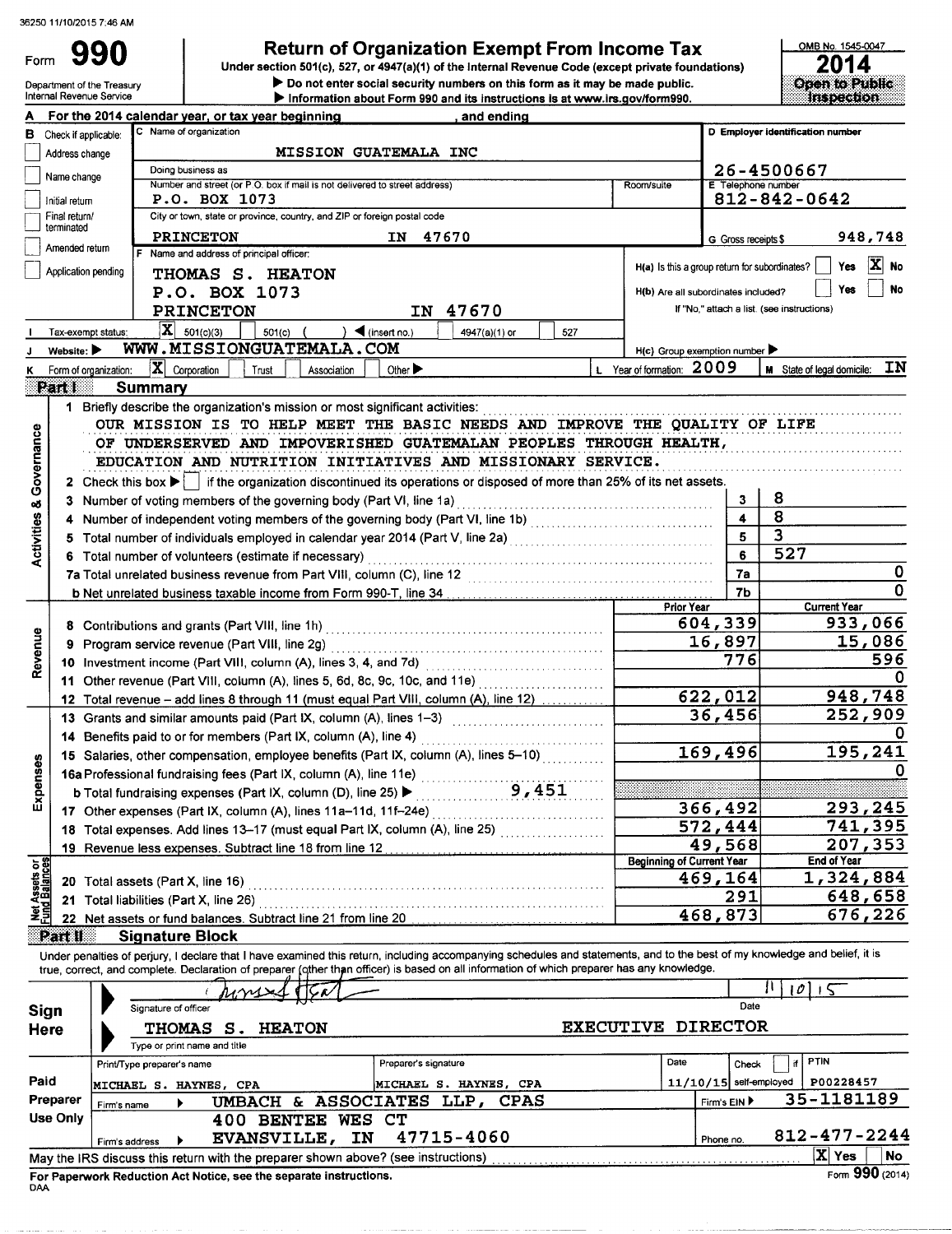|     | Form 990 (2014) MISSION GUATEMALA INC                                                                                                                                                                                                             | 26-4500667      |             | Page 3 |
|-----|---------------------------------------------------------------------------------------------------------------------------------------------------------------------------------------------------------------------------------------------------|-----------------|-------------|--------|
|     | <b>Checklist of Required Schedules</b><br><b>Part IV</b>                                                                                                                                                                                          |                 |             |        |
|     |                                                                                                                                                                                                                                                   |                 | Yes         | No     |
| 1.  | Is the organization described in section $501(c)(3)$ or $4947(a)(1)$ (other than a private foundation)? If "Yes,"                                                                                                                                 |                 |             |        |
|     | complete Schedule A                                                                                                                                                                                                                               | 1               | X           |        |
| 2   | Is the organization required to complete Schedule B, Schedule of Contributors (see instructions)?                                                                                                                                                 | $\overline{2}$  | $\mathbf x$ |        |
| 3   | Did the organization engage in direct or indirect political campaign activities on behalf of or in opposition to                                                                                                                                  |                 |             |        |
|     | candidates for public office? If "Yes," complete Schedule C, Part I                                                                                                                                                                               | 3               |             | X      |
| 4   | Section 501(c)(3) organizations. Did the organization engage in lobbying activities, or have a section 501(h)                                                                                                                                     |                 |             |        |
|     | election in effect during the tax year? If "Yes," complete Schedule C, Part II                                                                                                                                                                    | 4               |             | x      |
| 5   | Is the organization a section $501(c)(4)$ , $501(c)(5)$ , or $501(c)(6)$ organization that receives membership dues,                                                                                                                              |                 |             |        |
|     | assessments, or similar amounts as defined in Revenue Procedure 98-19? If "Yes," complete Schedule C,                                                                                                                                             |                 |             |        |
|     | Part III                                                                                                                                                                                                                                          | 5               |             | X      |
| 6   | Did the organization maintain any donor advised funds or any similar funds or accounts for which donors                                                                                                                                           |                 |             |        |
|     | have the right to provide advice on the distribution or investment of amounts in such funds or accounts? If                                                                                                                                       |                 |             |        |
|     | "Yes," complete Schedule D, Part I                                                                                                                                                                                                                | 6               |             | X      |
| 7   | Did the organization receive or hold a conservation easement, including easements to preserve open space,                                                                                                                                         |                 |             |        |
|     | the environment, historic land areas, or historic structures? If "Yes," complete Schedule D, Part II                                                                                                                                              | 7               |             | X      |
| 8   | Did the organization maintain collections of works of art, historical treasures, or other similar assets? If "Yes,"                                                                                                                               |                 |             |        |
|     | complete Schedule D, Part III                                                                                                                                                                                                                     | 8               |             | X      |
| 9   | Did the organization report an amount in Part X, line 21, for escrow or custodial account liability; serve as a                                                                                                                                   |                 |             |        |
|     | custodian for amounts not listed in Part X; or provide credit counseling, debt management, credit repair, or                                                                                                                                      |                 |             |        |
|     | debt negotiation services? If "Yes," complete Schedule D, Part IV                                                                                                                                                                                 | 9               |             | X      |
| 10  | Did the organization, directly or through a related organization, hold assets in temporarily restricted                                                                                                                                           |                 |             |        |
|     | endowments, permanent endowments, or quasi-endowments? If "Yes," complete Schedule D, Part V                                                                                                                                                      | 10              |             | X      |
| 11  | If the organization's answer to any of the following questions is "Yes," then complete Schedule D, Parts VI,                                                                                                                                      |                 |             |        |
|     | VII, VIII, IX, or X as applicable.                                                                                                                                                                                                                |                 |             |        |
|     | Did the organization report an amount for land, buildings, and equipment in Part X, line 10? If "Yes,"                                                                                                                                            |                 |             |        |
|     | complete Schedule D, Part VI                                                                                                                                                                                                                      | 11a             | x           |        |
| b   | Did the organization report an amount for investments—other securities in Part X, line 12 that is 5% or more                                                                                                                                      |                 |             |        |
|     | of its total assets reported in Part X, line 16? If "Yes," complete Schedule D, Part VII                                                                                                                                                          | 11b             |             | X      |
| c   | Did the organization report an amount for investments—program related in Part X, line 13 that is 5% or more                                                                                                                                       |                 |             | X      |
|     | of its total assets reported in Part X, line 16? If "Yes," complete Schedule D, Part VIII                                                                                                                                                         | 11c             |             |        |
| d   | Did the organization report an amount for other assets in Part X, line 15 that is 5% or more of its total assets                                                                                                                                  |                 |             |        |
|     | reported in Part X, line 16? If "Yes," complete Schedule D, Part IX                                                                                                                                                                               | 11d             |             | х<br>X |
|     | Did the organization report an amount for other liabilities in Part X, line 25? If "Yes," complete Schedule D, Part X                                                                                                                             | 11e             |             |        |
|     | Did the organization's separate or consolidated financial statements for the tax year include a footnote that addresses<br>the organization's liability for uncertain tax positions under FIN 48 (ASC 740)? If "Yes," complete Schedule D, Part X |                 |             | X      |
|     | 12a Did the organization obtain separate, independent audited financial statements for the tax year? If "Yes," complete                                                                                                                           | 11f             |             |        |
|     |                                                                                                                                                                                                                                                   | 12a             |             | x      |
|     | Was the organization included in consolidated, independent audited financial statements for the tax year? If "Yes," and if                                                                                                                        |                 |             |        |
| b   |                                                                                                                                                                                                                                                   | 12 <sub>b</sub> |             | X      |
| 13  |                                                                                                                                                                                                                                                   | 13              |             | X      |
| 14a | Did the organization maintain an office, employees, or agents outside of the United States?                                                                                                                                                       | 14a             | х           |        |
| b   | Did the organization have aggregate revenues or expenses of more than \$10,000 from grantmaking,                                                                                                                                                  |                 |             |        |
|     | fundraising, business, investment, and program service activities outside the United States, or aggregate                                                                                                                                         |                 |             |        |
|     | foreign investments valued at \$100,000 or more? If "Yes," complete Schedule F, Parts I and IV                                                                                                                                                    | 14b             | х           |        |
| 15  | Did the organization report on Part IX, column (A), line 3, more than \$5,000 of grants or other assistance to or                                                                                                                                 |                 |             |        |
|     | for any foreign organization? If "Yes," complete Schedule F, Parts II and IV                                                                                                                                                                      | 15              | X           |        |
| 16  | Did the organization report on Part IX, column (A), line 3, more than \$5,000 of aggregate grants or other                                                                                                                                        |                 |             |        |
|     | assistance to or for foreign individuals? If "Yes," complete Schedule F, Parts III and IV                                                                                                                                                         | 16              | X           |        |
| 17  | Did the organization report a total of more than \$15,000 of expenses for professional fundraising services on                                                                                                                                    |                 |             |        |
|     | Part IX, column (A), lines 6 and 11e? If "Yes," complete Schedule G, Part I (see instructions) [[[[[[[[[[[[[[                                                                                                                                     | 17              |             | x      |
| 18  | Did the organization report more than \$15,000 total of fundraising event gross income and contributions on                                                                                                                                       |                 |             |        |
|     | Part VIII, lines 1c and 8a? If "Yes," complete Schedule G, Part II                                                                                                                                                                                | 18              |             | X      |
| 19  | Did the organization report more than \$15,000 of gross income from gaming activities on Part VIII, line 9a?                                                                                                                                      |                 |             |        |
|     | If "Yes," complete Schedule G, Part III                                                                                                                                                                                                           | 19              |             | X      |
| 20a |                                                                                                                                                                                                                                                   | 20a             |             | X      |
|     |                                                                                                                                                                                                                                                   | 20 <sub>b</sub> |             |        |
|     |                                                                                                                                                                                                                                                   |                 |             |        |

Form **990** (2014)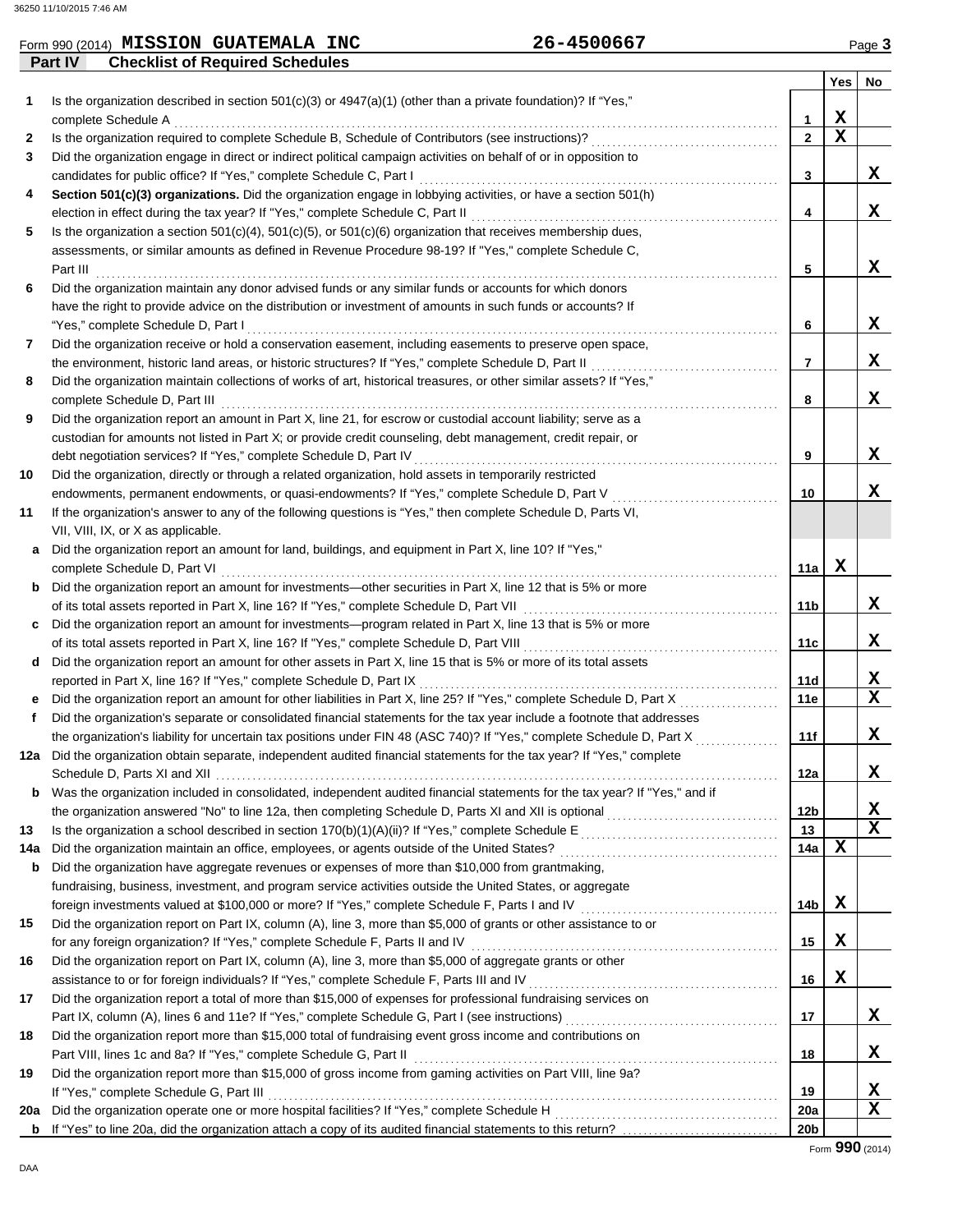#### **Yes No** Form 990 (2014) Page **4 MISSION GUATEMALA INC 26-4500667 Part IV** Checklist of Required Schedules (continued) **28 a** A current or former officer, director, trustee, or key employee? If "Yes," complete Schedule L, Part IV . . . . . . . . . . . . . . . . . . . . . . . . . . . . . . . . **b c** An entity of which a current or former officer, director, trustee, or key employee (or a family member thereof) **29 30 31 32 33 34 35a** Did the organization have a controlled entity within the meaning of section 512(b)(13)? . . . . . . . . . . . . . . . . . . . . . . . . . . . . . . . . . . . . . . . . . . . . . . . **36 37** Was the organization a party to a business transaction with one of the following parties (see Schedule L, A family member of a current or former officer, director, trustee, or key employee? If "Yes," complete Schedule L, Part IV . . . . . . . . . . . . . . . . . . . . . . . . . . . . . . . . . . . . . . . . . . . . . . . . . . . . . . . . . . . . . . . . . . . . . . . . . . . . . . . . . . . . . . . . . . . . . . . . . . . . . . . . . . . . . . . . . . . . . . was an officer, director, trustee, or direct or indirect owner? If "Yes," complete Schedule L, Part IV . . . . . . . . . . . . . . . . . . . . . . . . . . . . . . . . . . . Did the organization receive more than \$25,000 in non-cash contributions? If "Yes," complete Schedule M . . . . . . . . . . . . . . . . . . . . . . . . . . . Did the organization receive contributions of art, historical treasures, or other similar assets, or qualified conservation contributions? If "Yes," complete Schedule M . . . . . . . . . . . . . . . . . . . . . . . . . . . . . . . . . . . . . . . . . . . . . . . . . . . . . . . . . . . . . . . . . . . . . . . . . . . . . Did the organization liquidate, terminate, or dissolve and cease operations? If "Yes," complete Schedule N, Part I . . . . . . . . . . . . . . . . . . . . . . . . . . . . . . . . . . . . . . . . . . . . . . . . . . . . . . . . . . . . . . . . . . . . . . . . . . . . . . . . . . . . . . . . . . . . . . . . . . . . . . . . . . . . . . . . . . . . . . . . . . . . . . . . . . . . . Did the organization sell, exchange, dispose of, or transfer more than 25% of its net assets? If "Yes," complete Schedule N, Part II . . . . . . . . . . . . . . . . . . . . . . . . . . . . . . . . . . . . . . . . . . . . . . . . . . . . . . . . . . . . . . . . . . . . . . . . . . . . . . . . . . . . . . . . . . . . . . . . . . . . . . . . . . . . Did the organization own 100% of an entity disregarded as separate from the organization under Regulations sections 301.7701-2 and 301.7701-3? If "Yes," complete Schedule R, Part I . . . . . . . . . . . . . . . . . . . . . . . . . . . . . . . . . . . . . . . . . . . . . . . . . . . . . . . . . . . Was the organization related to any tax-exempt or taxable entity? If "Yes," complete Schedule R, Parts II, III, or IV, and Part V, line 1 . . . . . . . . . . . . . . . . . . . . . . . . . . . . . . . . . . . . . . . . . . . . . . . . . . . . . . . . . . . . . . . . . . . . . . . . . . . . . . . . . . . . . . . . . . . . . . . . . . . . . . . . . . . . . . . . . . If "Yes" to line 35a, did the organization receive any payment from or engage in any transaction with a **Section 501(c)(3) organizations.** Did the organization make any transfers to an exempt non-charitable related organization? If "Yes," complete Schedule R, Part V, line 2 . . . . . . . . . . . . . . . . . . . . . . . . . . . . . . . . . . . . . . . . . . . . . . . . . . . . . . . . . . . . . . . . . . . . . Did the organization conduct more than 5% of its activities through an entity that is not a related organization and that is treated as a partnership for federal income tax purposes? If "Yes," complete Schedule R, **37 36 35a 34 33 32 31 30 29 28a 28b 28c** Part VI . . . . . . . . . . . . . . . . . . . . . . . . . . . . . . . . . . . . . . . . . . . . . . . . . . . . . . . . . . . . . . . . . . . . . . . . . . . . . . . . . . . . . . . . . . . . . . . . . . . . . . . . . . . . . . . . . . . . . . . . . . . . . . . . . . . **21 22 23 24a 24b 24c 24d 25a 25b 26 27** substantial contributor or employee thereof, a grant selection committee member, or to a 35% controlled Did the organization provide a grant or other assistance to an officer, director, trustee, key employee, current or former officers, directors, trustees, key employees, highest compensated employees, or Did the organization report any amount on Part X, line 5, 6, or 22 for receivables from or payables to any year, and that the transaction has not been reported on any of the organization's prior Forms 990 or 990-EZ? **b** Is the organization aware that it engaged in an excess benefit transaction with a disqualified person in a prior transaction with a disqualified person during the year? If "Yes," complete Schedule L, Part I . . . . . . . . . . . . . . . . . . . . . . . . . . . . . . . . . . . . . . . . . . **Section 501(c)(3), 501(c)(4), and 501(c)(29) organizations.** Did the organization engage in an excess benefit **25a** Did the organization act as an "on behalf of" issuer for bonds outstanding at any time during the year? . . . . . . . . . . . . . . . . . . . . . . . . . . . . . . . **d** to defease any tax-exempt bonds? . . . . . . . . . . . . . . . . . . . . . . . . . . . . . . . . . . . . . . . . . . . . . . . . . . . . . . . . . . . . . . . . . . . . . . . . . . . . . . . . . . . . . . . . . . . . . . . . . . . . . . Did the organization maintain an escrow account other than a refunding escrow at any time during the year **c** Did the organization invest any proceeds of tax-exempt bonds beyond a temporary period exception? . . . . . . . . . . . . . . . . . . . . . . . . . . . . . . . . **b** through 24d and complete Schedule K. If "No," go to line 25a . . . . . . . . . . . . . . . . . . . . . . . . . . . . . . . . . . . . . . . . . . . . . . . . . . . . . . . . . . . . . . . . . . . . . . . . . . \$100,000 as of the last day of the year, that was issued after December 31, 2002? If "Yes," answer lines 24b Did the organization have a tax-exempt bond issue with an outstanding principal amount of more than **24a** organization's current and former officers, directors, trustees, key employees, and highest compensated Did the organization answer "Yes" to Part VII, Section A, line 3, 4, or 5 about compensation of the Did the organization report more than \$5,000 of grants or other assistance to or for domestic individuals on Did the organization report more than \$5,000 of grants or other assistance to any domestic organization or **27 26 23 22 21** domestic government on Part IX, column (A), line 1? If "Yes," complete Schedule I, Parts I and II . . . . . . . . . . . . . . . . . . . . . . . . . . . . . . . . . . . . Part IX, column (A), line 2? If "Yes," complete Schedule I, Parts I and III . . . . . . . . . . . . . . . . . . . . . . . . . . . . . . . . . . . . . . . . . . . . . . . . . . . . . . . . . . . . . . . employees? If "Yes," complete Schedule J . . . . . . . . . . . . . . . . . . . . . . . . . . . . . . . . . . . . . . . . . . . . . . . . . . . . . . . . . . . . . . . . . . . . . . . . . . . . . . . . . . . . . . . . . . . . . If "Yes," complete Schedule L, Part I . . . . . . . . . . . . . . . . . . . . . . . . . . . . . . . . . . . . . . . . . . . . . . . . . . . . . . . . . . . . . . . . . . . . . . . . . . . . . . . . . . . . . . . . . . . . . . . . . . . . entity or family member of any of these persons? If "Yes," complete Schedule L, Part III . . . . . . . . . . . . . . . . . . . . . . . . . . . . . . . . . . . . . . . . . . . . . . Part IV instructions for applicable filing thresholds, conditions, and exceptions): **38** Did the organization complete Schedule O and provide explanations in Schedule O for Part VI, lines 11b and **b** controlled entity within the meaning of section 512(b)(13)? If "Yes," complete Schedule R, Part V, line 2 . . . . . . . . . . . . . . . . . . . . . . . . . . . . . **35b** disqualified persons? If "Yes," complete Schedule L, Part II . . . . . . . . . . . . . . . . . . . . . . . . . . . . . . . . . . . . . . . . . . . . . . . . . . . . . . . . . . . . . . . . . . . . . . . . . . . . **X X X X X X X X X X X X X X X X X X X X**

19? **Note.** All Form 990 filers are required to complete Schedule O . . . . . . . . . . . . . . . . . . . . . . . . . . . . . . . . . . . . . . . . . . . . . . . . . . . . . . . . . . . . . . . . . . . . **38**

Form **990** (2014) **X**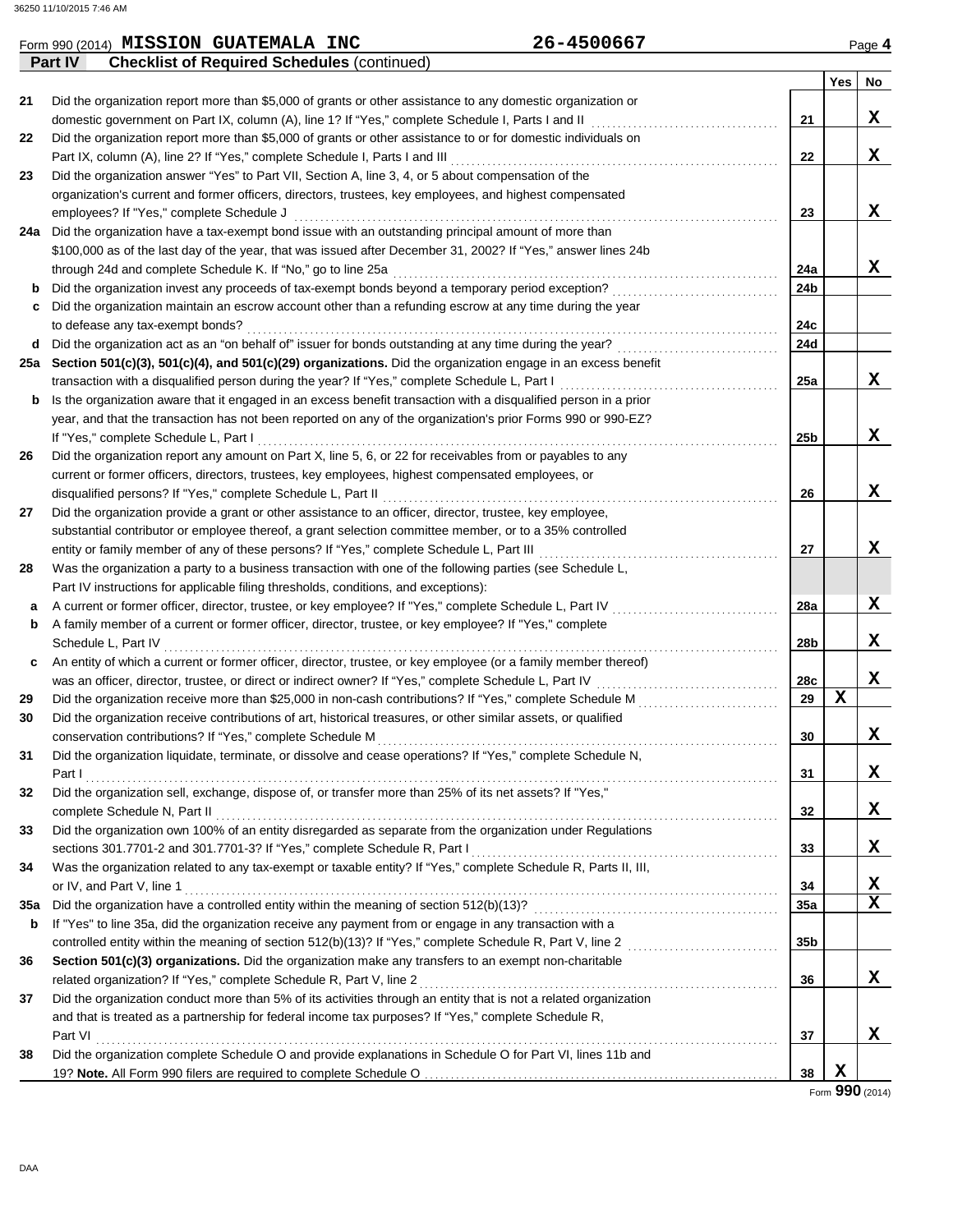|     | Form 990 (2014) MISSION GUATEMALA INC                                                                                              | 26-4500667 |                        |             |                |     | Page 5                  |
|-----|------------------------------------------------------------------------------------------------------------------------------------|------------|------------------------|-------------|----------------|-----|-------------------------|
|     | <b>Statements Regarding Other IRS Filings and Tax Compliance</b><br>Part V                                                         |            |                        |             |                |     |                         |
|     |                                                                                                                                    |            |                        |             |                |     |                         |
|     |                                                                                                                                    |            |                        |             |                | Yes | No                      |
| 1a  | Enter the number reported in Box 3 of Form 1096. Enter -0- if not applicable                                                       |            | 1a                     | $\mathbf 0$ |                |     |                         |
| b   | Enter the number of Forms W-2G included in line 1a. Enter -0- if not applicable                                                    |            | 1 <sub>b</sub>         | $\mathbf 0$ |                |     |                         |
| c   | Did the organization comply with backup withholding rules for reportable payments to vendors and                                   |            |                        |             |                |     |                         |
|     | reportable gaming (gambling) winnings to prize winners?                                                                            |            |                        |             | 1c             |     |                         |
| 2a  | Enter the number of employees reported on Form W-3, Transmittal of Wage and Tax                                                    |            |                        |             |                |     |                         |
|     | Statements, filed for the calendar year ending with or within the year covered by this return                                      |            | 2a                     | 3           |                |     |                         |
| b   | If at least one is reported on line 2a, did the organization file all required federal employment tax returns?                     |            |                        |             | 2b             | х   |                         |
|     | Note. If the sum of lines 1a and 2a is greater than 250, you may be required to e-file (see instructions)                          |            |                        |             |                |     |                         |
| За  | Did the organization have unrelated business gross income of \$1,000 or more during the year?                                      |            |                        |             | 3a             |     | x                       |
| b   | If "Yes," has it filed a Form 990-T for this year? If "No" to line 3b, provide an explanation in Schedule O                        |            |                        |             | 3 <sub>b</sub> |     |                         |
| 4a  | At any time during the calendar year, did the organization have an interest in, or a signature or other authority                  |            |                        |             |                |     |                         |
|     | over, a financial account in a foreign country (such as a bank account, securities account, or other financial                     |            |                        |             |                |     |                         |
|     | account)?                                                                                                                          |            |                        |             | 4a             | X   |                         |
| b   | If "Yes," enter the name of the foreign country: CUATEMALA                                                                         |            |                        |             |                |     |                         |
|     | See instructions for filing requirements for FinCEN Form 114, Report of Foreign Bank and Financial Accounts                        |            |                        |             |                |     |                         |
|     | (FBAR).                                                                                                                            |            |                        |             |                |     |                         |
| 5a  |                                                                                                                                    |            |                        |             | 5a             |     | X                       |
| b   |                                                                                                                                    |            |                        |             | 5 <sub>b</sub> |     | $\overline{\mathbf{x}}$ |
| c   | If "Yes" to line 5a or 5b, did the organization file Form 8886-T?                                                                  |            |                        |             | 5 <sub>c</sub> |     |                         |
| 6a  | Does the organization have annual gross receipts that are normally greater than \$100,000, and did the                             |            |                        |             |                |     |                         |
|     | organization solicit any contributions that were not tax deductible as charitable contributions?                                   |            |                        |             | 6а             |     | X                       |
| b   | If "Yes," did the organization include with every solicitation an express statement that such contributions or                     |            |                        |             |                |     |                         |
|     | gifts were not tax deductible?                                                                                                     |            |                        |             | 6b             |     |                         |
| 7   | Organizations that may receive deductible contributions under section 170(c).                                                      |            |                        |             |                |     |                         |
| а   | Did the organization receive a payment in excess of \$75 made partly as a contribution and partly for goods                        |            |                        |             |                |     |                         |
|     | and services provided to the payor?                                                                                                |            |                        |             | 7a             |     | x                       |
| b   |                                                                                                                                    |            |                        |             | 7b             |     |                         |
| c   | Did the organization sell, exchange, or otherwise dispose of tangible personal property for which it was                           |            |                        |             |                |     |                         |
|     | required to file Form 8282?                                                                                                        |            |                        |             | 7c             |     | x                       |
| d   |                                                                                                                                    |            | 7d                     |             |                |     |                         |
|     | Did the organization receive any funds, directly or indirectly, to pay premiums on a personal benefit contract?                    |            |                        |             | 7е             |     | X                       |
|     | Did the organization, during the year, pay premiums, directly or indirectly, on a personal benefit contract?                       |            |                        |             | 7f             |     | $\overline{\mathbf{x}}$ |
| g   | If the organization received a contribution of qualified intellectual property, did the organization file Form 8899 as required?   |            |                        |             | 7g             |     | $\overline{\mathbf{x}}$ |
| n   | If the organization received a contribution of cars, boats, airplanes, or other vehicles, did the organization file a Form 1098-C? |            |                        |             | 7h             |     | $\overline{\mathbf{x}}$ |
| 8   | Sponsoring organizations maintaining donor advised funds. Did a donor advised fund maintained by the                               |            |                        |             |                |     |                         |
|     |                                                                                                                                    |            |                        |             | 8              |     |                         |
| 9   | Sponsoring organizations maintaining donor advised funds.                                                                          |            |                        |             |                |     |                         |
| а   | Did the sponsoring organization make any taxable distributions under section 4966?                                                 |            |                        |             | 9а             |     |                         |
| b   |                                                                                                                                    |            |                        |             | 9 <sub>b</sub> |     |                         |
| 10  | Section 501(c)(7) organizations. Enter:                                                                                            |            |                        |             |                |     |                         |
| а   | Initiation fees and capital contributions included on Part VIII, line 12 [11][11][11][11][11][11][11][11][11][                     |            | 10a                    |             |                |     |                         |
| b   | Gross receipts, included on Form 990, Part VIII, line 12, for public use of club facilities                                        |            | 10 <sub>b</sub>        |             |                |     |                         |
| 11  | Section 501(c)(12) organizations. Enter:                                                                                           |            |                        |             |                |     |                         |
| а   |                                                                                                                                    |            | 11a                    |             |                |     |                         |
| b   | Gross income from other sources (Do not net amounts due or paid to other sources                                                   |            |                        |             |                |     |                         |
|     | against amounts due or received from them.)                                                                                        |            | 11 <sub>b</sub>        |             |                |     |                         |
| 12a | Section 4947(a)(1) non-exempt charitable trusts. Is the organization filing Form 990 in lieu of Form 1041?                         |            |                        |             | 12a            |     |                         |
| b   | If "Yes," enter the amount of tax-exempt interest received or accrued during the year                                              |            | 12b                    |             |                |     |                         |
| 13  | Section 501(c)(29) qualified nonprofit health insurance issuers.                                                                   |            |                        |             |                |     |                         |
| а   | Is the organization licensed to issue qualified health plans in more than one state?                                               |            |                        |             | 13а            |     |                         |
|     | Note. See the instructions for additional information the organization must report on Schedule O.                                  |            |                        |             |                |     |                         |
| b   | Enter the amount of reserves the organization is required to maintain by the states in which                                       |            |                        |             |                |     |                         |
|     |                                                                                                                                    |            | 13 <sub>b</sub><br>13c |             |                |     |                         |
| c   | Enter the amount of reserves on hand                                                                                               |            |                        |             | 14a            |     | X                       |
| 14a |                                                                                                                                    |            |                        |             | 14b            |     |                         |
|     |                                                                                                                                    |            |                        |             |                |     |                         |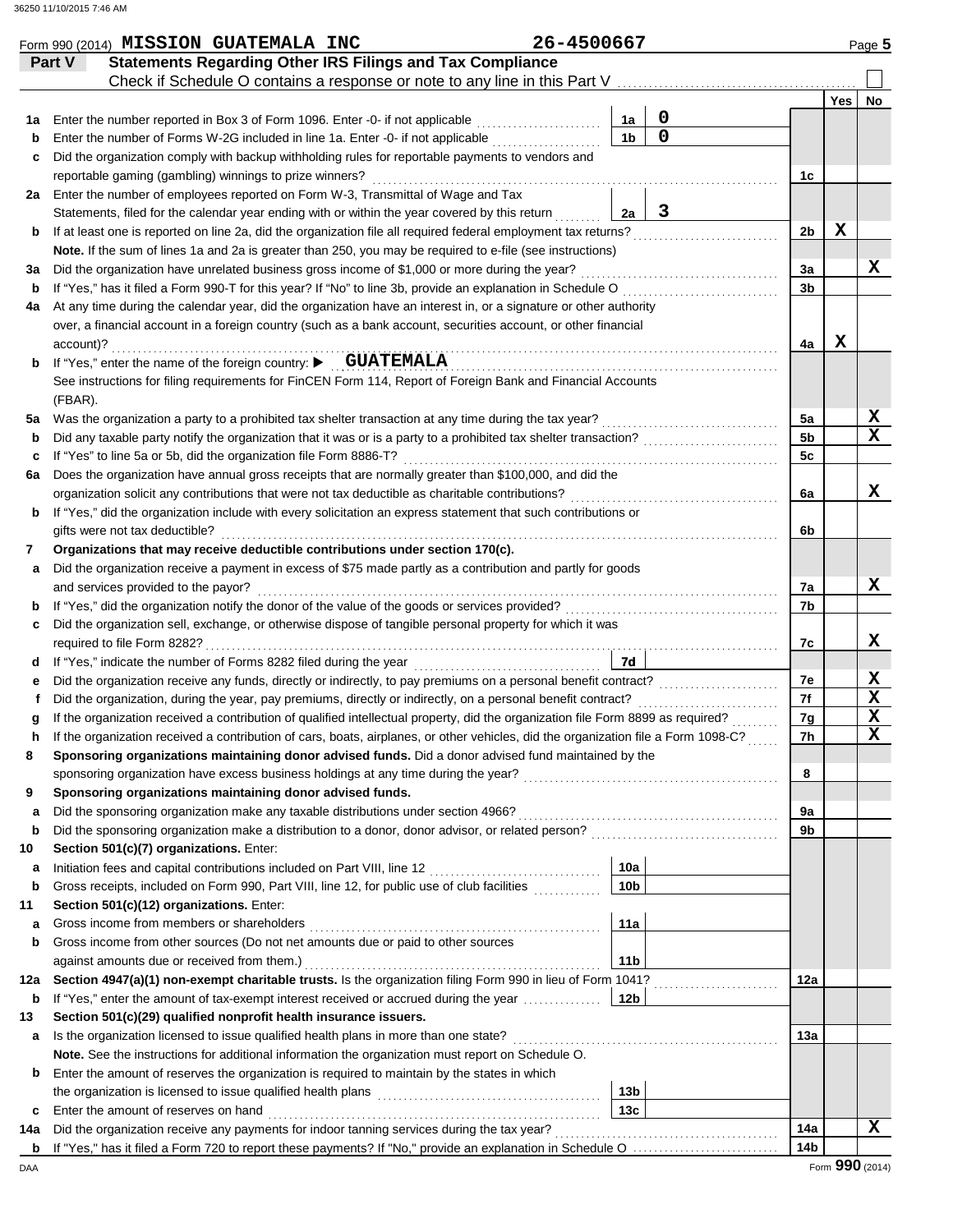|     | Form 990 (2014) MISSION GUATEMALA INC                                                                                               | 26-4500667  |    |   |                         |             | Page 6          |
|-----|-------------------------------------------------------------------------------------------------------------------------------------|-------------|----|---|-------------------------|-------------|-----------------|
|     | Governance, Management, and Disclosure For each "Yes" response to lines 2 through 7b below, and for a "No"<br><b>Part VI</b>        |             |    |   |                         |             |                 |
|     | response to line 8a, 8b, or 10b below, describe the circumstances, processes, or changes in Schedule O. See instructions.           |             |    |   |                         |             |                 |
|     |                                                                                                                                     |             |    |   |                         |             | ΙXΙ             |
|     | <b>Section A. Governing Body and Management</b>                                                                                     |             |    |   |                         |             |                 |
|     |                                                                                                                                     |             |    |   |                         | Yes         | No              |
| 1a  | Enter the number of voting members of the governing body at the end of the tax year                                                 |             | 1a | 8 |                         |             |                 |
|     | If there are material differences in voting rights among members of the governing body, or                                          |             |    |   |                         |             |                 |
|     | if the governing body delegated broad authority to an executive committee or similar                                                |             |    |   |                         |             |                 |
|     | committee, explain in Schedule O.                                                                                                   |             |    |   |                         |             |                 |
| b   | Enter the number of voting members included in line 1a, above, who are independent                                                  |             | 1b | 8 |                         |             |                 |
| 2   | Did any officer, director, trustee, or key employee have a family relationship or a business relationship with                      |             |    |   |                         |             |                 |
|     | any other officer, director, trustee, or key employee?                                                                              |             |    |   | $\mathbf{2}$            |             | х               |
| 3   | Did the organization delegate control over management duties customarily performed by or under the direct                           |             |    |   |                         |             |                 |
|     | supervision of officers, directors, or trustees, or key employees to a management company or other person?                          |             |    |   | 3                       |             | x               |
| 4   | Did the organization make any significant changes to its governing documents since the prior Form 990 was filed?                    |             |    |   | $\overline{\mathbf{4}}$ |             | X               |
| 5   | Did the organization become aware during the year of a significant diversion of the organization's assets?                          |             |    |   | 5                       |             | X               |
| 6   | Did the organization have members or stockholders?                                                                                  |             |    |   | 6                       |             | X               |
| 7a  | Did the organization have members, stockholders, or other persons who had the power to elect or appoint                             |             |    |   |                         |             |                 |
|     | one or more members of the governing body?                                                                                          |             |    |   | 7a                      |             | x               |
| b   | Are any governance decisions of the organization reserved to (or subject to approval by) members,                                   |             |    |   |                         |             |                 |
|     | stockholders, or persons other than the governing body?                                                                             |             |    |   | 7b                      |             | x               |
| 8   | Did the organization contemporaneously document the meetings held or written actions undertaken during the year by the following:   |             |    |   |                         |             |                 |
| а   | The governing body?                                                                                                                 |             |    |   | 8a                      | X           |                 |
| b   | Each committee with authority to act on behalf of the governing body?                                                               |             |    |   | 8b                      | $\mathbf x$ |                 |
| 9   | Is there any officer, director, trustee, or key employee listed in Part VII, Section A, who cannot be reached at                    |             |    |   |                         |             |                 |
|     |                                                                                                                                     |             |    |   | 9                       |             | x               |
|     | Section B. Policies (This Section B requests information about policies not required by the Internal Revenue Code.)                 |             |    |   |                         |             |                 |
|     |                                                                                                                                     |             |    |   |                         | Yes         | No              |
| 10a | Did the organization have local chapters, branches, or affiliates?                                                                  |             |    |   | 10a                     |             | x               |
| b   | If "Yes," did the organization have written policies and procedures governing the activities of such chapters,                      |             |    |   |                         |             |                 |
|     | affiliates, and branches to ensure their operations are consistent with the organization's exempt purposes?                         |             |    |   | 10b                     |             |                 |
| 11a | Has the organization provided a complete copy of this Form 990 to all members of its governing body before filing the form?         |             |    |   | 11a                     |             | x               |
| b   | Describe in Schedule O the process, if any, used by the organization to review this Form 990.                                       |             |    |   |                         |             |                 |
| 12a | Did the organization have a written conflict of interest policy? If "No," go to line 13                                             |             |    |   | 12a                     | X           |                 |
|     | Were officers, directors, or trustees, and key employees required to disclose annually interests that could give rise to conflicts? |             |    |   | 12 <sub>b</sub>         | X           |                 |
|     | Did the organization regularly and consistently monitor and enforce compliance with the policy? If "Yes,"                           |             |    |   |                         |             |                 |
|     | describe in Schedule O how this was done                                                                                            |             |    |   | 12c                     | $\mathbf x$ |                 |
| 13  | Did the organization have a written whistleblower policy?                                                                           |             |    |   | 13                      |             | х               |
| 14  | Did the organization have a written document retention and destruction policy?                                                      |             |    |   | 14                      |             | х               |
| 15  | Did the process for determining compensation of the following persons include a review and approval by                              |             |    |   |                         |             |                 |
|     | independent persons, comparability data, and contemporaneous substantiation of the deliberation and decision?                       |             |    |   |                         |             |                 |
| а   | The organization's CEO, Executive Director, or top management official                                                              |             |    |   | 15a                     | х           |                 |
| b   | Other officers or key employees of the organization                                                                                 |             |    |   | 15 <sub>b</sub>         |             | x               |
|     | If "Yes" to line 15a or 15b, describe the process in Schedule O (see instructions).                                                 |             |    |   |                         |             |                 |
| 16a | Did the organization invest in, contribute assets to, or participate in a joint venture or similar arrangement                      |             |    |   |                         |             |                 |
|     | with a taxable entity during the year?                                                                                              |             |    |   | 16a                     |             | x               |
| b   | If "Yes," did the organization follow a written policy or procedure requiring the organization to evaluate its                      |             |    |   |                         |             |                 |
|     | participation in joint venture arrangements under applicable federal tax law, and take steps to safeguard the                       |             |    |   |                         |             |                 |
|     |                                                                                                                                     |             |    |   | 16b                     |             |                 |
|     | <b>Section C. Disclosure</b>                                                                                                        |             |    |   |                         |             |                 |
| 17  | List the states with which a copy of this Form 990 is required to be filed ▶<br>ΙN                                                  |             |    |   |                         |             |                 |
| 18  | Section 6104 requires an organization to make its Forms 1023 (or 1024 if applicable), 990, and 990-T (Section 501(c)(3)s only)      |             |    |   |                         |             |                 |
|     | available for public inspection. Indicate how you made these available. Check all that apply.                                       |             |    |   |                         |             |                 |
|     | $ \mathbf{X} $<br>Own website<br>Another's website<br>Upon request<br>Other (explain in Schedule O)                                 |             |    |   |                         |             |                 |
| 19  | Describe in Schedule O whether (and if so, how) the organization made its governing documents, conflict of interest policy, and     |             |    |   |                         |             |                 |
|     | financial statements available to the public during the tax year.                                                                   |             |    |   |                         |             |                 |
| 20  | State the name, address, and telephone number of the person who possesses the organization's books and records: ▶                   |             |    |   |                         |             |                 |
|     | P.O. BOX 1073<br>THOMAS S. HEATON                                                                                                   |             |    |   |                         |             |                 |
|     | <b>PRINCETON</b>                                                                                                                    | 47670<br>IN |    |   | 812-303-3382            |             |                 |
| DAA |                                                                                                                                     |             |    |   |                         |             | Form 990 (2014) |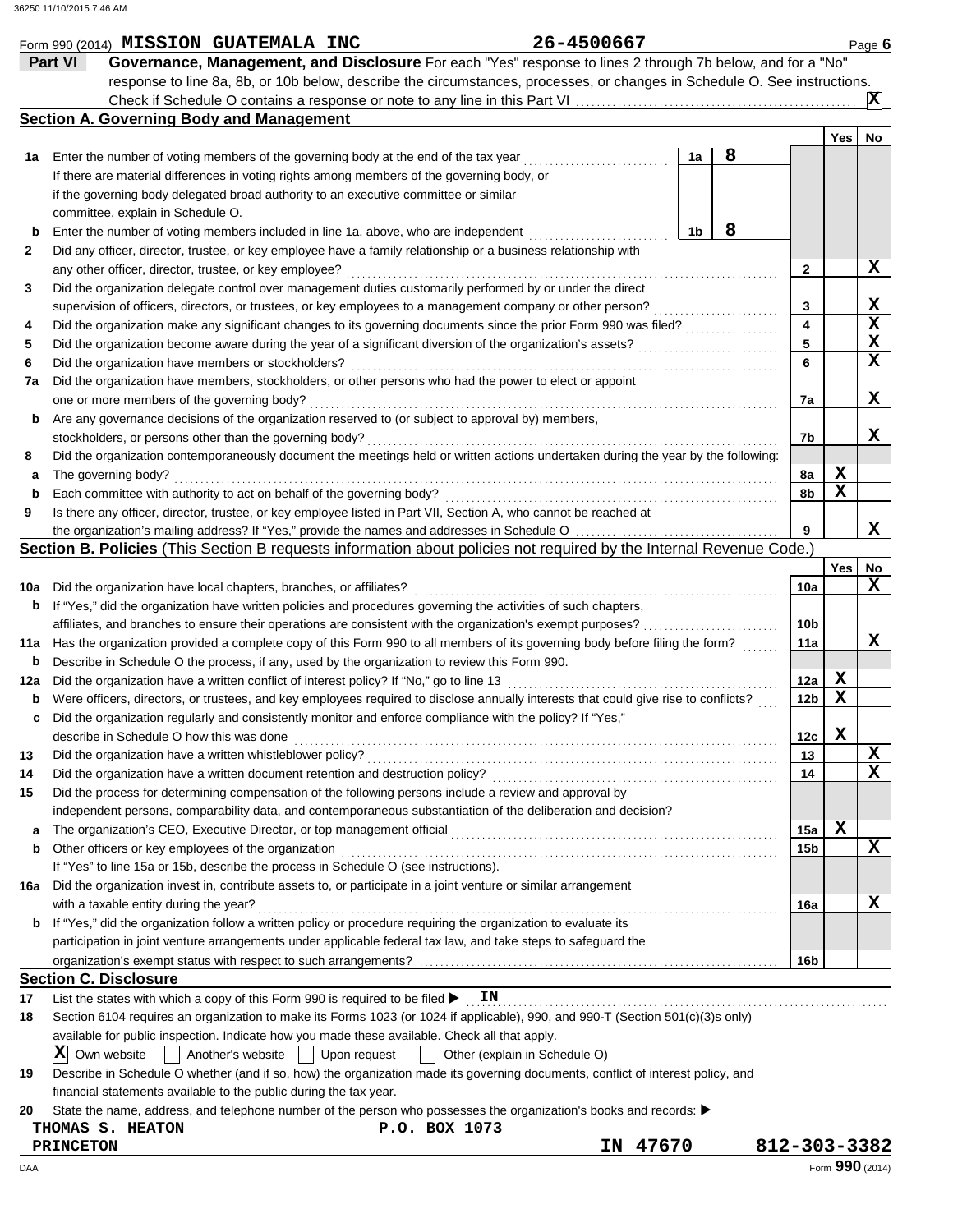|                                                                                                                                                               | Form 990 (2014) MISSION GUATEMALA INC                                           | 26-4500667                                                                                       | Page 7 |  |  |  |  |  |  |  |
|---------------------------------------------------------------------------------------------------------------------------------------------------------------|---------------------------------------------------------------------------------|--------------------------------------------------------------------------------------------------|--------|--|--|--|--|--|--|--|
| <b>Part VII</b>                                                                                                                                               |                                                                                 | Compensation of Officers, Directors, Trustees, Key Employees, Highest Compensated Employees, and |        |  |  |  |  |  |  |  |
|                                                                                                                                                               | <b>Independent Contractors</b>                                                  |                                                                                                  |        |  |  |  |  |  |  |  |
|                                                                                                                                                               |                                                                                 |                                                                                                  |        |  |  |  |  |  |  |  |
| <b>Section A.</b>                                                                                                                                             | Officers, Directors, Trustees, Key Employees, and Highest Compensated Employees |                                                                                                  |        |  |  |  |  |  |  |  |
| 1a Complete this table for all persons required to be listed. Report compensation for the calendar year ending with or within the<br>organization's tax year. |                                                                                 |                                                                                                  |        |  |  |  |  |  |  |  |

■ List all of the organization's **current** officers, directors, trustees (whether individuals or organizations), regardless of amount of compensation. Enter -0- in columns (D), (E), and (F) if no compensation was paid.

● List all of the organization's **current** key employees, if any. See instructions for definition of "key employee."

who received reportable compensation (Box 5 of Form W-2 and/or Box 7 of Form 1099-MISC) of more than \$100,000 from the organization and any related organizations. ■ List the organization's five **current** highest compensated employees (other than an officer, director, trustee, or key employee)<br> **•** Presented reportable compensation (Pox 5 of Ferm W 2 and/or Box 7 of Ferm 1000 MISC)

List all of the organization's **former** officers, key employees, and highest compensated employees who received more than • List all of the organization's **former** officers, key employees, and highest compensate \$100,000 of reportable compensation from the organization and any related organizations.

■ List all of the organization's **former directors or trustees** that received, in the capacity as a former director or trustee of the precision more than \$10,000 of reportable componention from the organization and any re organization, more than \$10,000 of reportable compensation from the organization and any related organizations.

List persons in the following order: individual trustees or directors; institutional trustees; officers; key employees; highest compensated employees; and former such persons.

Check this box if neither the organization nor any related organization compensated any current officer, director, or trustee.

| (W-2/1099-MISC)<br>organization<br>from the<br>hours for<br>Former<br>Individual trustee<br>or director<br>Officer<br>Key employee<br>Highest compensated<br>employee<br>nstitutional trustee<br>(W-2/1099-MISC)<br>organization<br>related<br>and related<br>organizations<br>below dotted<br>organizations<br>line)<br>(1) J ZACHARY HOPKINS<br>2.00<br>0.00<br>$\mathbf x$<br>$\mathbf x$<br>0<br>0<br><b>TREASURER</b> |             |
|----------------------------------------------------------------------------------------------------------------------------------------------------------------------------------------------------------------------------------------------------------------------------------------------------------------------------------------------------------------------------------------------------------------------------|-------------|
|                                                                                                                                                                                                                                                                                                                                                                                                                            |             |
|                                                                                                                                                                                                                                                                                                                                                                                                                            |             |
|                                                                                                                                                                                                                                                                                                                                                                                                                            |             |
|                                                                                                                                                                                                                                                                                                                                                                                                                            | 0           |
| (2) VINCENT ANDERSON<br>2.00                                                                                                                                                                                                                                                                                                                                                                                               |             |
| 0.00<br>$\mathbf x$<br>$\mathbf x$<br>0<br>0<br>VICE PRESIDENT                                                                                                                                                                                                                                                                                                                                                             | $\mathbf 0$ |
| (3) FRAN BLACK                                                                                                                                                                                                                                                                                                                                                                                                             |             |
| 2.00                                                                                                                                                                                                                                                                                                                                                                                                                       |             |
| 0.00<br>$\mathbf x$<br>$\mathbf x$<br>0<br>0<br><b>SECRETARY</b>                                                                                                                                                                                                                                                                                                                                                           | $\mathbf 0$ |
| (4) PAUL PEACH                                                                                                                                                                                                                                                                                                                                                                                                             |             |
| 2.00                                                                                                                                                                                                                                                                                                                                                                                                                       |             |
| 0.00<br>$\mathbf x$<br>0<br>$\mathbf x$<br>0<br><b>DIRECTOR</b>                                                                                                                                                                                                                                                                                                                                                            | $\pmb{0}$   |
| (5) KEITH LEONHARDT                                                                                                                                                                                                                                                                                                                                                                                                        |             |
| 2.00<br>0.00<br>0<br>$\mathbf x$<br>0                                                                                                                                                                                                                                                                                                                                                                                      | $\pmb{0}$   |
| PRESIDENT<br>(6) KAREN WALKER                                                                                                                                                                                                                                                                                                                                                                                              |             |
| 2.00                                                                                                                                                                                                                                                                                                                                                                                                                       |             |
| 0.00<br>$\mathbf x$<br>0<br>0<br><b>DIRECTOR</b>                                                                                                                                                                                                                                                                                                                                                                           | $\mathbf 0$ |
| (7) LYNN PENLAND                                                                                                                                                                                                                                                                                                                                                                                                           |             |
| 2.00                                                                                                                                                                                                                                                                                                                                                                                                                       |             |
| 0.00<br>$\mathbf x$<br>0<br>0<br><b>DIRECTOR</b>                                                                                                                                                                                                                                                                                                                                                                           | $\mathbf 0$ |
| (8) COREY HERRIN                                                                                                                                                                                                                                                                                                                                                                                                           |             |
| 2.00                                                                                                                                                                                                                                                                                                                                                                                                                       |             |
| 0.00<br>$\mathbf x$<br>0<br>0<br><b>DIRECTOR</b>                                                                                                                                                                                                                                                                                                                                                                           | $\mathbf 0$ |
| (9) THOMAS HEATON<br>40.00                                                                                                                                                                                                                                                                                                                                                                                                 |             |
| 0.00<br>40,033<br>$\mathbf x$<br>0<br><b>EXECUTIVE DIRECTOR</b>                                                                                                                                                                                                                                                                                                                                                            | $\mathbf 0$ |
| (10)                                                                                                                                                                                                                                                                                                                                                                                                                       |             |
|                                                                                                                                                                                                                                                                                                                                                                                                                            |             |
|                                                                                                                                                                                                                                                                                                                                                                                                                            |             |
| (11)                                                                                                                                                                                                                                                                                                                                                                                                                       |             |
|                                                                                                                                                                                                                                                                                                                                                                                                                            |             |
| DAA<br>Form 990 (2014)                                                                                                                                                                                                                                                                                                                                                                                                     |             |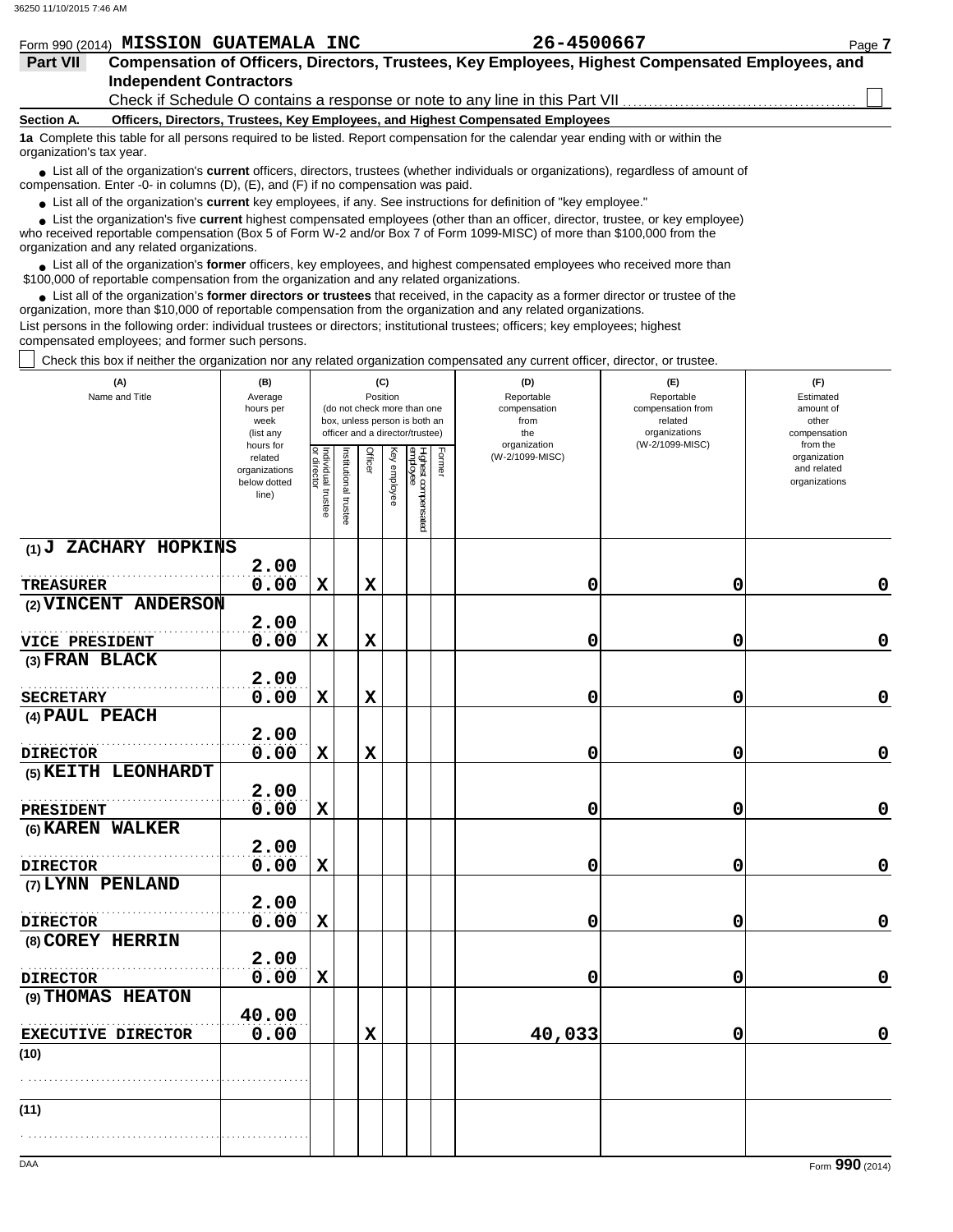|                       | Form 990 (2014) MISSION GUATEMALA INC<br>Part VII                                                                                                                                                                                                                                                                                                                                                                                                     |                                                               |                                   |                                                                                                                    |         |              |                                 |        | 26-4500667<br>Section A. Officers, Directors, Trustees, Key Employees, and Highest Compensated Employees (continued) |                                                                                       | Page 8                                                             |
|-----------------------|-------------------------------------------------------------------------------------------------------------------------------------------------------------------------------------------------------------------------------------------------------------------------------------------------------------------------------------------------------------------------------------------------------------------------------------------------------|---------------------------------------------------------------|-----------------------------------|--------------------------------------------------------------------------------------------------------------------|---------|--------------|---------------------------------|--------|----------------------------------------------------------------------------------------------------------------------|---------------------------------------------------------------------------------------|--------------------------------------------------------------------|
| (A)<br>Name and title |                                                                                                                                                                                                                                                                                                                                                                                                                                                       | (B)<br>Average<br>hours per<br>week<br>(list any<br>hours for |                                   | (C)<br>Position<br>(do not check more than one<br>box, unless person is both an<br>officer and a director/trustee) |         |              |                                 |        | (D)<br>Reportable<br>compensation<br>from<br>the<br>organization                                                     | (E)<br>Reportable<br>compensation from<br>related<br>organizations<br>(W-2/1099-MISC) | (F)<br>Estimated<br>amount of<br>other<br>compensation<br>from the |
|                       |                                                                                                                                                                                                                                                                                                                                                                                                                                                       | related<br>organizations<br>below dotted<br>line)             | Individual trustee<br>or director | nstitutional trustee                                                                                               | Officer | Key employee | Highest compensated<br>employee | Former | (W-2/1099-MISC)                                                                                                      |                                                                                       | organization<br>and related<br>organizations                       |
| (12)                  |                                                                                                                                                                                                                                                                                                                                                                                                                                                       |                                                               |                                   |                                                                                                                    |         |              |                                 |        |                                                                                                                      |                                                                                       |                                                                    |
| (13)                  |                                                                                                                                                                                                                                                                                                                                                                                                                                                       |                                                               |                                   |                                                                                                                    |         |              |                                 |        |                                                                                                                      |                                                                                       |                                                                    |
| (14)                  |                                                                                                                                                                                                                                                                                                                                                                                                                                                       |                                                               |                                   |                                                                                                                    |         |              |                                 |        |                                                                                                                      |                                                                                       |                                                                    |
| (15)                  |                                                                                                                                                                                                                                                                                                                                                                                                                                                       |                                                               |                                   |                                                                                                                    |         |              |                                 |        |                                                                                                                      |                                                                                       |                                                                    |
| (16)                  |                                                                                                                                                                                                                                                                                                                                                                                                                                                       |                                                               |                                   |                                                                                                                    |         |              |                                 |        |                                                                                                                      |                                                                                       |                                                                    |
| (17)                  |                                                                                                                                                                                                                                                                                                                                                                                                                                                       |                                                               |                                   |                                                                                                                    |         |              |                                 |        |                                                                                                                      |                                                                                       |                                                                    |
| (18)                  |                                                                                                                                                                                                                                                                                                                                                                                                                                                       |                                                               |                                   |                                                                                                                    |         |              |                                 |        |                                                                                                                      |                                                                                       |                                                                    |
| (19)                  |                                                                                                                                                                                                                                                                                                                                                                                                                                                       |                                                               |                                   |                                                                                                                    |         |              |                                 |        |                                                                                                                      |                                                                                       |                                                                    |
|                       |                                                                                                                                                                                                                                                                                                                                                                                                                                                       |                                                               |                                   |                                                                                                                    |         |              |                                 |        |                                                                                                                      |                                                                                       |                                                                    |
| c                     | Total from continuation sheets to Part VII, Section A                                                                                                                                                                                                                                                                                                                                                                                                 |                                                               |                                   |                                                                                                                    |         |              |                                 |        | 40,033                                                                                                               |                                                                                       |                                                                    |
| d.                    |                                                                                                                                                                                                                                                                                                                                                                                                                                                       |                                                               |                                   |                                                                                                                    |         |              |                                 |        | 40,033                                                                                                               |                                                                                       |                                                                    |
| $\mathbf{2}$          | Total number of individuals (including but not limited to those listed above) who received more than \$100,000 of<br>reportable compensation from the organization $\triangleright$ 0                                                                                                                                                                                                                                                                 |                                                               |                                   |                                                                                                                    |         |              |                                 |        |                                                                                                                      |                                                                                       |                                                                    |
| 3                     | Did the organization list any former officer, director, or trustee, key employee, or highest compensated                                                                                                                                                                                                                                                                                                                                              |                                                               |                                   |                                                                                                                    |         |              |                                 |        |                                                                                                                      |                                                                                       | Yes<br>No.<br>X<br>3                                               |
| 4                     | For any individual listed on line 1a, is the sum of reportable compensation and other compensation from the<br>organization and related organizations greater than \$150,000? If "Yes," complete Schedule J for such<br>individual communications and contact the contact of the contact of the contact of the contact of the contact of the contact of the contact of the contact of the contact of the contact of the contact of the contact of the |                                                               |                                   |                                                                                                                    |         |              |                                 |        |                                                                                                                      |                                                                                       | x<br>4                                                             |
| 5                     | Did any person listed on line 1a receive or accrue compensation from any unrelated organization or individual                                                                                                                                                                                                                                                                                                                                         |                                                               |                                   |                                                                                                                    |         |              |                                 |        |                                                                                                                      |                                                                                       | X<br>5                                                             |
|                       | <b>Section B. Independent Contractors</b>                                                                                                                                                                                                                                                                                                                                                                                                             |                                                               |                                   |                                                                                                                    |         |              |                                 |        |                                                                                                                      |                                                                                       |                                                                    |
| 1                     | Complete this table for your five highest compensated independent contractors that received more than \$100,000 of<br>compensation from the organization. Report compensation for the calendar year ending with or within the organization's tax year.                                                                                                                                                                                                |                                                               |                                   |                                                                                                                    |         |              |                                 |        |                                                                                                                      |                                                                                       |                                                                    |
|                       |                                                                                                                                                                                                                                                                                                                                                                                                                                                       | (A)<br>Name and business address                              |                                   |                                                                                                                    |         |              |                                 |        |                                                                                                                      | (B)<br>Description of services                                                        | (C)<br>Compensation                                                |
|                       |                                                                                                                                                                                                                                                                                                                                                                                                                                                       |                                                               |                                   |                                                                                                                    |         |              |                                 |        |                                                                                                                      |                                                                                       |                                                                    |
|                       |                                                                                                                                                                                                                                                                                                                                                                                                                                                       |                                                               |                                   |                                                                                                                    |         |              |                                 |        |                                                                                                                      |                                                                                       |                                                                    |
|                       |                                                                                                                                                                                                                                                                                                                                                                                                                                                       |                                                               |                                   |                                                                                                                    |         |              |                                 |        |                                                                                                                      |                                                                                       |                                                                    |
| $\mathbf{2}$          | Total number of independent contractors (including but not limited to those listed above) who                                                                                                                                                                                                                                                                                                                                                         |                                                               |                                   |                                                                                                                    |         |              |                                 |        |                                                                                                                      |                                                                                       |                                                                    |

**0**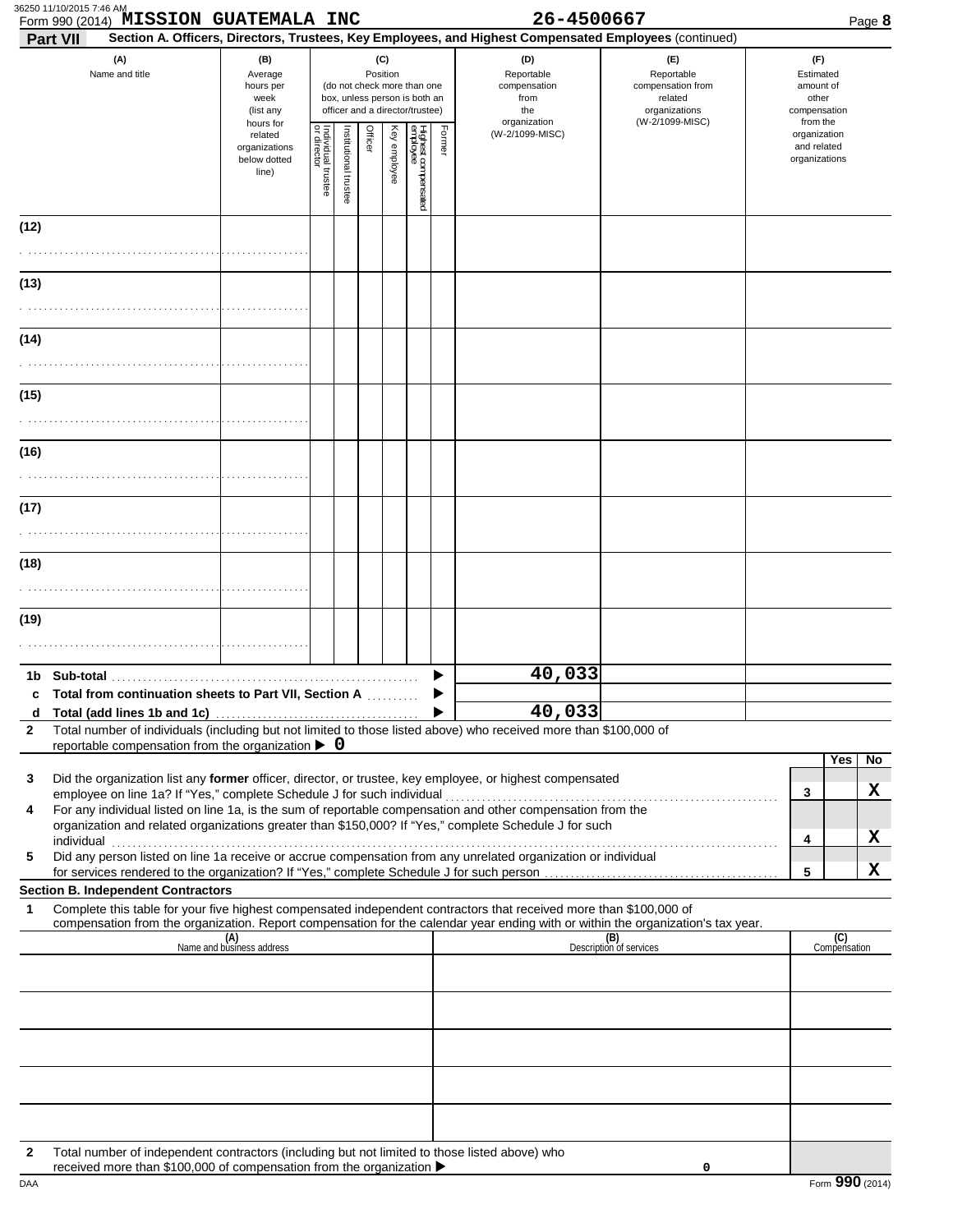|                                         | Form 990 (2014) MISSION GUATEMALA INC                                              |              |               |                       |                      | 26-4500667                                         |                                         | Page 9                                                           |
|-----------------------------------------|------------------------------------------------------------------------------------|--------------|---------------|-----------------------|----------------------|----------------------------------------------------|-----------------------------------------|------------------------------------------------------------------|
| <b>Part VIII</b>                        | <b>Statement of Revenue</b>                                                        |              |               |                       |                      |                                                    |                                         |                                                                  |
|                                         |                                                                                    |              |               |                       | (A)<br>Total revenue | (B)<br>Related or<br>exempt<br>function<br>revenue | (C)<br>Unrelated<br>business<br>revenue | (D)<br>Revenue<br>excluded from tax<br>under sections<br>512-514 |
| Gifts, Grants                           | 1a Federated campaigns                                                             | 1a           |               |                       |                      |                                                    |                                         |                                                                  |
|                                         | <b>b</b> Membership dues                                                           | 1b<br>.      |               |                       |                      |                                                    |                                         |                                                                  |
|                                         | c Fundraising events                                                               | 1c           |               |                       |                      |                                                    |                                         |                                                                  |
|                                         | d Related organizations                                                            | 1d           |               |                       |                      |                                                    |                                         |                                                                  |
|                                         | <b>e</b> Government grants (contributions)                                         | 1e           |               |                       |                      |                                                    |                                         |                                                                  |
| <b>Contributions,<br/>and Other Sim</b> | f All other contributions, gifts, grants,                                          |              |               |                       |                      |                                                    |                                         |                                                                  |
|                                         | and similar amounts not included above                                             | 1f           |               | 933,066               |                      |                                                    |                                         |                                                                  |
|                                         | g Noncash contributions included in lines 1a-1f:                                   |              | $\frac{1}{2}$ | 146,580               |                      |                                                    |                                         |                                                                  |
|                                         |                                                                                    |              |               |                       | 933,066              |                                                    |                                         |                                                                  |
|                                         |                                                                                    |              |               | <b>Busn. Code</b>     |                      |                                                    |                                         |                                                                  |
| 2a                                      | CLINIC PATIENT FEES                                                                |              |               | 621400                | 15,086               | 15,086                                             |                                         |                                                                  |
| b                                       |                                                                                    |              |               |                       |                      |                                                    |                                         |                                                                  |
| c                                       |                                                                                    |              |               |                       |                      |                                                    |                                         |                                                                  |
| d                                       |                                                                                    |              |               |                       |                      |                                                    |                                         |                                                                  |
|                                         |                                                                                    |              |               |                       |                      |                                                    |                                         |                                                                  |
|                                         | f All other program service revenue                                                |              |               |                       |                      |                                                    |                                         |                                                                  |
|                                         |                                                                                    |              |               |                       | 15,086               |                                                    |                                         |                                                                  |
| 3                                       | Investment income (including dividends, interest,                                  |              |               |                       | 596                  | 596                                                |                                         |                                                                  |
|                                         | and other similar amounts)<br>Income from investment of tax-exempt bond proceeds > |              |               |                       |                      |                                                    |                                         |                                                                  |
| 4<br>5                                  |                                                                                    |              |               |                       |                      |                                                    |                                         |                                                                  |
|                                         |                                                                                    | (i) Real     |               | (ii) Personal         |                      |                                                    |                                         |                                                                  |
|                                         | <b>6a</b> Gross rents                                                              |              |               |                       |                      |                                                    |                                         |                                                                  |
| b                                       | Less: rental exps.                                                                 |              |               |                       |                      |                                                    |                                         |                                                                  |
|                                         | Rental inc. or (loss)                                                              |              |               |                       |                      |                                                    |                                         |                                                                  |
|                                         |                                                                                    |              |               |                       |                      |                                                    |                                         |                                                                  |
|                                         | <b>7a</b> Gross amount from<br>(i) Securities<br>(ii) Other                        |              |               |                       |                      |                                                    |                                         |                                                                  |
|                                         | sales of assets<br>other than inventory                                            |              |               |                       |                      |                                                    |                                         |                                                                  |
|                                         | <b>b</b> Less: cost or other                                                       |              |               |                       |                      |                                                    |                                         |                                                                  |
|                                         | basis & sales exps.                                                                |              |               |                       |                      |                                                    |                                         |                                                                  |
|                                         | c Gain or (loss)                                                                   |              |               |                       |                      |                                                    |                                         |                                                                  |
|                                         |                                                                                    |              |               |                       |                      |                                                    |                                         |                                                                  |
|                                         | 8a Gross income from fundraising events                                            |              |               |                       |                      |                                                    |                                         |                                                                  |
|                                         | (not including $\$\dots$                                                           |              |               |                       |                      |                                                    |                                         |                                                                  |
|                                         | of contributions reported on line 1c).                                             |              |               |                       |                      |                                                    |                                         |                                                                  |
|                                         | See Part IV, line 18 $\dots$                                                       |              |               |                       |                      |                                                    |                                         |                                                                  |
| Other Revenue                           | <b>b</b> Less: direct expenses                                                     | $\mathbf{b}$ |               |                       |                      |                                                    |                                         |                                                                  |
|                                         | c Net income or (loss) from fundraising events                                     |              |               |                       |                      |                                                    |                                         |                                                                  |
|                                         | 9a Gross income from gaming activities.                                            |              |               |                       |                      |                                                    |                                         |                                                                  |
|                                         | See Part IV, line 19 $\ldots$                                                      |              |               |                       |                      |                                                    |                                         |                                                                  |
|                                         | <b>b</b> Less: direct expenses <i>minimals</i>                                     | $\mathbf{b}$ |               |                       |                      |                                                    |                                         |                                                                  |
|                                         | c Net income or (loss) from gaming activities                                      |              |               |                       |                      |                                                    |                                         |                                                                  |
|                                         | 10a Gross sales of inventory, less                                                 |              |               |                       |                      |                                                    |                                         |                                                                  |
|                                         | returns and allowances  a                                                          |              |               |                       |                      |                                                    |                                         |                                                                  |
|                                         | <b>b</b> Less: $cost$ of goods sold $\ldots$                                       | $\mathbf{b}$ |               |                       |                      |                                                    |                                         |                                                                  |
|                                         | c Net income or (loss) from sales of inventory                                     |              |               |                       |                      |                                                    |                                         |                                                                  |
|                                         | Miscellaneous Revenue                                                              |              |               | <b>Busn. Code</b>     |                      |                                                    |                                         |                                                                  |
| 11a                                     |                                                                                    |              |               |                       |                      |                                                    |                                         |                                                                  |
| b                                       |                                                                                    |              |               |                       |                      |                                                    |                                         |                                                                  |
| с                                       |                                                                                    |              |               |                       |                      |                                                    |                                         |                                                                  |
| d                                       |                                                                                    |              |               |                       |                      |                                                    |                                         |                                                                  |
|                                         |                                                                                    |              |               | $\blacktriangleright$ | 948,748              |                                                    | $\Omega$                                |                                                                  |
| 12                                      |                                                                                    |              |               |                       |                      | 15,682                                             |                                         | 0                                                                |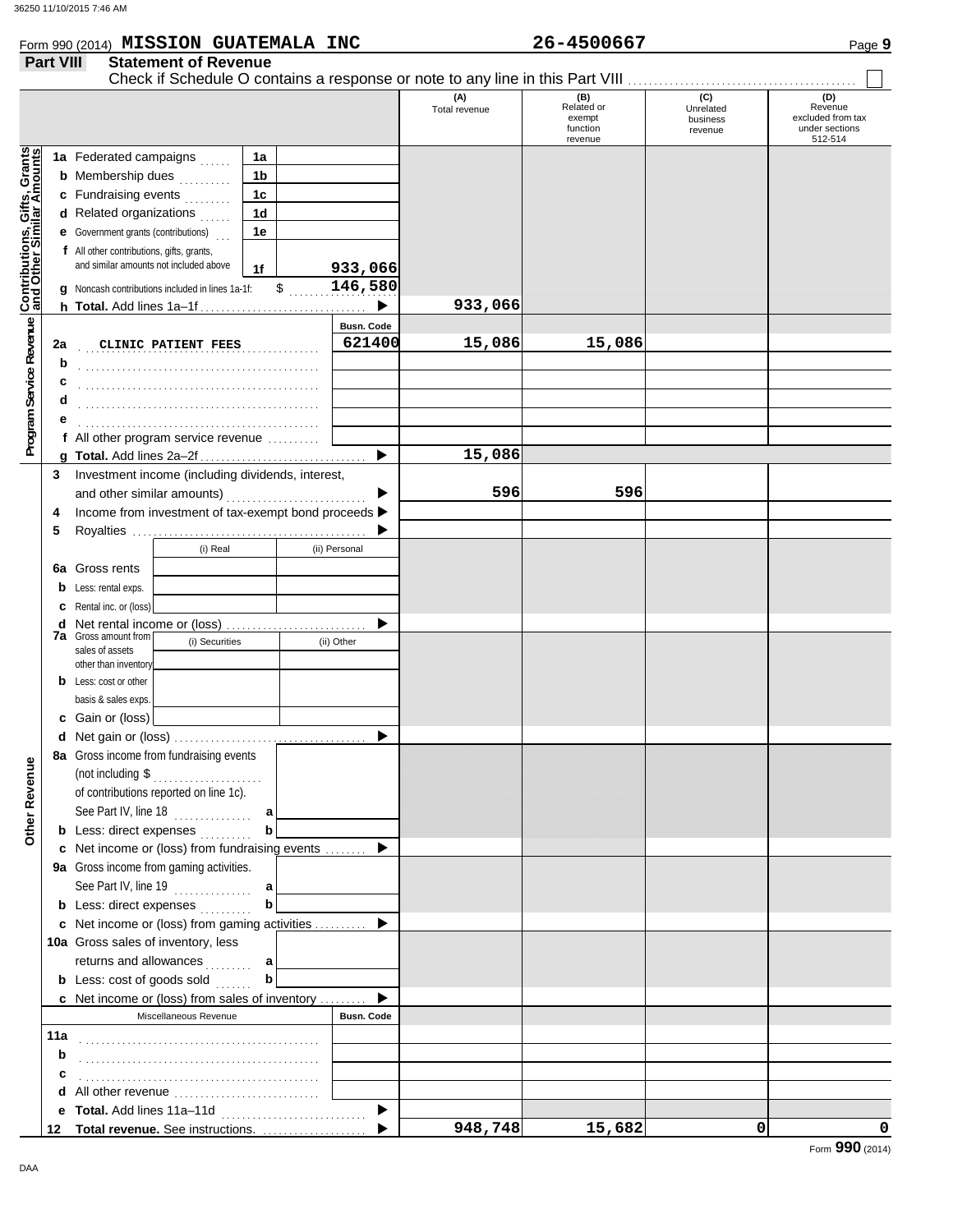#### **Part IX Statement of Functional Expenses** Form 990 (2014) Page **10 MISSION GUATEMALA INC 26-4500667**

|              | Section 501(c)(3) and 501(c)(4) organizations must complete all columns. All other organizations must complete column (A). |                       |                                    |                                           |                                |
|--------------|----------------------------------------------------------------------------------------------------------------------------|-----------------------|------------------------------------|-------------------------------------------|--------------------------------|
|              | Check if Schedule O contains a response or note to any line in this Part IX                                                |                       |                                    |                                           |                                |
|              | Do not include amounts reported on lines 6b,<br>7b, 8b, 9b, and 10b of Part VIII.                                          | (A)<br>Total expenses | (B)<br>Program service<br>expenses | (C)<br>Management and<br>general expenses | (D)<br>Fundraising<br>expenses |
|              | 1 Grants and other assistance to domestic organizations                                                                    |                       |                                    |                                           |                                |
|              | and domestic governments. See Part IV, line 21                                                                             |                       |                                    |                                           |                                |
| $\mathbf{2}$ | Grants and other assistance to domestic                                                                                    |                       |                                    |                                           |                                |
|              | individuals. See Part IV, line 22                                                                                          |                       |                                    |                                           |                                |
| 3            | Grants and other assistance to foreign                                                                                     |                       |                                    |                                           |                                |
|              | organizations, foreign governments, and foreign                                                                            |                       |                                    |                                           |                                |
|              | individuals. See Part IV, lines 15 and 16                                                                                  | 252,909               | 252,909                            |                                           |                                |
| 4            | Benefits paid to or for members                                                                                            |                       |                                    |                                           |                                |
| 5            | Compensation of current officers, directors,                                                                               |                       |                                    |                                           |                                |
|              | trustees, and key employees                                                                                                | 40,033                | 30,024                             | 6,004                                     | 4,005                          |
| 6            | Compensation not included above, to disqualified                                                                           |                       |                                    |                                           |                                |
|              | persons (as defined under section 4958(f)(1)) and                                                                          |                       |                                    |                                           |                                |
|              | persons described in section 4958(c)(3)(B)                                                                                 |                       |                                    |                                           |                                |
| 7            | Other salaries and wages<br>.                                                                                              | 139,860               | 109,748                            | 30,112                                    |                                |
| 8            | Pension plan accruals and contributions (include                                                                           |                       |                                    |                                           |                                |
|              | section 401(k) and 403(b) employer contributions)                                                                          | 6,560                 | 4,920                              | 984                                       | 656                            |
| 9            | Other employee benefits                                                                                                    | 6,854                 | 6,854                              |                                           |                                |
| 10           |                                                                                                                            | 1,934                 | 1,575                              | 359                                       |                                |
| 11           | Fees for services (non-employees):                                                                                         |                       |                                    |                                           |                                |
| a            | Management                                                                                                                 |                       |                                    |                                           |                                |
| b            |                                                                                                                            | 1,476                 |                                    | 1,476                                     |                                |
| c            |                                                                                                                            | $\overline{2,832}$    |                                    | 2,832                                     |                                |
| d            | Lobbying                                                                                                                   |                       |                                    |                                           |                                |
| е            | Professional fundraising services. See Part IV, line 17                                                                    |                       |                                    |                                           |                                |
| f            | Investment management fees                                                                                                 |                       |                                    |                                           |                                |
| a            | Other. (If line 11g amount exceeds 10% of line 25, column                                                                  |                       |                                    |                                           |                                |
|              | (A) amount, list line 11g expenses on Schedule O.)                                                                         |                       |                                    |                                           |                                |
| 12           |                                                                                                                            | 2,345                 |                                    |                                           | $\frac{2,345}{2,445}$          |
| 13           |                                                                                                                            | 8,032                 |                                    | 5,587                                     |                                |
| 14           |                                                                                                                            |                       |                                    |                                           |                                |
| 15           |                                                                                                                            |                       |                                    |                                           |                                |
| 16           | Occupancy                                                                                                                  | 23,048                | 19,338                             | 3,710                                     |                                |
| 17           | Travel                                                                                                                     | 11,064                |                                    | 11,064                                    |                                |
|              | 18 Payments of travel or entertainment expenses                                                                            |                       |                                    |                                           |                                |
|              | for any federal, state, or local public officials                                                                          |                       |                                    |                                           |                                |
| 19           | Conferences, conventions, and meetings                                                                                     | 4,016<br>29,805       | 29,805                             | 4,016                                     |                                |
| 20           | Interest                                                                                                                   |                       |                                    |                                           |                                |
| 21           | Payments to affiliates                                                                                                     | 32,281                | 31,429                             | 852                                       |                                |
| 22<br>23     | Depreciation, depletion, and amortization                                                                                  | 3,484                 | 3,484                              |                                           |                                |
| 24           | Other expenses. Itemize expenses not covered                                                                               |                       |                                    |                                           |                                |
|              | above (List miscellaneous expenses in line 24e. If                                                                         |                       |                                    |                                           |                                |
|              | line 24e amount exceeds 10% of line 25, column                                                                             |                       |                                    |                                           |                                |
|              | (A) amount, list line 24e expenses on Schedule O.)                                                                         |                       |                                    |                                           |                                |
| a            | TEAM MEALS, HOTELS                                                                                                         | 65,689                | 65,689                             |                                           |                                |
| b            | TEAM TRANSPORTATION                                                                                                        | 37,778                | 37,778                             |                                           |                                |
| c            | CLINIC EXPENSES                                                                                                            | 26,678                | 26,678                             |                                           |                                |
| d            | OTHER TEAM COSTS                                                                                                           | 25,205                | 25,205                             |                                           |                                |
| е            | All other expenses                                                                                                         | 19,512                | 9,435                              | 10,077                                    |                                |
| 25           | Total functional expenses. Add lines 1 through 24e                                                                         | 741,395               | 654,871                            | 77,073                                    | 9,451                          |
| 26           | Joint costs. Complete this line only if the                                                                                |                       |                                    |                                           |                                |
|              | organization reported in column (B) joint costs<br>from a combined educational campaign and                                |                       |                                    |                                           |                                |
|              | fundraising solicitation. Check here ▶<br>if                                                                               |                       |                                    |                                           |                                |
|              | following SOP 98-2 (ASC 958-720)                                                                                           |                       |                                    |                                           |                                |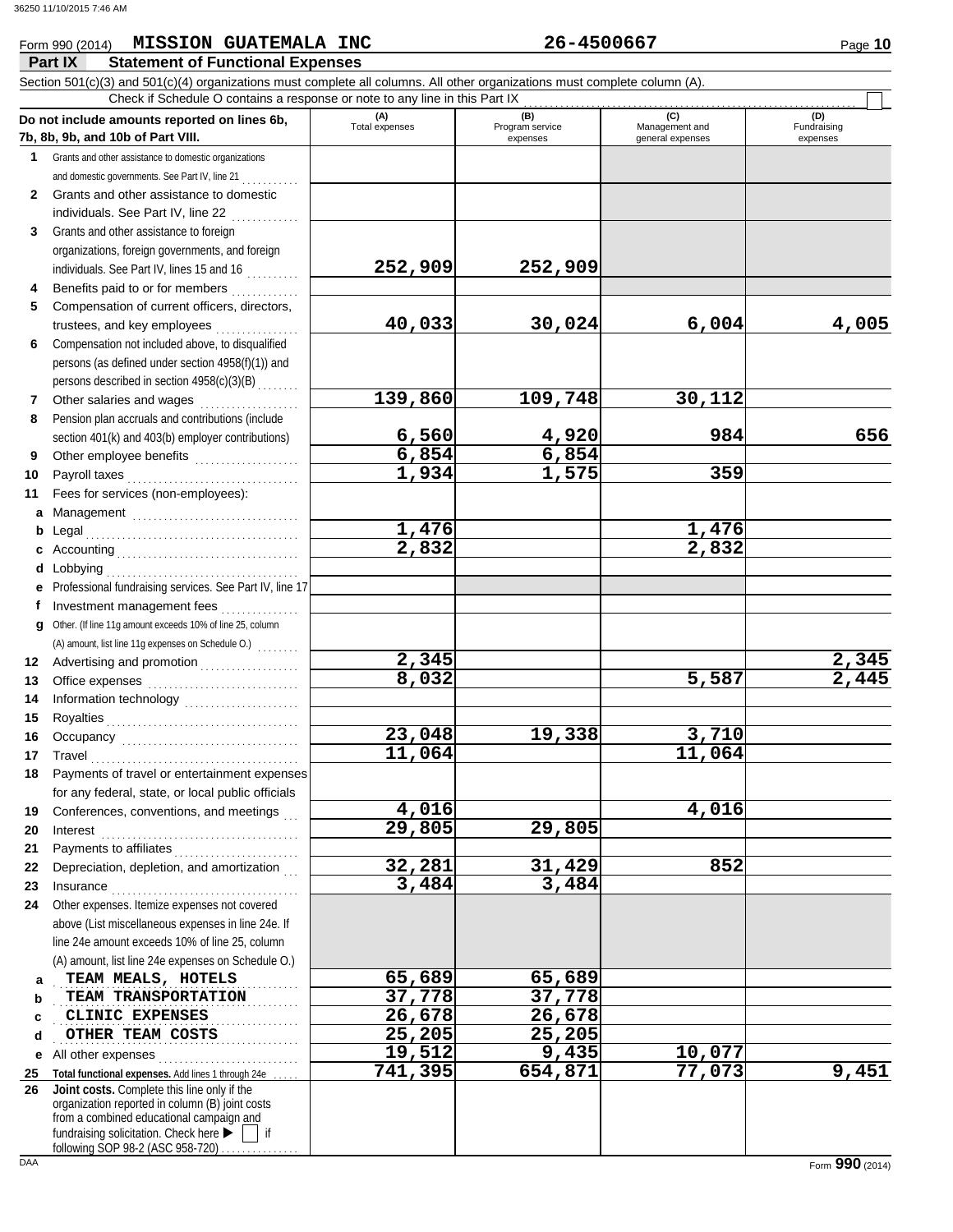#### Form 990 (2014) Page **11 MISSION GUATEMALA INC 26-4500667**

|                             | Part X | <b>Balance Sheet</b>                                                                          |  |                       |                           |                 |                      |
|-----------------------------|--------|-----------------------------------------------------------------------------------------------|--|-----------------------|---------------------------|-----------------|----------------------|
|                             |        | Check if Schedule O contains a response or note to any line in this Part X.                   |  |                       |                           |                 |                      |
|                             |        |                                                                                               |  |                       | (A)<br>Beginning of year  |                 | (B)<br>End of year   |
|                             | 1      | Cash-non-interest bearing                                                                     |  |                       | 119,575                   | $\overline{1}$  | 167,018              |
|                             | 2      |                                                                                               |  |                       | 132,580                   | $\overline{2}$  | 132,196              |
|                             | 3      |                                                                                               |  |                       |                           | 3               |                      |
|                             | 4      | Accounts receivable, net                                                                      |  |                       |                           | 4               |                      |
|                             | 5      | Loans and other receivables from current and former officers, directors,                      |  |                       |                           |                 |                      |
|                             |        | trustees, key employees, and highest compensated employees.                                   |  |                       |                           |                 |                      |
|                             |        | Complete Part II of Schedule L                                                                |  |                       |                           | 5               |                      |
|                             | 6      | Loans and other receivables from other disqualified persons (as defined under section         |  |                       |                           |                 |                      |
|                             |        | $4958(f)(1)$ ), persons described in section $4958(c)(3)(B)$ , and contributing employers and |  |                       |                           |                 |                      |
|                             |        | sponsoring organizations of section 501(c)(9) voluntary employees' beneficiary                |  |                       |                           |                 |                      |
|                             |        |                                                                                               |  | 6                     |                           |                 |                      |
| Assets                      | 7      |                                                                                               |  |                       | $\overline{7}$            |                 |                      |
|                             | 8      | Inventories for sale or use                                                                   |  |                       |                           | 8               |                      |
|                             | 9      |                                                                                               |  |                       |                           | 9               |                      |
|                             |        | 10a Land, buildings, and equipment: cost or                                                   |  |                       |                           |                 |                      |
|                             |        |                                                                                               |  | <u>1,107,631</u>      |                           |                 |                      |
|                             | b      |                                                                                               |  | 81,961                | 217,009                   | 10 <sub>c</sub> | 1,025,670            |
|                             | 11     |                                                                                               |  |                       | 11                        |                 |                      |
|                             | 12     |                                                                                               |  |                       |                           | 12              |                      |
|                             | 13     |                                                                                               |  |                       | 13                        |                 |                      |
|                             | 14     | Intangible assets                                                                             |  | 14                    |                           |                 |                      |
|                             | 15     |                                                                                               |  | 15                    |                           |                 |                      |
|                             | 16     |                                                                                               |  |                       | 469,164                   | 16              | 1,324,884            |
|                             | 17     |                                                                                               |  | 291                   | 17                        | 598             |                      |
|                             | 18     |                                                                                               |  | 18                    |                           |                 |                      |
|                             | 19     | Deferred revenue                                                                              |  |                       |                           | 19              |                      |
|                             | 20     |                                                                                               |  |                       | 20                        |                 |                      |
|                             | 21     |                                                                                               |  |                       |                           | 21              |                      |
|                             | 22     | Loans and other payables to current and former officers, directors,                           |  |                       |                           |                 |                      |
| Liabilities                 |        | trustees, key employees, highest compensated employees, and                                   |  |                       |                           |                 |                      |
|                             |        | disqualified persons. Complete Part II of Schedule L                                          |  |                       |                           | 22              |                      |
|                             | 23     | Secured mortgages and notes payable to unrelated third parties                                |  |                       |                           | 23              | 648,060              |
|                             | 24     | Unsecured notes and loans payable to unrelated third parties                                  |  |                       |                           | 24              |                      |
|                             |        | Other liabilities (including federal income tax, payables to related third                    |  |                       |                           |                 |                      |
|                             |        | parties, and other liabilities not included on lines 17-24). Complete Part X                  |  |                       |                           |                 |                      |
|                             |        | of Schedule D                                                                                 |  |                       |                           | 25              |                      |
|                             | 26     |                                                                                               |  |                       | 291                       | 26              | 648,658              |
|                             |        | Organizations that follow SFAS 117 (ASC 958), check here ▶                                    |  | and                   |                           |                 |                      |
|                             |        | complete lines 27 through 29, and lines 33 and 34.                                            |  |                       |                           |                 |                      |
|                             | 27     | Unrestricted net assets                                                                       |  |                       |                           | 27              |                      |
|                             | 28     | Temporarily restricted net assets                                                             |  |                       |                           | 28              |                      |
|                             | 29     |                                                                                               |  |                       |                           | 29              |                      |
|                             |        | Organizations that do not follow SFAS 117 (ASC 958), check here ▶                             |  | $ \mathbf{X} $<br>and |                           |                 |                      |
| Net Assets or Fund Balances |        | complete lines 30 through 34.                                                                 |  |                       |                           |                 |                      |
|                             | 30     | Capital stock or trust principal, or current funds                                            |  |                       |                           | 30              |                      |
|                             | 31     |                                                                                               |  |                       |                           | 31              |                      |
|                             | 32     |                                                                                               |  |                       | 468,873                   | 32              | 676,226              |
|                             | 33     | Total net assets or fund balances                                                             |  |                       | 468,873 33<br>469, 164 34 |                 | 676,226<br>1,324,884 |
|                             | 34     |                                                                                               |  |                       |                           |                 |                      |

Form **990** (2014)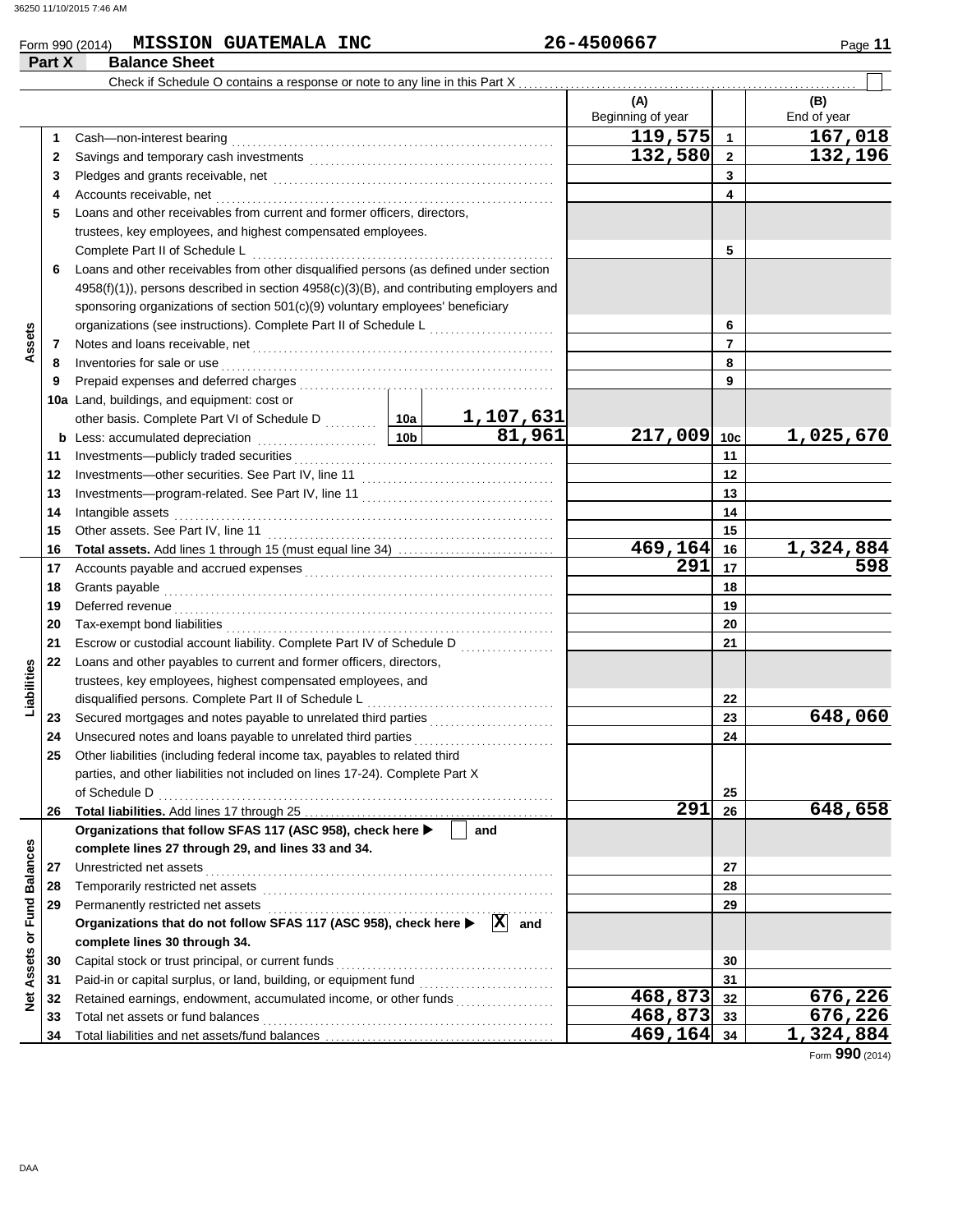|    | Form 990 (2014) MISSION GUATEMALA INC                                                                                                                                                                                          | 26-4500667                           |                         |                |     | Page 12                     |
|----|--------------------------------------------------------------------------------------------------------------------------------------------------------------------------------------------------------------------------------|--------------------------------------|-------------------------|----------------|-----|-----------------------------|
|    | Part XI<br><b>Reconciliation of Net Assets</b>                                                                                                                                                                                 |                                      |                         |                |     |                             |
|    |                                                                                                                                                                                                                                |                                      |                         |                |     |                             |
|    |                                                                                                                                                                                                                                |                                      | $\mathbf{1}$            |                |     | 948,748                     |
| 2  |                                                                                                                                                                                                                                |                                      | $\overline{2}$          |                |     | 741,395                     |
| 3  | Revenue less expenses. Subtract line 2 from line 1                                                                                                                                                                             |                                      | $\overline{\mathbf{3}}$ |                |     | $\overline{207}$ , 353      |
| 4  |                                                                                                                                                                                                                                |                                      | $\overline{\mathbf{4}}$ |                |     | 468,873                     |
| 5  |                                                                                                                                                                                                                                |                                      | 5                       |                |     |                             |
| 6  |                                                                                                                                                                                                                                |                                      | 6                       |                |     |                             |
| 7  |                                                                                                                                                                                                                                |                                      | $\overline{7}$          |                |     |                             |
| 8  | Prior period adjustments [11] production contracts and all the contracts and all the contracts and an american contracts and all the contracts and all the contracts and all the contracts and all the contracts and all the c |                                      | 8                       |                |     |                             |
| 9  |                                                                                                                                                                                                                                |                                      | 9                       |                |     |                             |
| 10 | Net assets or fund balances at end of year. Combine lines 3 through 9 (must equal Part X, line                                                                                                                                 |                                      |                         |                |     |                             |
|    | 33, column (B))                                                                                                                                                                                                                |                                      | 10                      |                |     | 676,226                     |
|    | <b>Financial Statements and Reporting</b><br><b>Part XII</b>                                                                                                                                                                   |                                      |                         |                |     |                             |
|    |                                                                                                                                                                                                                                |                                      |                         |                |     |                             |
|    |                                                                                                                                                                                                                                |                                      |                         |                | Yes | <b>No</b>                   |
| 1  | $ \mathbf{X} $ Cash<br>Accounting method used to prepare the Form 990:                                                                                                                                                         | Accrual<br>Other                     |                         |                |     |                             |
|    | If the organization changed its method of accounting from a prior year or checked "Other," explain in                                                                                                                          |                                      |                         |                |     |                             |
|    | Schedule O.                                                                                                                                                                                                                    |                                      |                         |                |     |                             |
|    | 2a Were the organization's financial statements compiled or reviewed by an independent accountant?                                                                                                                             |                                      |                         | 2a             |     | X                           |
|    | If "Yes," check a box below to indicate whether the financial statements for the year were compiled or                                                                                                                         |                                      |                         |                |     |                             |
|    | reviewed on a separate basis, consolidated basis, or both:                                                                                                                                                                     |                                      |                         |                |     |                             |
|    | <b>Consolidated basis</b><br>Separate basis                                                                                                                                                                                    | Both consolidated and separate basis |                         |                |     |                             |
|    | b Were the organization's financial statements audited by an independent accountant?                                                                                                                                           |                                      |                         | 2 <sub>b</sub> |     | x                           |
|    | If "Yes," check a box below to indicate whether the financial statements for the year were audited on a                                                                                                                        |                                      |                         |                |     |                             |
|    | separate basis, consolidated basis, or both:                                                                                                                                                                                   |                                      |                         |                |     |                             |
|    | <b>Consolidated basis</b><br>Separate basis                                                                                                                                                                                    | Both consolidated and separate basis |                         |                |     |                             |
|    | c If "Yes" to line 2a or 2b, does the organization have a committee that assumes responsibility for oversight                                                                                                                  |                                      |                         |                |     |                             |
|    | of the audit, review, or compilation of its financial statements and selection of an independent accountant?                                                                                                                   |                                      |                         | 2c             |     |                             |
|    | If the organization changed either its oversight process or selection process during the tax year, explain in                                                                                                                  |                                      |                         |                |     |                             |
|    | Schedule O.                                                                                                                                                                                                                    |                                      |                         |                |     |                             |
|    | 3a As a result of a federal award, was the organization required to undergo an audit or audits as set forth in                                                                                                                 |                                      |                         |                |     |                             |
|    | the Single Audit Act and OMB Circular A-133?                                                                                                                                                                                   |                                      |                         | 3a             |     |                             |
|    | <b>b</b> If "Yes," did the organization undergo the required audit or audits? If the organization did not undergo the                                                                                                          |                                      |                         |                |     |                             |
|    | required audit or audits, explain why in Schedule O and describe any steps taken to undergo such audits.                                                                                                                       |                                      |                         | 3 <sub>b</sub> |     |                             |
|    |                                                                                                                                                                                                                                |                                      |                         |                |     | $F_{\text{OCD}}$ 990 (2014) |

Form **990** (2014)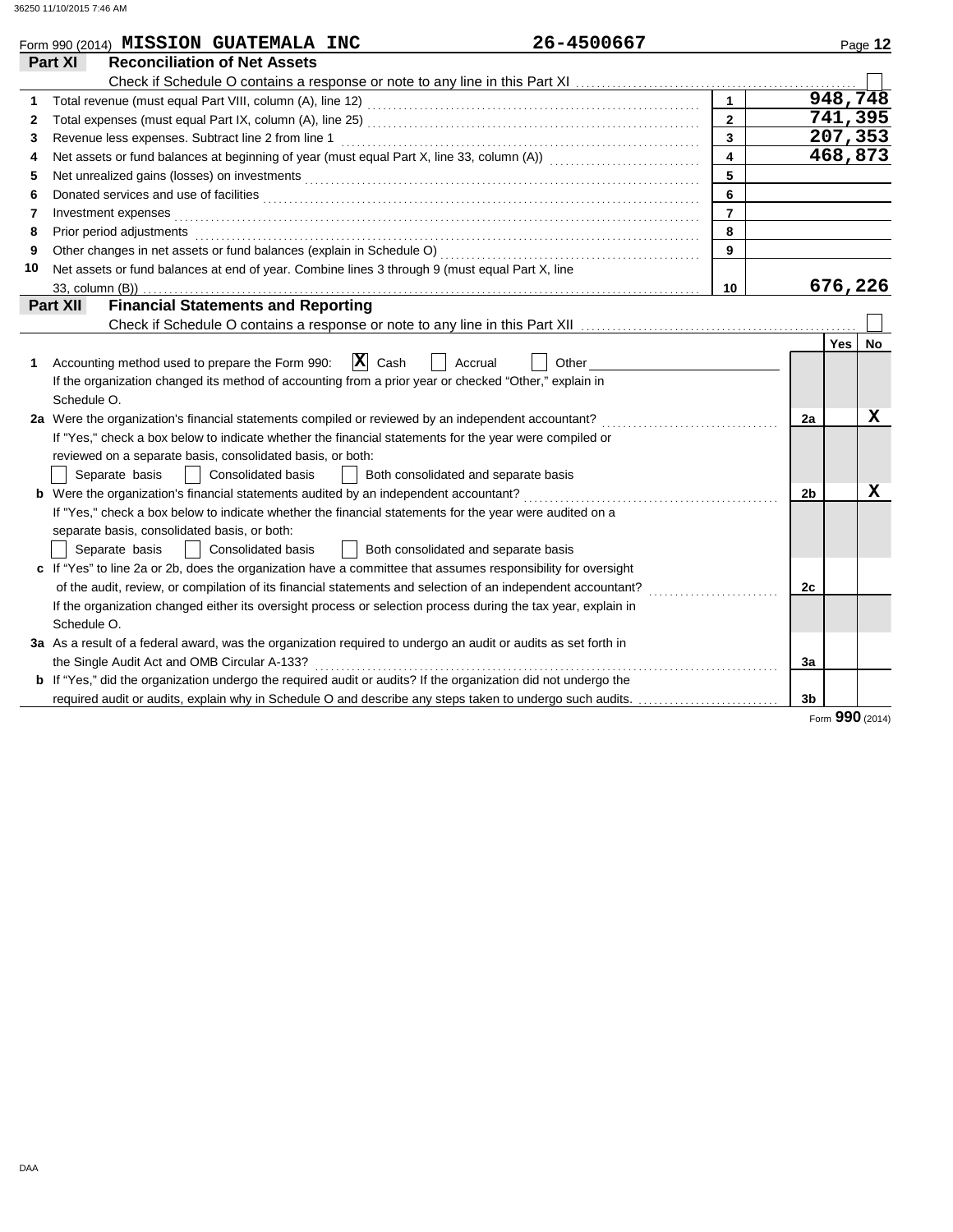Internal Revenue Service Department of the Treasury

## **SCHEDULE A Public Charity Status and Public Support**

**(Form 990 or 990-EZ) Complete if the organization is a section 501(c)(3) organization or a section**

**4947(a)(1) nonexempt charitable trust.**

 **Attach to Form 990 or Form 990-EZ. Information about Schedule A (Form 990 or 990-EZ) and its instructions is at www.irs.gov/form990.**

**2014 Open to Public**

OMB No. 1545-0047

**Inspection**

**Employer identification number** 

**MISSION GUATEMALA INC 26-4500667**

| Name of the organization |                                                                                                        | <b>Employer identifica</b> |
|--------------------------|--------------------------------------------------------------------------------------------------------|----------------------------|
|                          | MISSION GUATEMALA INC                                                                                  | 26-45006                   |
| Part I                   | <b>Reason for Public Charity Status (All organizations must complete this part.) See instructions.</b> |                            |

|     |             |                                                                                                   |                                                                        | The organization is not a private foundation because it is: (For lines 1 through 11, check only one box.)                                  |     |                                       |                               |                                     |  |
|-----|-------------|---------------------------------------------------------------------------------------------------|------------------------------------------------------------------------|--------------------------------------------------------------------------------------------------------------------------------------------|-----|---------------------------------------|-------------------------------|-------------------------------------|--|
| 1   |             |                                                                                                   |                                                                        | A church, convention of churches, or association of churches described in section 170(b)(1)(A)(i).                                         |     |                                       |                               |                                     |  |
| 2   |             | A school described in section 170(b)(1)(A)(ii). (Attach Schedule E.)                              |                                                                        |                                                                                                                                            |     |                                       |                               |                                     |  |
| 3   |             | A hospital or a cooperative hospital service organization described in section 170(b)(1)(A)(iii). |                                                                        |                                                                                                                                            |     |                                       |                               |                                     |  |
| 4   |             |                                                                                                   |                                                                        | A medical research organization operated in conjunction with a hospital described in section 170(b)(1)(A)(iii). Enter the hospital's name, |     |                                       |                               |                                     |  |
|     |             | city, and state:                                                                                  |                                                                        |                                                                                                                                            |     |                                       |                               |                                     |  |
| 5   |             |                                                                                                   |                                                                        | An organization operated for the benefit of a college or university owned or operated by a governmental unit described in                  |     |                                       |                               |                                     |  |
|     |             |                                                                                                   | section 170(b)(1)(A)(iv). (Complete Part II.)                          |                                                                                                                                            |     |                                       |                               |                                     |  |
| 6   |             |                                                                                                   |                                                                        | A federal, state, or local government or governmental unit described in section 170(b)(1)(A)(v).                                           |     |                                       |                               |                                     |  |
| 7   | $ {\bf X} $ |                                                                                                   |                                                                        | An organization that normally receives a substantial part of its support from a governmental unit or from the general public               |     |                                       |                               |                                     |  |
|     |             |                                                                                                   | described in section 170(b)(1)(A)(vi). (Complete Part II.)             |                                                                                                                                            |     |                                       |                               |                                     |  |
| 8   |             |                                                                                                   |                                                                        | A community trust described in section 170(b)(1)(A)(vi). (Complete Part II.)                                                               |     |                                       |                               |                                     |  |
| 9   |             |                                                                                                   |                                                                        | An organization that normally receives: (1) more than 33 1/3% of its support from contributions, membership fees, and gross                |     |                                       |                               |                                     |  |
|     |             |                                                                                                   |                                                                        | receipts from activities related to its exempt functions—subject to certain exceptions, and (2) no more than 33 1/3% of its                |     |                                       |                               |                                     |  |
|     |             |                                                                                                   |                                                                        | support from gross investment income and unrelated business taxable income (less section 511 tax) from businesses                          |     |                                       |                               |                                     |  |
|     |             |                                                                                                   |                                                                        | acquired by the organization after June 30, 1975. See section 509(a)(2). (Complete Part III.)                                              |     |                                       |                               |                                     |  |
| 10  |             |                                                                                                   |                                                                        | An organization organized and operated exclusively to test for public safety. See section 509(a)(4).                                       |     |                                       |                               |                                     |  |
| 11  |             |                                                                                                   |                                                                        | An organization organized and operated exclusively for the benefit of, to perform the functions of, or to carry out the purposes of        |     |                                       |                               |                                     |  |
|     |             |                                                                                                   |                                                                        | one or more publicly supported organizations described in section 509(a)(1) or section 509(a)(2). See section 509(a)(3). Check             |     |                                       |                               |                                     |  |
|     |             |                                                                                                   |                                                                        | the box in lines 11a through 11d that describes the type of supporting organization and complete lines 11e, 11f, and 11g.                  |     |                                       |                               |                                     |  |
| а   |             |                                                                                                   |                                                                        | Type I. A supporting organization operated, supervised, or controlled by its supported organization(s), typically by giving                |     |                                       |                               |                                     |  |
|     |             |                                                                                                   |                                                                        | the supported organization(s) the power to regularly appoint or elect a majority of the directors or trustees of the supporting            |     |                                       |                               |                                     |  |
|     |             |                                                                                                   | organization. You must complete Part IV, Sections A and B.             |                                                                                                                                            |     |                                       |                               |                                     |  |
| b   |             |                                                                                                   |                                                                        | Type II. A supporting organization supervised or controlled in connection with its supported organization(s), by having                    |     |                                       |                               |                                     |  |
|     |             |                                                                                                   |                                                                        | control or management of the supporting organization vested in the same persons that control or manage the supported                       |     |                                       |                               |                                     |  |
|     |             |                                                                                                   | organization(s). You must complete Part IV, Sections A and C.          |                                                                                                                                            |     |                                       |                               |                                     |  |
| с   |             |                                                                                                   |                                                                        | Type III functionally integrated. A supporting organization operated in connection with, and functionally integrated with,                 |     |                                       |                               |                                     |  |
|     |             |                                                                                                   |                                                                        | its supported organization(s) (see instructions). You must complete Part IV, Sections A, D, and E.                                         |     |                                       |                               |                                     |  |
| d   |             |                                                                                                   |                                                                        | Type III non-functionally integrated. A supporting organization operated in connection with its supported organization(s)                  |     |                                       |                               |                                     |  |
|     |             |                                                                                                   |                                                                        | that is not functionally integrated. The organization generally must satisfy a distribution requirement and an attentiveness               |     |                                       |                               |                                     |  |
|     |             |                                                                                                   |                                                                        | requirement (see instructions). You must complete Part IV, Sections A and D, and Part V.                                                   |     |                                       |                               |                                     |  |
| е   |             |                                                                                                   |                                                                        | Check this box if the organization received a written determination from the IRS that it is a Type I, Type II, Type III                    |     |                                       |                               |                                     |  |
|     |             |                                                                                                   |                                                                        | functionally integrated, or Type III non-functionally integrated supporting organization.                                                  |     |                                       |                               |                                     |  |
| f   |             |                                                                                                   | Enter the number of supported organizations                            |                                                                                                                                            |     |                                       |                               |                                     |  |
|     |             |                                                                                                   | Provide the following information about the supported organization(s). |                                                                                                                                            |     |                                       |                               |                                     |  |
|     |             | (i) Name of supported                                                                             | (ii) EIN                                                               | (iii) Type of organization                                                                                                                 |     | (iv) Is the organization              | (v) Amount of monetary        | (vi) Amount of                      |  |
|     |             | organization                                                                                      |                                                                        | (described on lines 1-9<br>above or IRC section                                                                                            |     | listed in your governing<br>document? | support (see<br>instructions) | other support (see<br>instructions) |  |
|     |             |                                                                                                   |                                                                        | (see instructions))                                                                                                                        |     |                                       |                               |                                     |  |
|     |             |                                                                                                   |                                                                        |                                                                                                                                            | Yes | No                                    |                               |                                     |  |
| (A) |             |                                                                                                   |                                                                        |                                                                                                                                            |     |                                       |                               |                                     |  |
|     |             |                                                                                                   |                                                                        |                                                                                                                                            |     |                                       |                               |                                     |  |
| (B) |             |                                                                                                   |                                                                        |                                                                                                                                            |     |                                       |                               |                                     |  |
|     |             |                                                                                                   |                                                                        |                                                                                                                                            |     |                                       |                               |                                     |  |
| (C) |             |                                                                                                   |                                                                        |                                                                                                                                            |     |                                       |                               |                                     |  |
|     |             |                                                                                                   |                                                                        |                                                                                                                                            |     |                                       |                               |                                     |  |

| (i) Name of supported<br>organization | (ii) EIN | (iii) Type of organization<br>(described on lines 1-9<br>above or IRC section<br>(see instructions)) | (iv) Is the organization<br>listed in your governing<br>document? |    | (v) Amount of monetary<br>support (see<br>instructions) | (vi) Amount of<br>other support (see<br>instructions) |
|---------------------------------------|----------|------------------------------------------------------------------------------------------------------|-------------------------------------------------------------------|----|---------------------------------------------------------|-------------------------------------------------------|
|                                       |          |                                                                                                      | Yes                                                               | No |                                                         |                                                       |
| (A)                                   |          |                                                                                                      |                                                                   |    |                                                         |                                                       |
| (B)                                   |          |                                                                                                      |                                                                   |    |                                                         |                                                       |
| (C)                                   |          |                                                                                                      |                                                                   |    |                                                         |                                                       |
| (D)                                   |          |                                                                                                      |                                                                   |    |                                                         |                                                       |
| (E)                                   |          |                                                                                                      |                                                                   |    |                                                         |                                                       |
| <b>Total</b>                          |          |                                                                                                      |                                                                   |    |                                                         |                                                       |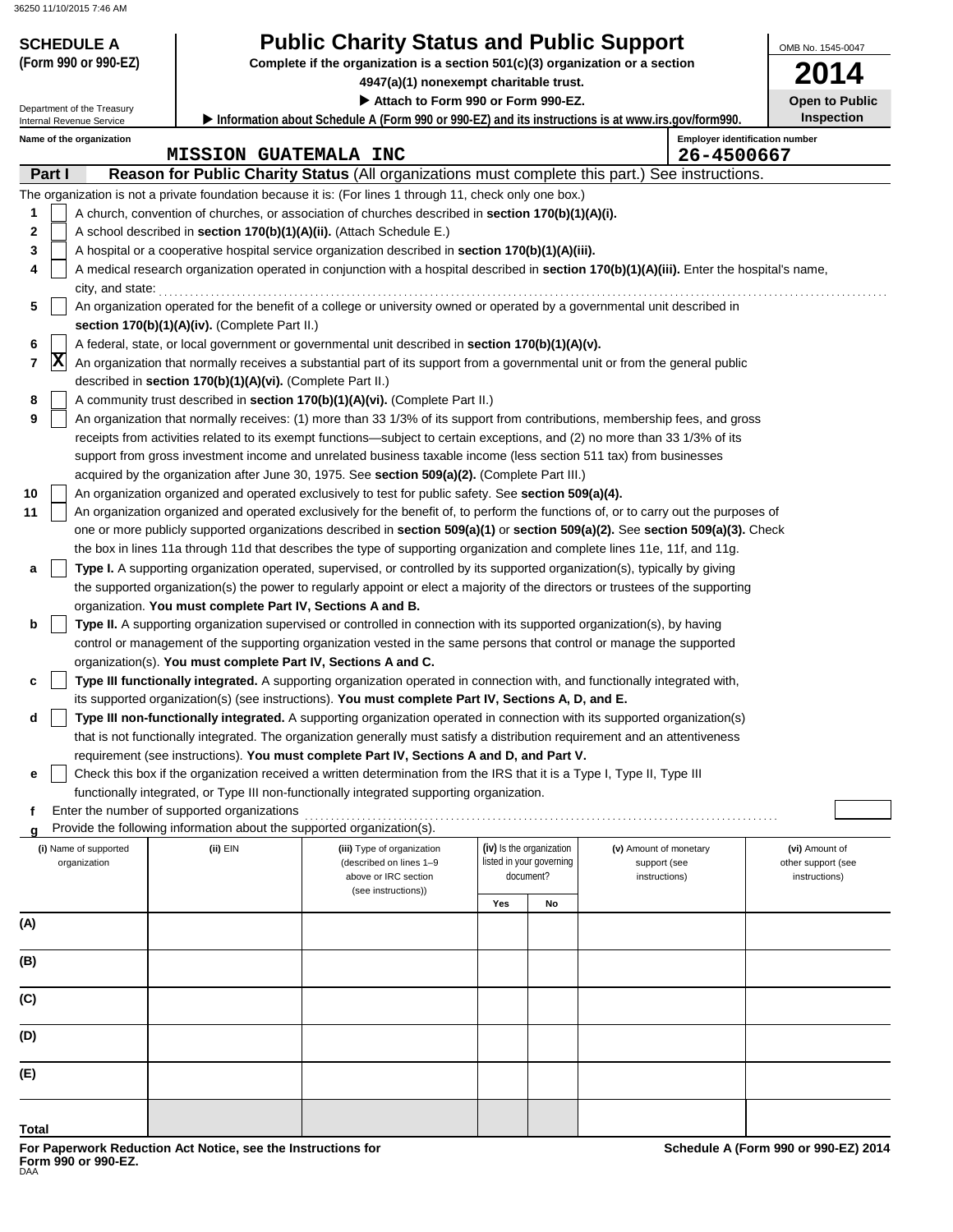|              | Schedule A (Form 990 or 990-EZ) 2014 MISSION GUATEMALA INC                                                                                                                                                                           |          |          |          |            | 26-4500667 | Page 2                             |
|--------------|--------------------------------------------------------------------------------------------------------------------------------------------------------------------------------------------------------------------------------------|----------|----------|----------|------------|------------|------------------------------------|
|              | Support Schedule for Organizations Described in Sections 170(b)(1)(A)(iv) and 170(b)(1)(A)(vi)<br>Part II                                                                                                                            |          |          |          |            |            |                                    |
|              | (Complete only if you checked the box on line 5, 7, or 8 of Part I or if the organization failed to qualify under                                                                                                                    |          |          |          |            |            |                                    |
|              | Part III. If the organization fails to qualify under the tests listed below, please complete Part III.)                                                                                                                              |          |          |          |            |            |                                    |
|              | <b>Section A. Public Support</b>                                                                                                                                                                                                     |          |          |          |            |            |                                    |
|              | Calendar year (or fiscal year beginning in)                                                                                                                                                                                          | (a) 2010 | (b) 2011 | (c) 2012 | $(d)$ 2013 | (e) $2014$ | (f) Total                          |
| $\mathbf{1}$ | Gifts, grants, contributions, and                                                                                                                                                                                                    |          |          |          |            |            |                                    |
|              | membership fees received. (Do not                                                                                                                                                                                                    |          |          |          |            |            |                                    |
|              | include any "unusual grants.")                                                                                                                                                                                                       | 167,781  | 494,040  | 482,065  | 604,339    | 933,066    | 2,681,291                          |
| $\mathbf{2}$ | Tax revenues levied for the                                                                                                                                                                                                          |          |          |          |            |            |                                    |
|              | organization's benefit and either paid                                                                                                                                                                                               |          |          |          |            |            |                                    |
|              | to or expended on its behalf                                                                                                                                                                                                         |          |          |          |            |            |                                    |
| 3            | The value of services or facilities                                                                                                                                                                                                  |          |          |          |            |            |                                    |
|              | furnished by a governmental unit to the                                                                                                                                                                                              |          |          |          |            |            |                                    |
|              | organization without charge                                                                                                                                                                                                          |          |          |          |            |            |                                    |
| 4            | Total. Add lines 1 through 3                                                                                                                                                                                                         | 167,781  | 494,040  | 482,065  | 604,339    | 933,066    | 2,681,291                          |
| 5            | The portion of total contributions by                                                                                                                                                                                                |          |          |          |            |            |                                    |
|              | each person (other than a<br>governmental unit or publicly                                                                                                                                                                           |          |          |          |            |            |                                    |
|              | supported organization) included on                                                                                                                                                                                                  |          |          |          |            |            |                                    |
|              | line 1 that exceeds 2% of the amount                                                                                                                                                                                                 |          |          |          |            |            |                                    |
|              | shown on line 11, column (f)                                                                                                                                                                                                         |          |          |          |            |            | 19,471                             |
| 6.           | Public support. Subtract line 5 from line 4.                                                                                                                                                                                         |          |          |          |            |            | 2,661,820                          |
|              | <b>Section B. Total Support</b>                                                                                                                                                                                                      |          |          |          |            |            |                                    |
|              | Calendar year (or fiscal year beginning in)                                                                                                                                                                                          | (a) 2010 | (b) 2011 | (c) 2012 | $(d)$ 2013 | (e) $2014$ | (f) Total                          |
| 7            | Amounts from line 4                                                                                                                                                                                                                  | 167,781  | 494,040  | 482,065  | 604,339    | 933,066    | 2,681,291                          |
| 8            | Gross income from interest, dividends,<br>payments received on securities loans,                                                                                                                                                     |          |          |          |            |            |                                    |
|              | rents, royalties and income from similar                                                                                                                                                                                             |          |          |          |            |            |                                    |
|              |                                                                                                                                                                                                                                      |          | 337      | 342      | 776        | 596        | 2,051                              |
| 9            | Net income from unrelated business                                                                                                                                                                                                   |          |          |          |            |            |                                    |
|              | activities, whether or not the business                                                                                                                                                                                              |          |          |          |            |            |                                    |
|              | is regularly carried on                                                                                                                                                                                                              |          |          |          |            |            |                                    |
| 10           | Other income. Do not include gain or                                                                                                                                                                                                 |          |          |          |            |            |                                    |
|              | loss from the sale of capital assets                                                                                                                                                                                                 |          |          |          |            |            |                                    |
|              | (Explain in Part VI.)                                                                                                                                                                                                                |          |          |          |            |            |                                    |
| 11           | Total support. Add lines 7 through 10                                                                                                                                                                                                |          |          |          |            |            | 2,683,342                          |
| 12           | Gross receipts from related activities, etc. (see instructions)                                                                                                                                                                      |          |          |          |            | 12         | 39,898                             |
| 13           | First five years. If the Form 990 is for the organization's first, second, third, fourth, or fifth tax year as a section 501(c)(3)                                                                                                   |          |          |          |            |            |                                    |
|              | organization, check this box and stop here                                                                                                                                                                                           |          |          |          |            |            | $\blacktriangleright$ $\mathbf{X}$ |
|              | <b>Section C. Computation of Public Support Percentage</b>                                                                                                                                                                           |          |          |          |            |            |                                    |
| 14           | Public support percentage for 2014 (line 6, column (f) divided by line 11, column (f)) [[[[[[[[[[[[[[[[[[[[[[                                                                                                                        |          |          |          |            | 14         | %                                  |
| 15           | Public support percentage from 2013 Schedule A, Part II, line 14                                                                                                                                                                     |          |          |          |            | 15         | %                                  |
| 16a          | 33 1/3% support test-2014. If the organization did not check the box on line 13, and line 14 is 33 1/3% or more, check this                                                                                                          |          |          |          |            |            |                                    |
|              | box and stop here. The organization qualifies as a publicly supported organization                                                                                                                                                   |          |          |          |            |            |                                    |
| b            | 33 1/3% support test-2013. If the organization did not check a box on line 13 or 16a, and line 15 is 33 1/3% or more,                                                                                                                |          |          |          |            |            |                                    |
|              | check this box and stop here. The organization qualifies as a publicly supported organization <b>conserved in the state of the state of the state of the state of the state of the state of the state of the state of the state </b> |          |          |          |            |            |                                    |
| 17а          | 10%-facts-and-circumstances test-2014. If the organization did not check a box on line 13, 16a, or 16b, and line 14 is                                                                                                               |          |          |          |            |            |                                    |
|              | 10% or more, and if the organization meets the "facts-and-circumstances" test, check this box and stop here. Explain in                                                                                                              |          |          |          |            |            |                                    |
|              | Part VI how the organization meets the "facts-and-circumstances" test. The organization qualifies as a publicly supported                                                                                                            |          |          |          |            |            |                                    |
|              | organization                                                                                                                                                                                                                         |          |          |          |            |            |                                    |
| b            | 10%-facts-and-circumstances test-2013. If the organization did not check a box on line 13, 16a, 16b, or 17a, and line                                                                                                                |          |          |          |            |            |                                    |
|              | 15 is 10% or more, and if the organization meets the "facts-and-circumstances" test, check this box and stop here.                                                                                                                   |          |          |          |            |            |                                    |
|              | Explain in Part VI how the organization meets the "facts-and-circumstances" test. The organization qualifies as a publicly                                                                                                           |          |          |          |            |            |                                    |
|              | supported organization                                                                                                                                                                                                               |          |          |          |            |            |                                    |
| 18           | Private foundation. If the organization did not check a box on line 13, 16a, 16b, 17a, or 17b, check this box and see                                                                                                                |          |          |          |            |            |                                    |
|              | <b>instructions</b>                                                                                                                                                                                                                  |          |          |          |            |            |                                    |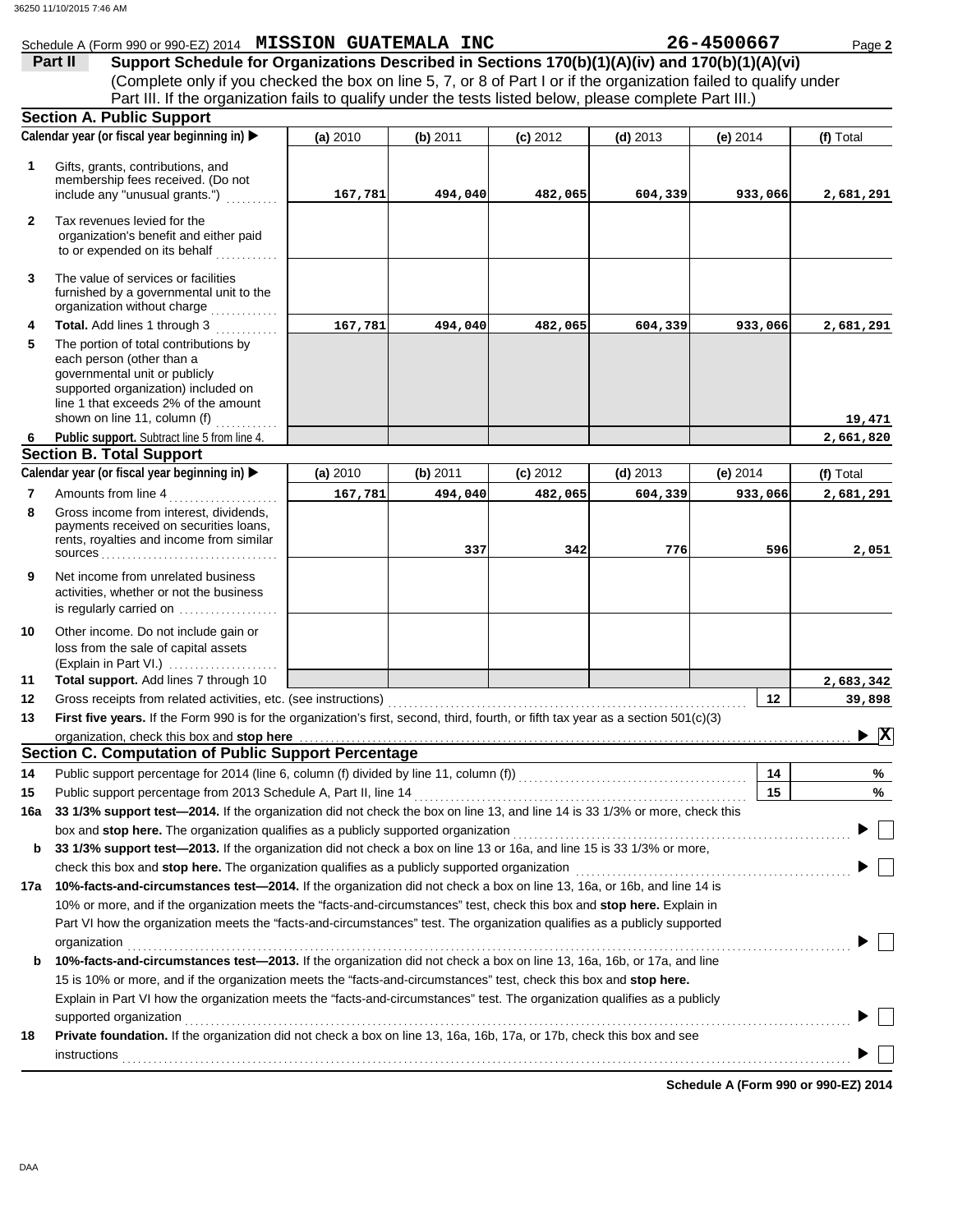|              | Schedule A (Form 990 or 990-EZ) 2014 MISSION GUATEMALA INC                                                                                                                                                                                                      |          |          |            |            | 26-4500667 | Page 3    |  |  |
|--------------|-----------------------------------------------------------------------------------------------------------------------------------------------------------------------------------------------------------------------------------------------------------------|----------|----------|------------|------------|------------|-----------|--|--|
|              | Part III<br>Support Schedule for Organizations Described in Section 509(a)(2)                                                                                                                                                                                   |          |          |            |            |            |           |  |  |
|              | (Complete only if you checked the box on line 9 of Part I or if the organization failed to qualify under Part II.                                                                                                                                               |          |          |            |            |            |           |  |  |
|              | If the organization fails to qualify under the tests listed below, please complete Part II.)                                                                                                                                                                    |          |          |            |            |            |           |  |  |
|              | <b>Section A. Public Support</b>                                                                                                                                                                                                                                |          |          |            |            |            |           |  |  |
|              | Calendar year (or fiscal year beginning in) ▶                                                                                                                                                                                                                   | (a) 2010 | (b) 2011 | $(c)$ 2012 | $(d)$ 2013 | (e) 2014   | (f) Total |  |  |
| $\mathbf 1$  | Gifts, grants, contributions, and membership<br>fees received. (Do not include any "unusual                                                                                                                                                                     |          |          |            |            |            |           |  |  |
| $\mathbf{2}$ | Gross receipts from admissions, merchandise<br>sold or services performed, or facilities<br>furnished in any activity that is related to the<br>organization's tax-exempt purpose                                                                               |          |          |            |            |            |           |  |  |
| 3            | Gross receipts from activities that are not an<br>unrelated trade or business under section 513                                                                                                                                                                 |          |          |            |            |            |           |  |  |
| 4            | Tax revenues levied for the<br>organization's benefit and either paid<br>to or expended on its behalf<br>.                                                                                                                                                      |          |          |            |            |            |           |  |  |
| 5            | The value of services or facilities<br>furnished by a governmental unit to the<br>organization without charge                                                                                                                                                   |          |          |            |            |            |           |  |  |
| 6            | Total. Add lines 1 through 5                                                                                                                                                                                                                                    |          |          |            |            |            |           |  |  |
| 7a           | Amounts included on lines 1, 2, and 3<br>received from disqualified persons                                                                                                                                                                                     |          |          |            |            |            |           |  |  |
| b            | Amounts included on lines 2 and 3<br>received from other than disqualified<br>persons that exceed the greater of \$5,000<br>or 1% of the amount on line 13 for the year                                                                                         |          |          |            |            |            |           |  |  |
| c            | Add lines 7a and 7b<br>Public support (Subtract line 7c from                                                                                                                                                                                                    |          |          |            |            |            |           |  |  |
| 8            |                                                                                                                                                                                                                                                                 |          |          |            |            |            |           |  |  |
|              | <b>Section B. Total Support</b>                                                                                                                                                                                                                                 |          |          |            |            |            |           |  |  |
|              | Calendar year (or fiscal year beginning in)                                                                                                                                                                                                                     | (a) 2010 | (b) 2011 | $(c)$ 2012 | $(d)$ 2013 | (e) 2014   | (f) Total |  |  |
| 9            | Amounts from line 6                                                                                                                                                                                                                                             |          |          |            |            |            |           |  |  |
|              | Gross income from interest, dividends,                                                                                                                                                                                                                          |          |          |            |            |            |           |  |  |
| 10a          | payments received on securities loans, rents,<br>royalties and income from similar sources                                                                                                                                                                      |          |          |            |            |            |           |  |  |
| b            | Unrelated business taxable income (less<br>section 511 taxes) from businesses<br>acquired after June 30, 1975<br>.                                                                                                                                              |          |          |            |            |            |           |  |  |
| c            | Add lines 10a and 10b $\ldots$ $\ldots$ $\ldots$                                                                                                                                                                                                                |          |          |            |            |            |           |  |  |
| 11           | Net income from unrelated business<br>activities not included in line 10b, whether<br>or not the business is regularly carried on                                                                                                                               |          |          |            |            |            |           |  |  |
| 12           | Other income. Do not include gain or<br>loss from the sale of capital assets                                                                                                                                                                                    |          |          |            |            |            |           |  |  |
| 13           | Total support. (Add lines 9, 10c, 11,<br>and 12.) $\ldots$                                                                                                                                                                                                      |          |          |            |            |            |           |  |  |
| 14           | First five years. If the Form 990 is for the organization's first, second, third, fourth, or fifth tax year as a section 501(c)(3)                                                                                                                              |          |          |            |            |            |           |  |  |
|              | organization, check this box and stop here <b>construction and construction</b> and construction of the construction of<br><b>Section C. Computation of Public Support Percentage</b>                                                                           |          |          |            |            |            |           |  |  |
| 15           |                                                                                                                                                                                                                                                                 |          |          |            |            | 15         | %         |  |  |
|              |                                                                                                                                                                                                                                                                 |          |          |            |            | 16         | %         |  |  |
| 16           | Section D. Computation of Investment Income Percentage                                                                                                                                                                                                          |          |          |            |            |            |           |  |  |
| 17           |                                                                                                                                                                                                                                                                 |          |          |            |            | 17         | %         |  |  |
| 18           |                                                                                                                                                                                                                                                                 |          |          |            |            | 18         | %         |  |  |
| 19a          | 33 1/3% support tests—2014. If the organization did not check the box on line 14, and line 15 is more than 33 1/3%, and line                                                                                                                                    |          |          |            |            |            |           |  |  |
|              |                                                                                                                                                                                                                                                                 |          |          |            |            |            |           |  |  |
| b            | 17 is not more than 33 1/3%, check this box and stop here. The organization qualifies as a publicly supported organization<br>33 1/3% support tests-2013. If the organization did not check a box on line 14 or line 19a, and line 16 is more than 33 1/3%, and |          |          |            |            |            |           |  |  |
|              | line 18 is not more than 33 1/3%, check this box and stop here. The organization qualifies as a publicly supported organization <i>[[[[[[[[[[[[[[[[[]]]</i>                                                                                                     |          |          |            |            |            |           |  |  |
| 20           | Private foundation. If the organization did not check a box on line 14, 19a, or 19b, check this box and see instructions                                                                                                                                        |          |          |            |            |            |           |  |  |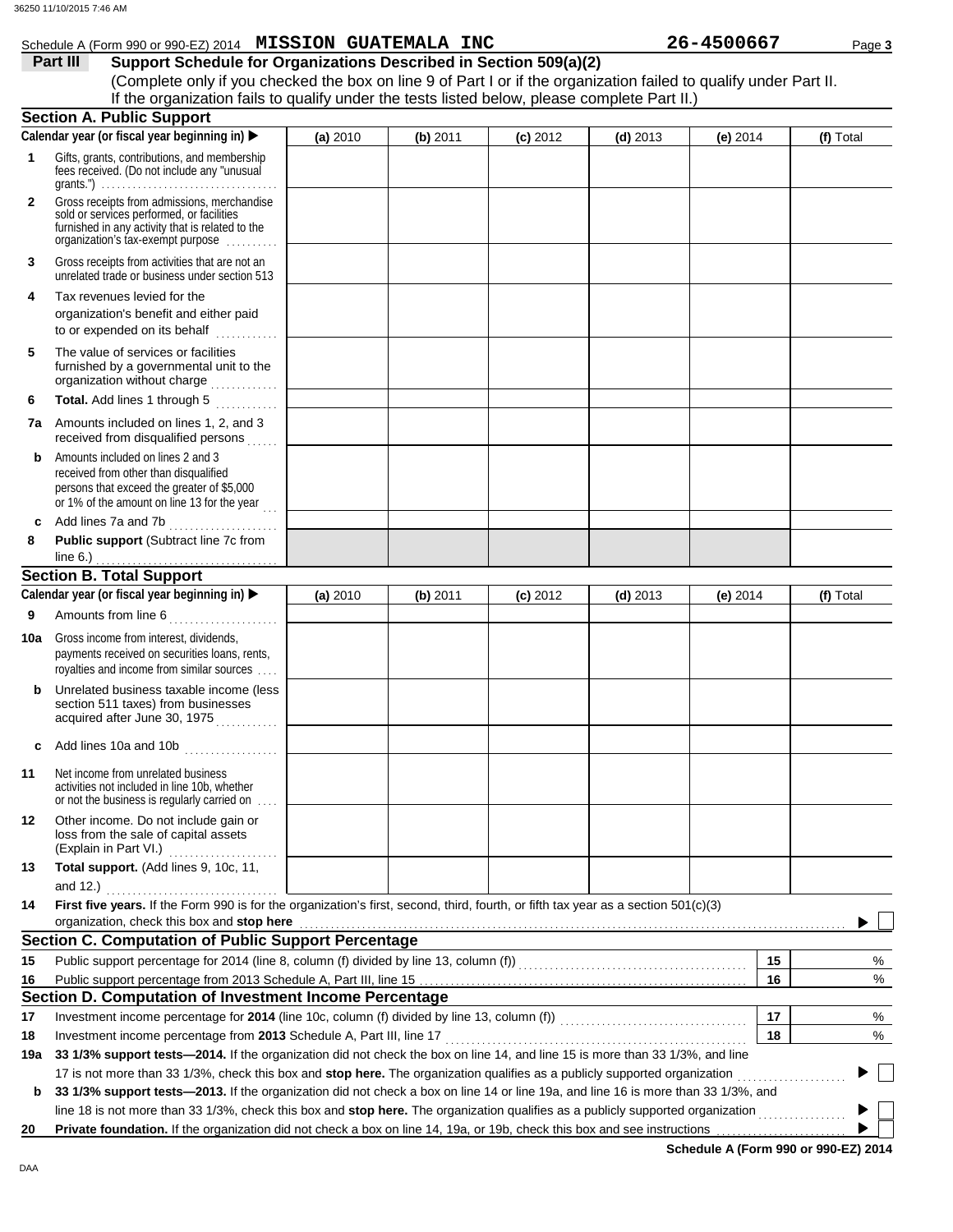### Schedule A (Form 990 or 990-EZ) 2014 **MISSION GUATEMALA INC** 26-4500667 Page 4

#### **Part IV Supporting Organizations**

Sections A, D, and E. If you checked 11d of Part I, complete Sections A and D, and complete Part V.) (Complete only if you checked a box on line 11 of Part I. If you checked 11a of Part I, complete Sections A and B. If you checked 11b of Part I, complete Sections A and C. If you checked 11c of Part I, complete

|  |  | Section A. All Supporting Organizations                          |  |
|--|--|------------------------------------------------------------------|--|
|  |  | اللوحا وحووم الرواويو ومرزوح والمرواليوجا ومووج الوطائع المراوية |  |

- Are all of the organization's supported organizations listed by name in the organization's governing documents? If "No," describe in **Part VI** how the supported organizations are designated. If designated by class or purpose, describe the designation. If historic and continuing relationship, explain. **1**
- Did the organization have any supported organization that does not have an IRS determination of status under section 509(a)(1) or (2)? If "Yes," explain in **Part VI** how the organization determined that the supported organization was described in section 509(a)(1) or (2). **2**
- **3a** Did the organization have a supported organization described in section 501(c)(4), (5), or (6)? If "Yes," answer (b) and (c) below.
- **b** Did the organization confirm that each supported organization qualified under section 501(c)(4), (5), or (6) and satisfied the public support tests under section 509(a)(2)? If "Yes," describe in **Part VI** when and how the organization made the determination.
- **c** Did the organization ensure that all support to such organizations was used exclusively for section 170(c)(2) (B) purposes? If "Yes," explain in **Part VI** what controls the organization put in place to ensure such use.
- **4a** Was any supported organization not organized in the United States ("foreign supported organization")? If "Yes" and if you checked 11a or 11b in Part I, answer (b) and (c) below.
- **b** Did the organization have ultimate control and discretion in deciding whether to make grants to the foreign supported organization? If "Yes," describe in **Part VI** how the organization had such control and discretion despite being controlled or supervised by or in connection with its supported organizations.
- **c** Did the organization support any foreign supported organization that does not have an IRS determination under sections 501(c)(3) and 509(a)(1) or (2)? If "Yes," explain in **Part VI** what controls the organization used to ensure that all support to the foreign supported organization was used exclusively for section 170(c)(2)(B) purposes.
- **5a** Did the organization add, substitute, or remove any supported organizations during the tax year? If "Yes," answer (b) and (c) below (if applicable). Also, provide detail in **Part VI,** including (i) the names and EIN numbers of the supported organizations added, substituted, or removed, (ii) the reasons for each such action, (iii) the authority under the organization's organizing document authorizing such action, and (iv) how the action was accomplished (such as by amendment to the organizing document).
- **b Type I or Type II only.** Was any added or substituted supported organization part of a class already designated in the organization's organizing document?
- **c Substitutions only.** Was the substitution the result of an event beyond the organization's control?
- **6** Did the organization provide support (whether in the form of grants or the provision of services or facilities) to anyone other than (a) its supported organizations; (b) individuals that are part of the charitable class benefited by one or more of its supported organizations; or (c) other supporting organizations that also support or benefit one or more of the filing organization's supported organizations? If "Yes," provide detail in **Part VI.**
- **7** Did the organization provide a grant, loan, compensation, or other similar payment to a substantial contributor (defined in IRC 4958(c)(3)(C)), a family member of a substantial contributor, or a 35-percent controlled entity with regard to a substantial contributor? If "Yes," complete Part I of Schedule L (Form 990).
- **8** Did the organization make a loan to a disqualified person (as defined in section 4958) not described in line 7? If "Yes," complete Part I of Schedule L (Form 990).
- **9a** Was the organization controlled directly or indirectly at any time during the tax year by one or more disqualified persons as defined in section 4946 (other than foundation managers and organizations described in section 509(a)(1) or (2))? If "Yes," provide detail in **Part VI.**
- **b** Did one or more disqualified persons (as defined in line 9(a)) hold a controlling interest in any entity in which the supporting organization had an interest? If "Yes," provide detail in **Part VI.**
- **c** Did a disqualified person (as defined in line 9(a)) have an ownership interest in, or derive any personal benefit from, assets in which the supporting organization also had an interest? If "Yes," provide detail in **Part VI.**
- **10a** Was the organization subject to the excess business holdings rules of IRC 4943 because of IRC 4943(f) (regarding certain Type II supporting organizations, and all Type III non-functionally integrated supporting organizations)? If "Yes," answer (b) below.
	- **b** Did the organization have any excess business holdings in the tax year? (Use Schedule C, Form 4720, to determine whether the organization had excess business holdings.)

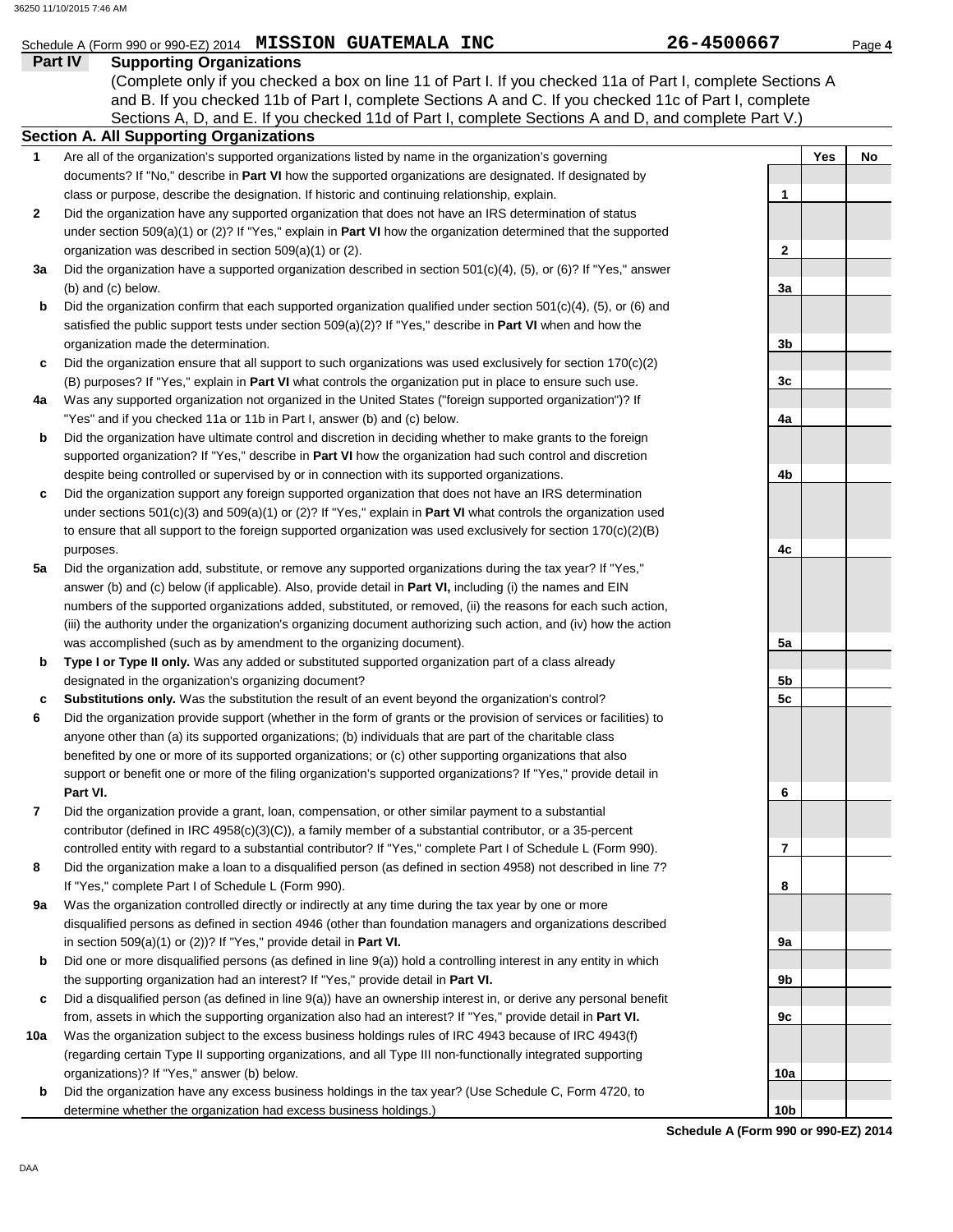|              | Schedule A (Form 990 or 990-EZ) 2014 MISSION GUATEMALA INC                                                                        | 26-4500667      |     | Page 5 |
|--------------|-----------------------------------------------------------------------------------------------------------------------------------|-----------------|-----|--------|
|              | Part IV<br><b>Supporting Organizations (continued)</b>                                                                            |                 |     |        |
|              |                                                                                                                                   |                 | Yes | No     |
| 11           | Has the organization accepted a gift or contribution from any of the following persons?                                           |                 |     |        |
| a            | A person who directly or indirectly controls, either alone or together with persons described in (b) and (c)                      |                 |     |        |
|              | below, the governing body of a supported organization?                                                                            | 11a             |     |        |
| b            | A family member of a person described in (a) above?                                                                               | 11 <sub>b</sub> |     |        |
| c            | A 35% controlled entity of a person described in (a) or (b) above? If "Yes" to a, b, or c, provide detail in Part VI.             | 11c             |     |        |
|              | <b>Section B. Type I Supporting Organizations</b>                                                                                 |                 |     |        |
| $\mathbf{1}$ | Did the directors, trustees, or membership of one or more supported organizations have the power to                               |                 | Yes | No     |
|              | regularly appoint or elect at least a majority of the organization's directors or trustees at all times during the                |                 |     |        |
|              | tax year? If "No," describe in Part VI how the supported organization(s) effectively operated, supervised, or                     |                 |     |        |
|              | controlled the organization's activities. If the organization had more than one supported organization,                           |                 |     |        |
|              | describe how the powers to appoint and/or remove directors or trustees were allocated among the supported                         |                 |     |        |
|              | organizations and what conditions or restrictions, if any, applied to such powers during the tax year.                            | 1               |     |        |
| 2            | Did the organization operate for the benefit of any supported organization other than the supported                               |                 |     |        |
|              | organization(s) that operated, supervised, or controlled the supporting organization? If "Yes," explain in Part                   |                 |     |        |
|              | VI how providing such benefit carried out the purposes of the supported organization(s) that operated,                            | $\mathbf{2}$    |     |        |
|              | supervised, or controlled the supporting organization.<br><b>Section C. Type II Supporting Organizations</b>                      |                 |     |        |
|              |                                                                                                                                   |                 | Yes | No     |
| 1            | Were a majority of the organization's directors or trustees during the tax year also a majority of the directors                  |                 |     |        |
|              | or trustees of each of the organization's supported organization(s)? If "No," describe in Part VI how control                     |                 |     |        |
|              | or management of the supporting organization was vested in the same persons that controlled or managed                            |                 |     |        |
|              | the supported organization(s).                                                                                                    | 1               |     |        |
|              | Section D. All Type III Supporting Organizations                                                                                  |                 |     |        |
|              |                                                                                                                                   |                 | Yes | No     |
| 1            | Did the organization provide to each of its supported organizations, by the last day of the fifth month of the                    |                 |     |        |
|              | organization's tax year, (1) a written notice describing the type and amount of support provided during the prior tax             |                 |     |        |
|              | year, (2) a copy of the Form 990 that was most recently filed as of the date of notification, and (3) copies of the               |                 |     |        |
|              | organization's governing documents in effect on the date of notification, to the extent not previously provided?                  | 1               |     |        |
| 2            | Were any of the organization's officers, directors, or trustees either (i) appointed or elected by the supported                  |                 |     |        |
|              | organization(s) or (ii) serving on the governing body of a supported organization? If "No," explain in Part VI how                |                 |     |        |
|              | the organization maintained a close and continuous working relationship with the supported organization(s).                       | 2               |     |        |
| 3            | By reason of the relationship described in (2), did the organization's supported organizations have a                             |                 |     |        |
|              | significant voice in the organization's investment policies and in directing the use of the organization's                        |                 |     |        |
|              | income or assets at all times during the tax year? If "Yes," describe in Part VI the role the organization's                      |                 |     |        |
|              | supported organizations played in this regard.                                                                                    | 3               |     |        |
|              | Section E. Type III Functionally-Integrated Supporting Organizations                                                              |                 |     |        |
| 1            | Check the box next to the method that the organization used to satisfy the Integral Part Test during the year (see instructions): |                 |     |        |
| a            | The organization satisfied the Activities Test. Complete line 2 below.                                                            |                 |     |        |
| b            | The organization is the parent of each of its supported organizations. Complete line 3 below.                                     |                 |     |        |
| c            | The organization supported a governmental entity. Describe in Part VI how you supported a government entity (see instructions).   |                 |     |        |
|              |                                                                                                                                   |                 |     |        |
| 2            | Activities Test. Answer (a) and (b) below.                                                                                        |                 | Yes | No     |
| а            | Did substantially all of the organization's activities during the tax year directly further the exempt purposes of                |                 |     |        |
|              | the supported organization(s) to which the organization was responsive? If "Yes," then in Part VI identify                        |                 |     |        |
|              | those supported organizations and explain how these activities directly furthered their exempt purposes,                          |                 |     |        |
|              | how the organization was responsive to those supported organizations, and how the organization determined                         |                 |     |        |
|              | that these activities constituted substantially all of its activities.                                                            | 2a              |     |        |
| b            | Did the activities described in (a) constitute activities that, but for the organization's involvement, one or more               |                 |     |        |
|              | of the organization's supported organization(s) would have been engaged in? If "Yes," explain in Part VI the                      |                 |     |        |
|              | reasons for the organization's position that its supported organization(s) would have engaged in these                            |                 |     |        |
|              | activities but for the organization's involvement.                                                                                | 2b              |     |        |
| 3            | Parent of Supported Organizations. Answer (a) and (b) below.                                                                      |                 |     |        |

- **a** Did the organization have the power to regularly appoint or elect a majority of the officers, directors, or trustees of each of the supported organizations? Provide details in **Part VI.**
- **b** Did the organization exercise a substantial degree of direction over the policies, programs, and activities of each of its supported organizations? If "Yes," describe in **Part VI** the role played by the organization in this regard.

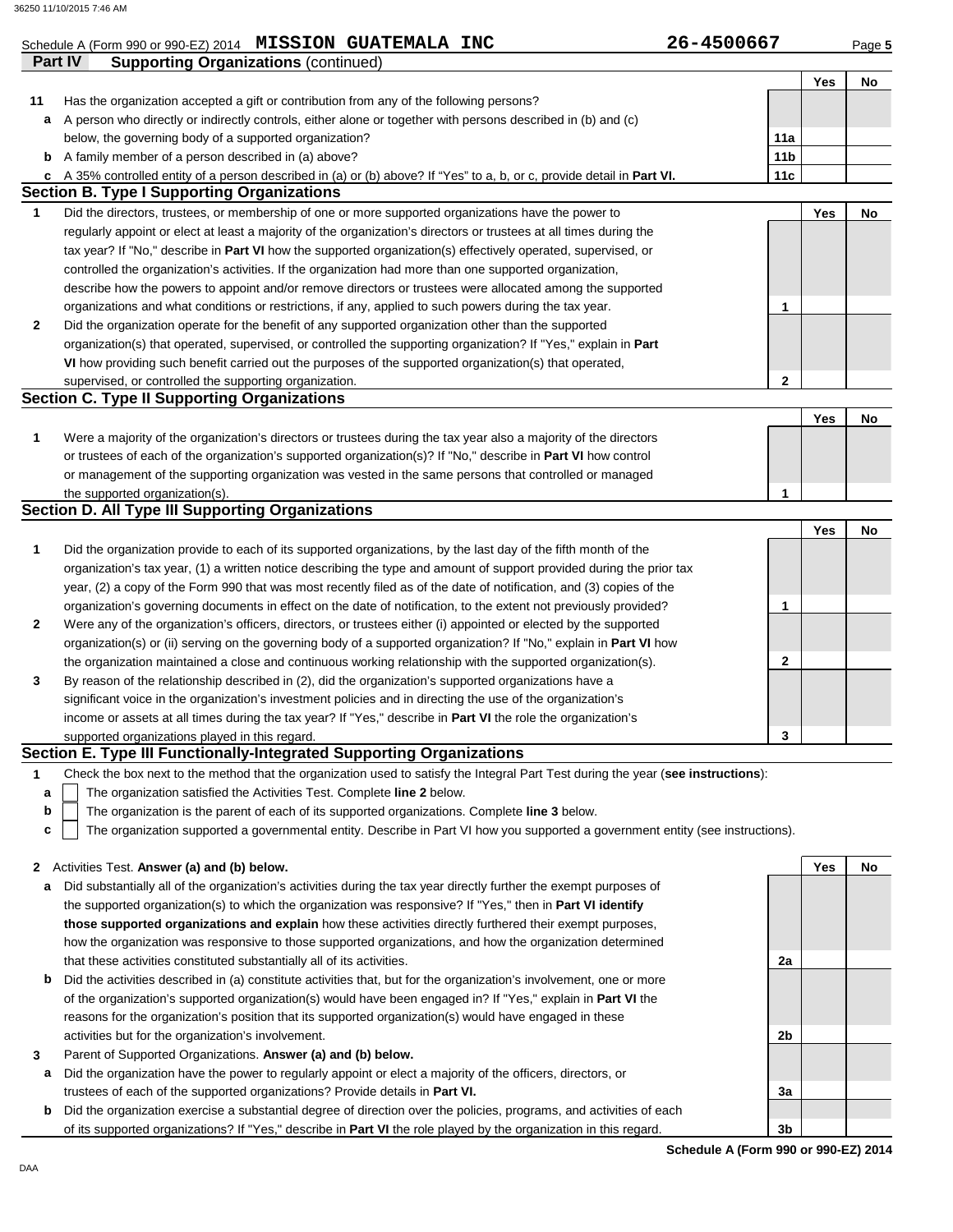#### **Part V Type III Non-Functionally Integrated 509(a)(3) Supporting Organizations** Schedule A (Form 990 or 990-EZ) 2014 **MISSION GUATEMALA INC** 26-4500667 Page 6 **1** Check here if the organization satisfied the Integral Part Test as a qualifying trust on Nov. 20, 1970. **See instructions.** All other Type III non-functionally integrated supporting organizations must complete Sections A through E. **1 2 3 4 5 6** Portion of operating expenses paid or incurred for production or **7 8 1 Section A - Adjusted Net Income** Net short-term capital gain Recoveries of prior-year distributions Other gross income (see instructions) Add lines 1 through 3 Depreciation and depletion collection of gross income or for management, conservation, or maintenance of property held for production of income (see instructions) Other expenses (see instructions) **Adjusted Net Income** (subtract lines 5, 6 and 7 from line 4) **Section B - Minimum Asset Amount** Aggregate fair market value of all non-exempt-use assets (see instructions for short tax year or assets held for part of year): **a b c d e** Average monthly value of securities Average monthly cash balances Fair market value of other non-exempt-use assets **Total** (add lines 1a, 1b, and 1c) **Discount** claimed for blockage or other factors (explain in detail in **Part VI**): **8 7 6 5 4 3 2** Acquisition indebtedness applicable to non-exempt-use assets Subtract line 2 from line 1d Cash deemed held for exempt use. Enter 1-1/2% of line 3 (for greater amount, see instructions). Net value of non-exempt-use assets (subtract line 4 from line 3) Multiply line 5 by .035 Recoveries of prior-year distributions **Minimum Asset Amount (add line 7 to line 6) Section C - Distributable Amount 6 5 4 3 2** Enter 85% of line 1 **1** Adjusted net income for prior year (from Section A, line 8, Column A) Minimum asset amount for prior year (from Section B, line 8, Column A) Enter greater of line 2 or line 3 Income tax imposed in prior year **Distributable Amount.** Subtract line 5 from line 4, unless subject to **8 7 6 5 4 3 2 1** (A) Prior Year (B) Current Year (optional) (optional) (B) Current Year (A) Prior Year **1a 1b 1c 1d 2 3 4 5 6 7 8 3 2 1 5 4** Current Year

**7** emergency temporary reduction (see instructions) instructions). Check here if the current year is the organization's first as a non-functionally-integrated Type III supporting organization (see **6**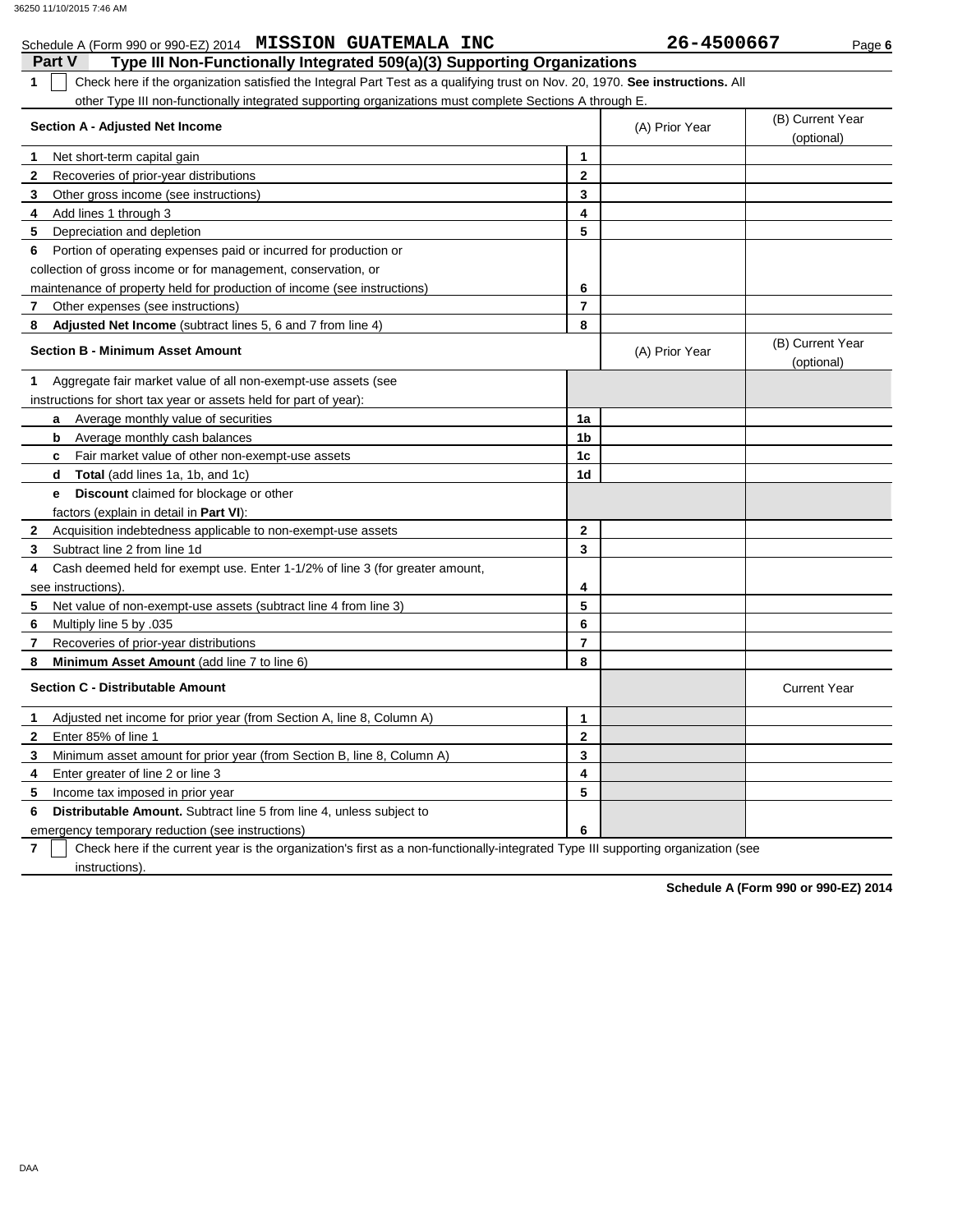### Schedule A (Form 990 or 990-EZ) 2014 **MISSION GUATEMALA INC** 26-4500667 Page 7

| Part V<br>Type III Non-Functionally Integrated 509(a)(3) Supporting Organizations (continued) |                                                                                            |                                    |                                               |                                                  |  |  |  |
|-----------------------------------------------------------------------------------------------|--------------------------------------------------------------------------------------------|------------------------------------|-----------------------------------------------|--------------------------------------------------|--|--|--|
|                                                                                               | <b>Section D - Distributions</b>                                                           |                                    |                                               | <b>Current Year</b>                              |  |  |  |
| 1                                                                                             | Amounts paid to supported organizations to accomplish exempt purposes                      |                                    |                                               |                                                  |  |  |  |
| $\mathbf{2}$                                                                                  | Amounts paid to perform activity that directly furthers exempt purposes of supported       |                                    |                                               |                                                  |  |  |  |
|                                                                                               | organizations, in excess of income from activity                                           |                                    |                                               |                                                  |  |  |  |
| 3                                                                                             | Administrative expenses paid to accomplish exempt purposes of supported organizations      |                                    |                                               |                                                  |  |  |  |
| 4                                                                                             | Amounts paid to acquire exempt-use assets                                                  |                                    |                                               |                                                  |  |  |  |
| 5                                                                                             | Qualified set-aside amounts (prior IRS approval required)                                  |                                    |                                               |                                                  |  |  |  |
| 6                                                                                             | Other distributions (describe in Part VI). See instructions.                               |                                    |                                               |                                                  |  |  |  |
| 7                                                                                             | <b>Total annual distributions.</b> Add lines 1 through 6.                                  |                                    |                                               |                                                  |  |  |  |
| 8                                                                                             | Distributions to attentive supported organizations to which the organization is responsive |                                    |                                               |                                                  |  |  |  |
|                                                                                               | (provide details in Part VI). See instructions.                                            |                                    |                                               |                                                  |  |  |  |
| 9                                                                                             | Distributable amount for 2014 from Section C, line 6                                       |                                    |                                               |                                                  |  |  |  |
| 10                                                                                            | Line 8 amount divided by Line 9 amount                                                     |                                    |                                               |                                                  |  |  |  |
|                                                                                               | Section E - Distribution Allocations (see instructions)                                    | (i)<br><b>Excess Distributions</b> | (ii)<br><b>Underdistributions</b><br>Pre-2014 | (iii)<br><b>Distributable</b><br>Amount for 2014 |  |  |  |
| 1                                                                                             | Distributable amount for 2014 from Section C, line 6                                       |                                    |                                               |                                                  |  |  |  |
| $\mathbf{2}$                                                                                  | Underdistributions, if any, for years prior to 2014                                        |                                    |                                               |                                                  |  |  |  |
|                                                                                               | (reasonable cause required-see instructions)                                               |                                    |                                               |                                                  |  |  |  |
| 3                                                                                             | Excess distributions carryover, if any, to 2014:                                           |                                    |                                               |                                                  |  |  |  |
| a                                                                                             |                                                                                            |                                    |                                               |                                                  |  |  |  |
| b                                                                                             |                                                                                            |                                    |                                               |                                                  |  |  |  |
| c                                                                                             |                                                                                            |                                    |                                               |                                                  |  |  |  |
| d                                                                                             |                                                                                            |                                    |                                               |                                                  |  |  |  |
|                                                                                               | <b>e</b> From $2013$                                                                       |                                    |                                               |                                                  |  |  |  |
|                                                                                               | f Total of lines 3a through e                                                              |                                    |                                               |                                                  |  |  |  |
|                                                                                               | g Applied to underdistributions of prior years                                             |                                    |                                               |                                                  |  |  |  |
|                                                                                               | h Applied to 2014 distributable amount                                                     |                                    |                                               |                                                  |  |  |  |
|                                                                                               | <i>i</i> Carryover from 2009 not applied (see instructions)                                |                                    |                                               |                                                  |  |  |  |
|                                                                                               | Remainder. Subtract lines 3g, 3h, and 3i from 3f.                                          |                                    |                                               |                                                  |  |  |  |
| 4                                                                                             | Distributions for 2014 from Section                                                        |                                    |                                               |                                                  |  |  |  |
|                                                                                               | \$<br>D, line 7:<br>a Applied to underdistributions of prior years                         |                                    |                                               |                                                  |  |  |  |
|                                                                                               | <b>b</b> Applied to 2014 distributable amount                                              |                                    |                                               |                                                  |  |  |  |
|                                                                                               | c Remainder. Subtract lines 4a and 4b from 4.                                              |                                    |                                               |                                                  |  |  |  |
| 5                                                                                             | Remaining underdistributions for years prior to 2014, if                                   |                                    |                                               |                                                  |  |  |  |
|                                                                                               | any. Subtract lines 3g and 4a from line 2 (if amount                                       |                                    |                                               |                                                  |  |  |  |
|                                                                                               | greater than zero, see instructions).                                                      |                                    |                                               |                                                  |  |  |  |
| 6                                                                                             | Remaining underdistributions for 2014. Subtract lines 3h                                   |                                    |                                               |                                                  |  |  |  |
|                                                                                               | and 4b from line 1 (if amount greater than zero, see                                       |                                    |                                               |                                                  |  |  |  |
|                                                                                               | instructions).                                                                             |                                    |                                               |                                                  |  |  |  |
| 7                                                                                             | Excess distributions carryover to 2015. Add lines 3j                                       |                                    |                                               |                                                  |  |  |  |
|                                                                                               | and 4c.                                                                                    |                                    |                                               |                                                  |  |  |  |
| 8                                                                                             | Breakdown of line 7:                                                                       |                                    |                                               |                                                  |  |  |  |
| a                                                                                             |                                                                                            |                                    |                                               |                                                  |  |  |  |
| b                                                                                             |                                                                                            |                                    |                                               |                                                  |  |  |  |
| c                                                                                             |                                                                                            |                                    |                                               |                                                  |  |  |  |
|                                                                                               | $d$ Excess from 2013                                                                       |                                    |                                               |                                                  |  |  |  |
|                                                                                               | e Excess from $2014$                                                                       |                                    |                                               |                                                  |  |  |  |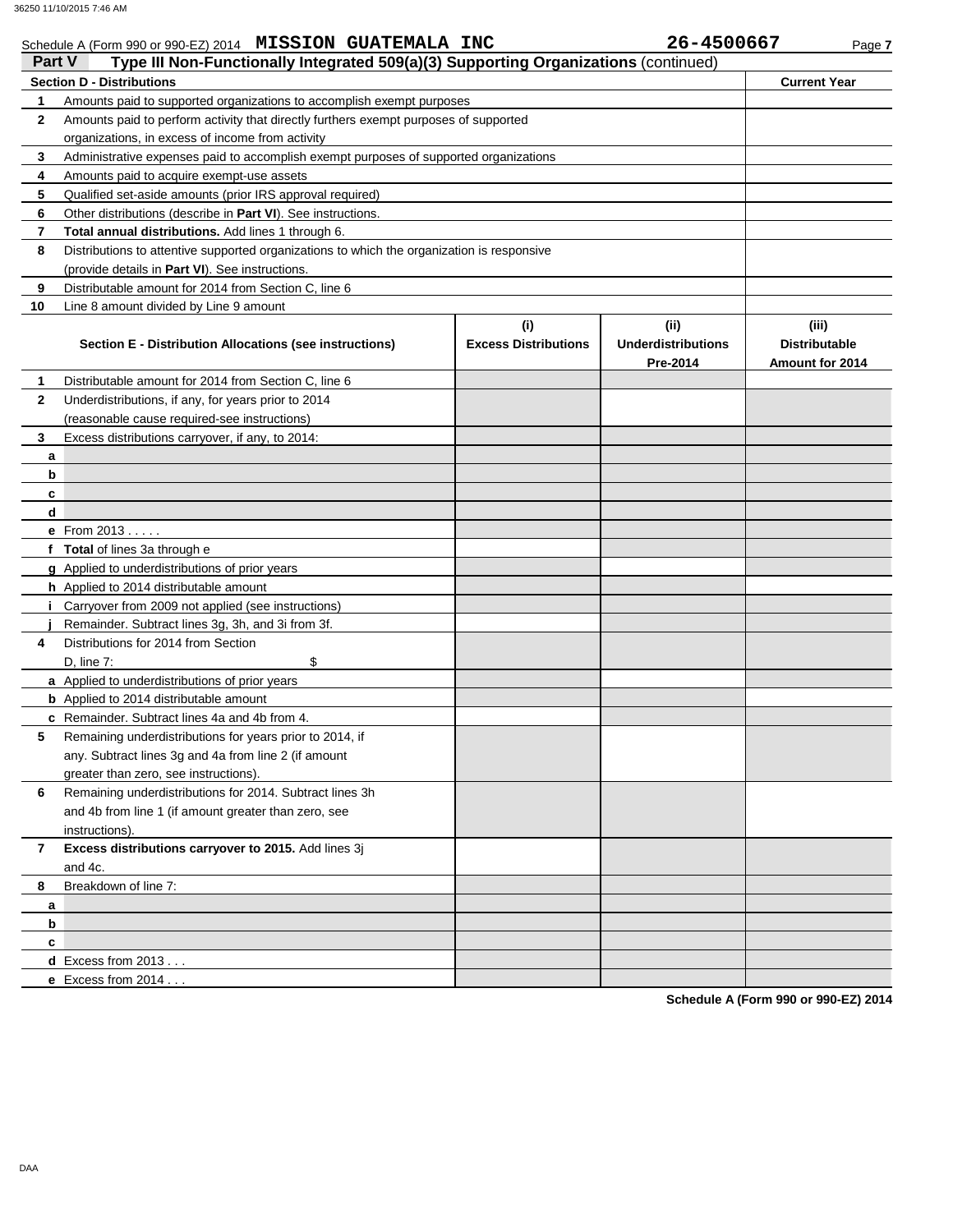|         |  | Schedule A (Form 990 or 990-EZ) 2014 MISSION GUATEMALA INC                                     |  | 26-4500667                                                                                                     | Page 8 |
|---------|--|------------------------------------------------------------------------------------------------|--|----------------------------------------------------------------------------------------------------------------|--------|
| Part VI |  |                                                                                                |  | Supplemental Information. Provide the explanations required by Part II, line 10; Part II, line 17a or 17b; and |        |
|         |  | Part III, line 12. Also complete this part for any additional information. (See instructions.) |  |                                                                                                                |        |
|         |  |                                                                                                |  |                                                                                                                |        |
|         |  |                                                                                                |  |                                                                                                                |        |
|         |  |                                                                                                |  |                                                                                                                |        |
|         |  |                                                                                                |  |                                                                                                                |        |
|         |  |                                                                                                |  |                                                                                                                |        |
|         |  |                                                                                                |  |                                                                                                                |        |
|         |  |                                                                                                |  |                                                                                                                |        |
|         |  |                                                                                                |  |                                                                                                                |        |
|         |  |                                                                                                |  |                                                                                                                |        |
|         |  |                                                                                                |  |                                                                                                                |        |
|         |  |                                                                                                |  |                                                                                                                |        |
|         |  |                                                                                                |  |                                                                                                                |        |
|         |  |                                                                                                |  |                                                                                                                |        |
|         |  |                                                                                                |  |                                                                                                                |        |
|         |  |                                                                                                |  |                                                                                                                |        |
|         |  |                                                                                                |  |                                                                                                                |        |
|         |  |                                                                                                |  |                                                                                                                |        |
|         |  |                                                                                                |  |                                                                                                                |        |
|         |  |                                                                                                |  |                                                                                                                |        |
|         |  |                                                                                                |  |                                                                                                                |        |
|         |  |                                                                                                |  |                                                                                                                |        |
|         |  |                                                                                                |  |                                                                                                                |        |
|         |  |                                                                                                |  |                                                                                                                |        |
|         |  |                                                                                                |  |                                                                                                                |        |
|         |  |                                                                                                |  |                                                                                                                |        |
|         |  |                                                                                                |  |                                                                                                                |        |
|         |  |                                                                                                |  |                                                                                                                |        |
|         |  |                                                                                                |  |                                                                                                                |        |
|         |  |                                                                                                |  |                                                                                                                |        |
|         |  |                                                                                                |  |                                                                                                                |        |
|         |  |                                                                                                |  |                                                                                                                |        |
|         |  |                                                                                                |  |                                                                                                                |        |
|         |  |                                                                                                |  |                                                                                                                |        |
|         |  |                                                                                                |  |                                                                                                                |        |
|         |  |                                                                                                |  |                                                                                                                |        |
|         |  |                                                                                                |  |                                                                                                                |        |
|         |  |                                                                                                |  |                                                                                                                |        |
|         |  |                                                                                                |  |                                                                                                                |        |
|         |  |                                                                                                |  |                                                                                                                |        |
|         |  |                                                                                                |  |                                                                                                                |        |
|         |  |                                                                                                |  |                                                                                                                |        |
|         |  |                                                                                                |  |                                                                                                                |        |
|         |  |                                                                                                |  |                                                                                                                |        |
|         |  |                                                                                                |  |                                                                                                                |        |
|         |  |                                                                                                |  |                                                                                                                |        |
|         |  |                                                                                                |  |                                                                                                                |        |
|         |  |                                                                                                |  |                                                                                                                |        |
|         |  |                                                                                                |  |                                                                                                                |        |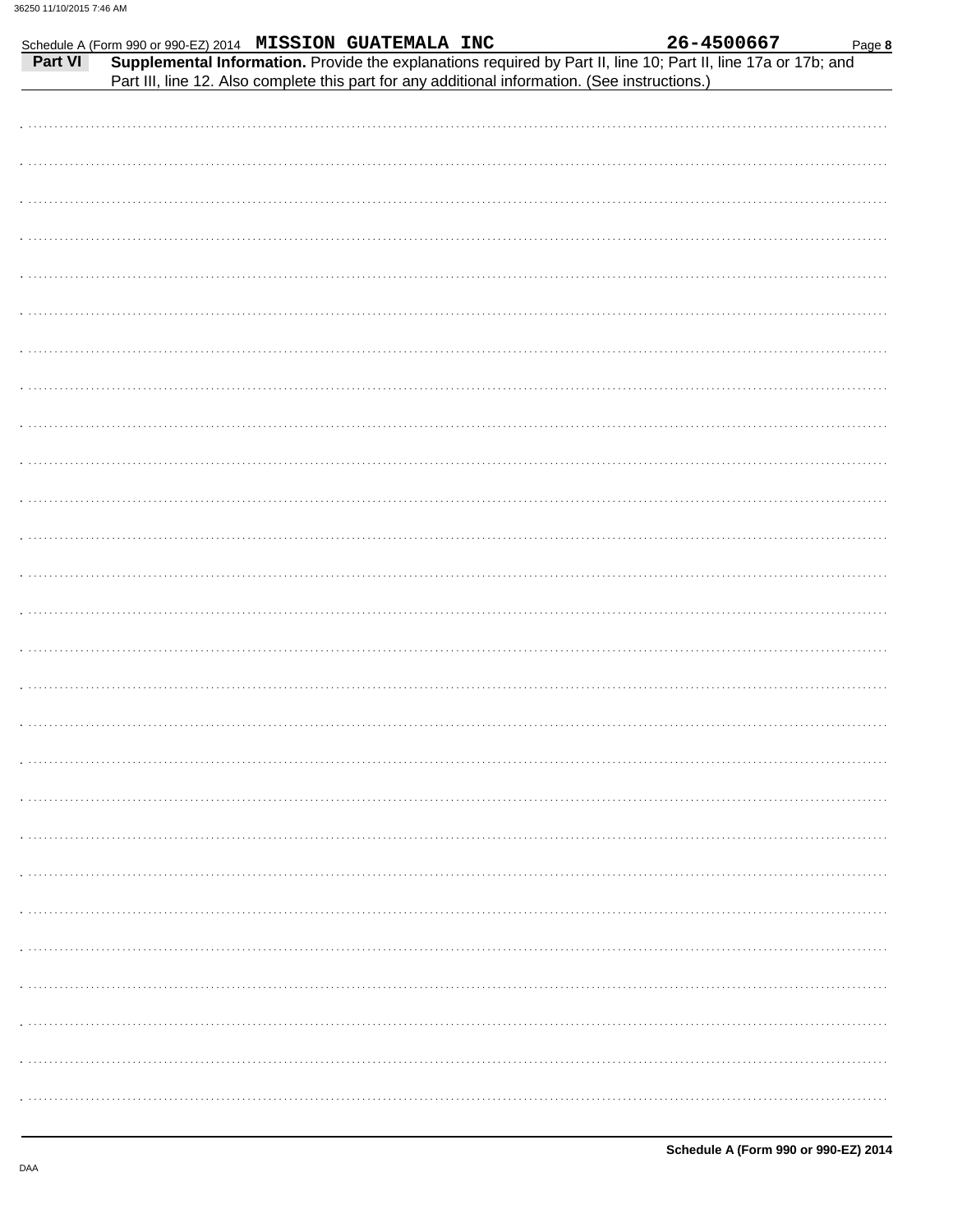**(Form 990)**

## **SCHEDULE D Supplemental Financial Statements**

**Part IV, line 6, 7, 8, 9, 10, 11a, 11b, 11c, 11d, 11e, 11f, 12a, or 12b. Complete if the organization answered "Yes" to Form 990,**

 **Information about Schedule D (Form 990) and its instructions is at www.irs.gov/form990.**

Internal Revenue Service **Name of the organization**

Department of the Treasury

 **Attach to Form 990.** 

**Open to Public Inspection**

**2014**

OMB No. 1545-0047

**Employer identification number**

|             | <b>MISSION GUATEMALA INC</b>                                                                                                      |                                                    |                | 26-4500667                      |
|-------------|-----------------------------------------------------------------------------------------------------------------------------------|----------------------------------------------------|----------------|---------------------------------|
|             | Organizations Maintaining Donor Advised Funds or Other Similar Funds or Accounts.<br>Part I                                       |                                                    |                |                                 |
|             | Complete if the organization answered "Yes" to Form 990, Part IV, line 6.                                                         |                                                    |                |                                 |
|             |                                                                                                                                   | (a) Donor advised funds                            |                | (b) Funds and other accounts    |
| 1           |                                                                                                                                   |                                                    |                |                                 |
| 2           | Aggregate value of contributions to (during year)                                                                                 |                                                    |                |                                 |
| З           |                                                                                                                                   |                                                    |                |                                 |
| 4           |                                                                                                                                   |                                                    |                |                                 |
| 5           | Did the organization inform all donors and donor advisors in writing that the assets held in donor advised                        |                                                    |                |                                 |
|             |                                                                                                                                   |                                                    |                | Yes<br>No                       |
| 6           | Did the organization inform all grantees, donors, and donor advisors in writing that grant funds can be used                      |                                                    |                |                                 |
|             | only for charitable purposes and not for the benefit of the donor or donor advisor, or for any other purpose                      |                                                    |                |                                 |
|             | conferring impermissible private benefit?                                                                                         |                                                    |                | Yes<br>No                       |
|             | <b>Conservation Easements.</b><br>Part II                                                                                         |                                                    |                |                                 |
|             | Complete if the organization answered "Yes" to Form 990, Part IV, line 7.                                                         |                                                    |                |                                 |
| 1           | Purpose(s) of conservation easements held by the organization (check all that apply).                                             |                                                    |                |                                 |
|             | Preservation of land for public use (e.g., recreation or education)                                                               | Preservation of a historically important land area |                |                                 |
|             | Protection of natural habitat                                                                                                     | Preservation of a certified historic structure     |                |                                 |
|             | Preservation of open space                                                                                                        |                                                    |                |                                 |
| 2           | Complete lines 2a through 2d if the organization held a qualified conservation contribution in the form of a conservation         |                                                    |                |                                 |
|             | easement on the last day of the tax year.                                                                                         |                                                    |                | Held at the End of the Tax Year |
| а           |                                                                                                                                   |                                                    | 2a             |                                 |
| $\mathbf b$ |                                                                                                                                   |                                                    | 2 <sub>b</sub> |                                 |
| с           |                                                                                                                                   |                                                    | 2c             |                                 |
| d           | Number of conservation easements included in (c) acquired after 8/17/06, and not on a                                             |                                                    |                |                                 |
|             | historic structure listed in the National Register                                                                                |                                                    | 2d             |                                 |
| 3           | Number of conservation easements modified, transferred, released, extinguished, or terminated by the organization during the      |                                                    |                |                                 |
|             | tax year $\blacktriangleright$<br>.                                                                                               |                                                    |                |                                 |
|             | Number of states where property subject to conservation easement is located ▶                                                     |                                                    |                |                                 |
| 5.          | Does the organization have a written policy regarding the periodic monitoring, inspection, handling of                            |                                                    |                |                                 |
|             |                                                                                                                                   |                                                    |                | Yes<br>No                       |
| 6           | Staff and volunteer hours devoted to monitoring, inspecting, and enforcing conservation easements during the year                 |                                                    |                |                                 |
|             | .                                                                                                                                 |                                                    |                |                                 |
|             | Amount of expenses incurred in monitoring, inspecting, and enforcing conservation easements during the year                       |                                                    |                |                                 |
|             | $\blacktriangleright$ \$                                                                                                          |                                                    |                |                                 |
|             | Does each conservation easement reported on line 2(d) above satisfy the requirements of section 170(h)(4)(B)(i)                   |                                                    |                | Yes<br>No                       |
|             | In Part XIII, describe how the organization reports conservation easements in its revenue and expense statement, and              |                                                    |                |                                 |
|             | balance sheet, and include, if applicable, the text of the footnote to the organization's financial statements that describes the |                                                    |                |                                 |
|             | organization's accounting for conservation easements.                                                                             |                                                    |                |                                 |
|             | Organizations Maintaining Collections of Art, Historical Treasures, or Other Similar Assets.<br>Part III                          |                                                    |                |                                 |
|             | Complete if the organization answered "Yes" to Form 990, Part IV, line 8.                                                         |                                                    |                |                                 |
|             | 1a If the organization elected, as permitted under SFAS 116 (ASC 958), not to report in its revenue statement and balance sheet   |                                                    |                |                                 |
|             | works of art, historical treasures, or other similar assets held for public exhibition, education, or research in furtherance of  |                                                    |                |                                 |
|             | public service, provide, in Part XIII, the text of the footnote to its financial statements that describes these items.           |                                                    |                |                                 |
| b           | If the organization elected, as permitted under SFAS 116 (ASC 958), to report in its revenue statement and balance sheet          |                                                    |                |                                 |
|             | works of art, historical treasures, or other similar assets held for public exhibition, education, or research in furtherance of  |                                                    |                |                                 |
|             | public service, provide the following amounts relating to these items:                                                            |                                                    |                |                                 |
|             |                                                                                                                                   |                                                    |                |                                 |
|             |                                                                                                                                   |                                                    |                | $\frac{1}{2}$                   |
| 2           | If the organization received or held works of art, historical treasures, or other similar assets for financial gain, provide the  |                                                    |                |                                 |
|             | following amounts required to be reported under SFAS 116 (ASC 958) relating to these items:                                       |                                                    |                |                                 |
| a           |                                                                                                                                   |                                                    |                | \$                              |
| b           |                                                                                                                                   |                                                    |                | $\blacktriangleright$ \$        |
|             | For Paperwork Reduction Act Notice, see the Instructions for Form 990.                                                            |                                                    |                | Schedule D (Form 990) 2014      |

DAA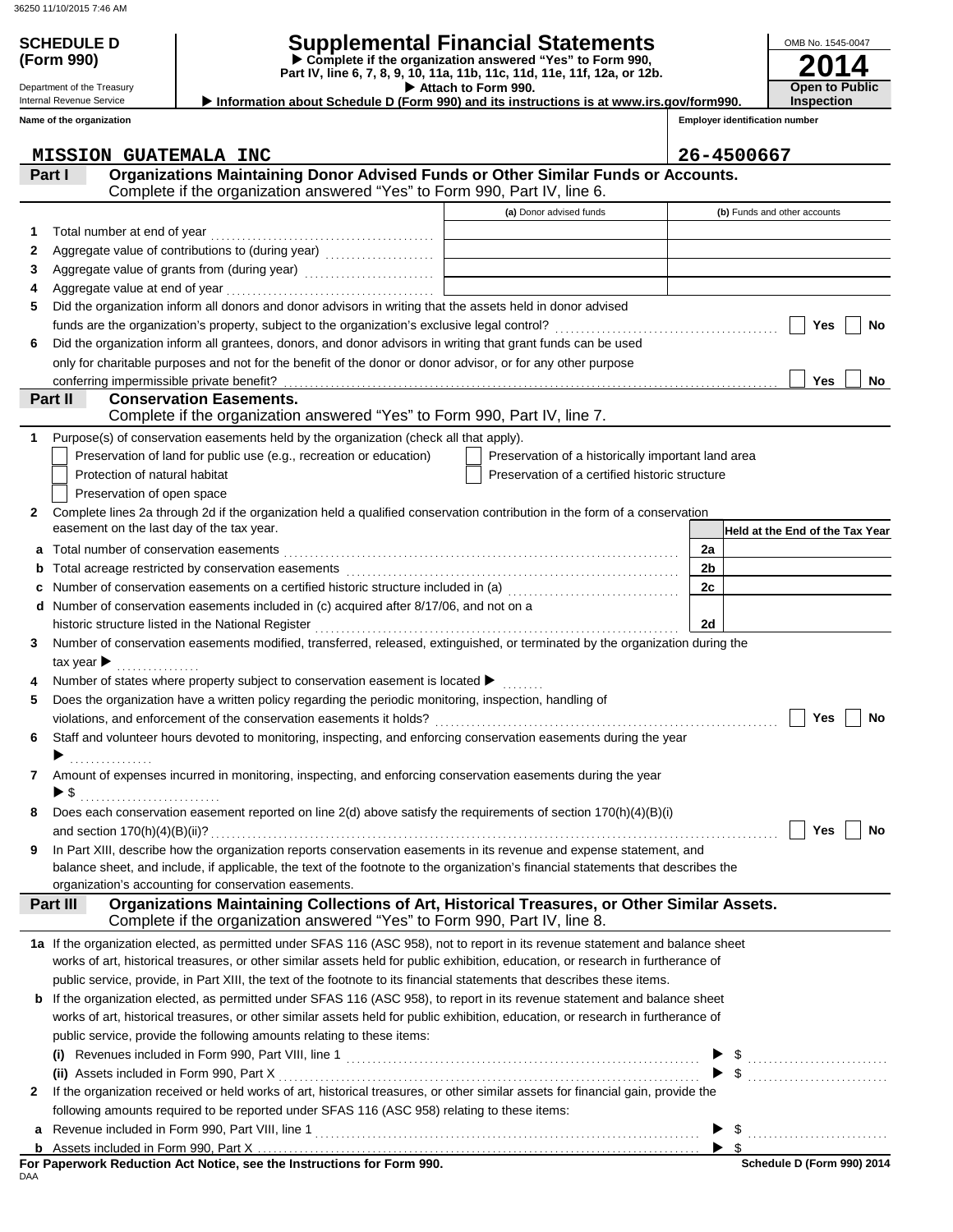| Schedule D (Form 990) 2014 MISSION GUATEMALA INC                                                                                                                                                                                                             |                         |                           |                         | 26-4500667           |                | Page 2              |
|--------------------------------------------------------------------------------------------------------------------------------------------------------------------------------------------------------------------------------------------------------------|-------------------------|---------------------------|-------------------------|----------------------|----------------|---------------------|
| Organizations Maintaining Collections of Art, Historical Treasures, or Other Similar Assets (continued)<br>Part III<br>Using the organization's acquisition, accession, and other records, check any of the following that are a significant use of its<br>3 |                         |                           |                         |                      |                |                     |
| collection items (check all that apply):                                                                                                                                                                                                                     |                         |                           |                         |                      |                |                     |
| Public exhibition<br>а                                                                                                                                                                                                                                       | d                       | Loan or exchange programs |                         |                      |                |                     |
| Scholarly research<br>b                                                                                                                                                                                                                                      | е                       |                           |                         |                      |                |                     |
| Preservation for future generations<br>c                                                                                                                                                                                                                     |                         |                           |                         |                      |                |                     |
| Provide a description of the organization's collections and explain how they further the organization's exempt purpose in Part                                                                                                                               |                         |                           |                         |                      |                |                     |
| XIII.                                                                                                                                                                                                                                                        |                         |                           |                         |                      |                |                     |
| During the year, did the organization solicit or receive donations of art, historical treasures, or other similar<br>5                                                                                                                                       |                         |                           |                         |                      |                |                     |
| assets to be sold to raise funds rather than to be maintained as part of the organization's collection?<br><b>Part IV</b><br><b>Escrow and Custodial Arrangements.</b>                                                                                       |                         |                           |                         |                      | Yes            | No                  |
| Complete if the organization answered "Yes" to Form 990, Part IV, line 9, or reported an amount on Form<br>990, Part X, line 21.                                                                                                                             |                         |                           |                         |                      |                |                     |
| 1a Is the organization an agent, trustee, custodian or other intermediary for contributions or other assets not                                                                                                                                              |                         |                           |                         |                      |                |                     |
|                                                                                                                                                                                                                                                              |                         |                           |                         |                      | Yes            | No                  |
| <b>b</b> If "Yes," explain the arrangement in Part XIII and complete the following table:                                                                                                                                                                    |                         |                           |                         |                      |                |                     |
|                                                                                                                                                                                                                                                              |                         |                           |                         |                      | Amount         |                     |
| Beginning balance expression and contact the contract of the contract of the contract of the contract of the contract of the contract of the contract of the contract of the contract of the contract of the contract of the c<br>c                          |                         |                           |                         | 1c                   |                |                     |
|                                                                                                                                                                                                                                                              |                         |                           |                         | 1d                   |                |                     |
| е                                                                                                                                                                                                                                                            |                         |                           |                         | 1е                   |                |                     |
| Ending balance <b>constructs</b> and constructs and constructs and constructs are the constructed and constructs are the construction of the construction of the construction of the construction of the construction of the constr<br>f                     |                         |                           |                         | 1f                   |                |                     |
|                                                                                                                                                                                                                                                              |                         |                           |                         |                      | <b>Yes</b>     | No                  |
|                                                                                                                                                                                                                                                              |                         |                           |                         |                      |                |                     |
| <b>Endowment Funds.</b><br>Part V<br>Complete if the organization answered "Yes" to Form 990, Part IV, line 10.                                                                                                                                              |                         |                           |                         |                      |                |                     |
|                                                                                                                                                                                                                                                              | (a) Current year        | (b) Prior year            | (c) Two years back      | (d) Three years back |                | (e) Four years back |
|                                                                                                                                                                                                                                                              |                         |                           |                         |                      |                |                     |
| 1a Beginning of year balance                                                                                                                                                                                                                                 |                         |                           |                         |                      |                |                     |
| <b>b</b> Contributions <b>contributions</b><br><b>c</b> Net investment earnings, gains, and                                                                                                                                                                  |                         |                           |                         |                      |                |                     |
|                                                                                                                                                                                                                                                              |                         |                           |                         |                      |                |                     |
| d Grants or scholarships                                                                                                                                                                                                                                     |                         |                           |                         |                      |                |                     |
| e Other expenditures for facilities and                                                                                                                                                                                                                      |                         |                           |                         |                      |                |                     |
|                                                                                                                                                                                                                                                              |                         |                           |                         |                      |                |                     |
| f Administrative expenses                                                                                                                                                                                                                                    |                         |                           |                         |                      |                |                     |
|                                                                                                                                                                                                                                                              |                         |                           |                         |                      |                |                     |
| Provide the estimated percentage of the current year end balance (line 1g, column (a)) held as:                                                                                                                                                              |                         |                           |                         |                      |                |                     |
| a Board designated or quasi-endowment > %                                                                                                                                                                                                                    |                         |                           |                         |                      |                |                     |
| <b>b</b> Permanent endowment <b>D</b> 2000 1000 1000                                                                                                                                                                                                         |                         |                           |                         |                      |                |                     |
| c Temporarily restricted endowment $\blacktriangleright$                                                                                                                                                                                                     | %<br>.                  |                           |                         |                      |                |                     |
| The percentages in lines 2a, 2b, and 2c should equal 100%.                                                                                                                                                                                                   |                         |                           |                         |                      |                |                     |
| 3a Are there endowment funds not in the possession of the organization that are held and administered for the                                                                                                                                                |                         |                           |                         |                      |                |                     |
| organization by:                                                                                                                                                                                                                                             |                         |                           |                         |                      |                | <b>Yes</b><br>No    |
|                                                                                                                                                                                                                                                              |                         |                           |                         |                      | 3a(i)          |                     |
| (ii) related organizations expansion of the contract of the contract of the contract of the contract or contract or the contract of the contract of the contract of the contract of the contract of the contract of the contra                               |                         |                           |                         |                      | 3a(ii)         |                     |
|                                                                                                                                                                                                                                                              |                         |                           |                         |                      | 3b             |                     |
| Describe in Part XIII the intended uses of the organization's endowment funds.<br>4<br>Land, Buildings, and Equipment.<br><b>Part VI</b>                                                                                                                     |                         |                           |                         |                      |                |                     |
| Complete if the organization answered "Yes" to Form 990, Part IV, line 11a. See Form 990, Part X, line 10.                                                                                                                                                   |                         |                           |                         |                      |                |                     |
| Description of property                                                                                                                                                                                                                                      | (a) Cost or other basis |                           | (b) Cost or other basis | (c) Accumulated      | (d) Book value |                     |
|                                                                                                                                                                                                                                                              | (investment)            |                           | (other)                 | depreciation         |                |                     |
|                                                                                                                                                                                                                                                              |                         |                           | 33,782                  |                      |                | 33,782              |
|                                                                                                                                                                                                                                                              |                         |                           | 990,260                 | 30,986               |                | 959,274             |
| c Leasehold improvements                                                                                                                                                                                                                                     |                         |                           |                         |                      |                |                     |
|                                                                                                                                                                                                                                                              |                         |                           | 83,589                  | 50,975               |                | 32,614              |
|                                                                                                                                                                                                                                                              |                         |                           |                         |                      |                |                     |
|                                                                                                                                                                                                                                                              |                         |                           |                         |                      |                | <u>1,025,670</u>    |

**Schedule D (Form 990) 2014**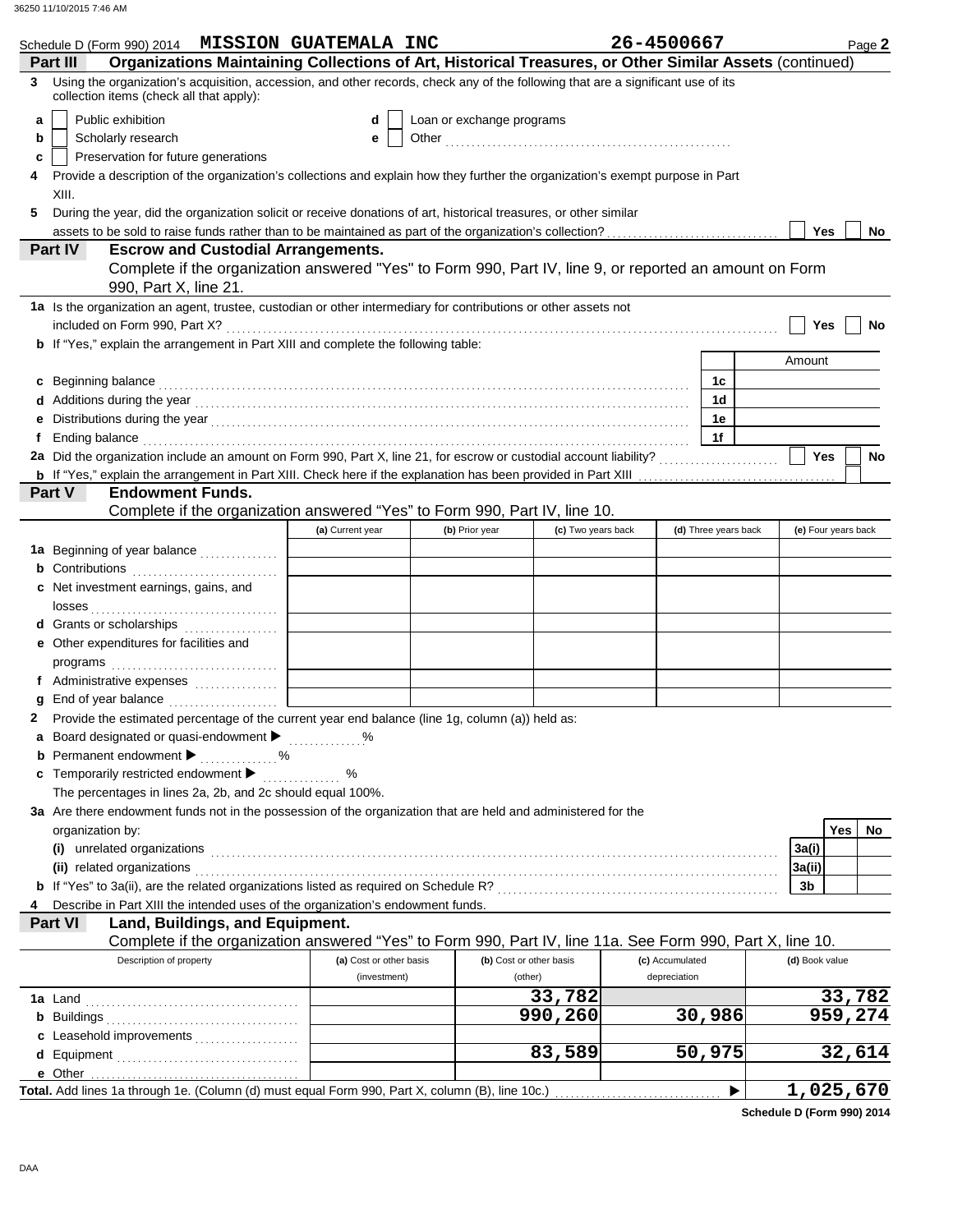| <b>Part VII</b>                                             | Schedule D (Form 990) 2014 MISSION GUATEMALA INC<br><b>Investments-Other Securities.</b>                                                    |                | 26-4500667                       | Page 3         |
|-------------------------------------------------------------|---------------------------------------------------------------------------------------------------------------------------------------------|----------------|----------------------------------|----------------|
|                                                             | Complete if the organization answered "Yes" to Form 990, Part IV, line 11b. See Form 990, Part X, line 12.                                  |                |                                  |                |
|                                                             | (a) Description of security or category                                                                                                     | (b) Book value | (c) Method of valuation:         |                |
|                                                             | (including name of security)                                                                                                                |                | Cost or end-of-year market value |                |
| (1) Financial derivatives                                   |                                                                                                                                             |                |                                  |                |
|                                                             |                                                                                                                                             |                |                                  |                |
| (3) Other                                                   |                                                                                                                                             |                |                                  |                |
| (A)                                                         |                                                                                                                                             |                |                                  |                |
|                                                             | $\mathbf{B}$ (B)                                                                                                                            |                |                                  |                |
|                                                             |                                                                                                                                             |                |                                  |                |
| $\mathbf{D}$ (D) $\mathbf{D}$                               |                                                                                                                                             |                |                                  |                |
| (E)                                                         |                                                                                                                                             |                |                                  |                |
| (F)                                                         |                                                                                                                                             |                |                                  |                |
| (G)                                                         |                                                                                                                                             |                |                                  |                |
| (H)                                                         |                                                                                                                                             |                |                                  |                |
|                                                             | Total. (Column (b) must equal Form 990, Part X, col. (B) line 12.) ▶                                                                        |                |                                  |                |
| Part VIII                                                   | Investments-Program Related.                                                                                                                |                |                                  |                |
|                                                             | Complete if the organization answered "Yes" to Form 990, Part IV, line 11c. See Form 990, Part X, line 13.<br>(a) Description of investment | (b) Book value | (c) Method of valuation:         |                |
|                                                             |                                                                                                                                             |                | Cost or end-of-year market value |                |
| (1)                                                         |                                                                                                                                             |                |                                  |                |
| (2)                                                         |                                                                                                                                             |                |                                  |                |
| (3)                                                         |                                                                                                                                             |                |                                  |                |
| (4)                                                         |                                                                                                                                             |                |                                  |                |
| (5)                                                         |                                                                                                                                             |                |                                  |                |
| (6)                                                         |                                                                                                                                             |                |                                  |                |
| (7)                                                         |                                                                                                                                             |                |                                  |                |
| (8)                                                         |                                                                                                                                             |                |                                  |                |
| (9)                                                         |                                                                                                                                             |                |                                  |                |
|                                                             | Total. (Column (b) must equal Form 990, Part X, col. (B) line 13.) ▶                                                                        |                |                                  |                |
| Part IX                                                     | <b>Other Assets.</b>                                                                                                                        |                |                                  |                |
|                                                             | Complete if the organization answered "Yes" to Form 990, Part IV, line 11d. See Form 990, Part X, line 15.                                  |                |                                  |                |
|                                                             | (a) Description                                                                                                                             |                |                                  | (b) Book value |
| (1)                                                         |                                                                                                                                             |                |                                  |                |
| (2)                                                         |                                                                                                                                             |                |                                  |                |
| (3)                                                         |                                                                                                                                             |                |                                  |                |
| (4)                                                         |                                                                                                                                             |                |                                  |                |
| (5)                                                         |                                                                                                                                             |                |                                  |                |
| (6)                                                         |                                                                                                                                             |                |                                  |                |
| (7)                                                         |                                                                                                                                             |                |                                  |                |
| (8)                                                         |                                                                                                                                             |                |                                  |                |
| (9)                                                         |                                                                                                                                             |                |                                  |                |
|                                                             | Total. (Column (b) must equal Form 990, Part X, col. (B) line 15.)                                                                          |                | ▶                                |                |
| Part X                                                      | <b>Other Liabilities.</b>                                                                                                                   |                |                                  |                |
|                                                             | Complete if the organization answered "Yes" to Form 990, Part IV, line 11e or 11f. See Form 990, Part X,<br>line $25$ .                     |                |                                  |                |
|                                                             | (a) Description of liability                                                                                                                | (b) Book value |                                  |                |
|                                                             |                                                                                                                                             |                |                                  |                |
|                                                             |                                                                                                                                             |                |                                  |                |
| Federal income taxes                                        |                                                                                                                                             |                |                                  |                |
|                                                             |                                                                                                                                             |                |                                  |                |
|                                                             |                                                                                                                                             |                |                                  |                |
|                                                             |                                                                                                                                             |                |                                  |                |
|                                                             |                                                                                                                                             |                |                                  |                |
| 1.<br>(1)                                                   |                                                                                                                                             |                |                                  |                |
|                                                             |                                                                                                                                             |                |                                  |                |
| $\frac{(2)}{(3)}$<br>(4)<br>(6)<br>(6)<br>(7)<br>(8)<br>(9) |                                                                                                                                             |                |                                  |                |

Liability for uncertain tax positions. In Part XIII, provide the text of the footnote to the organization's financial statements that reports the **2.** organization's liability for uncertain tax positions under FIN 48 (ASC 740). Check here if the text of the footnote has been provided in Part XIII.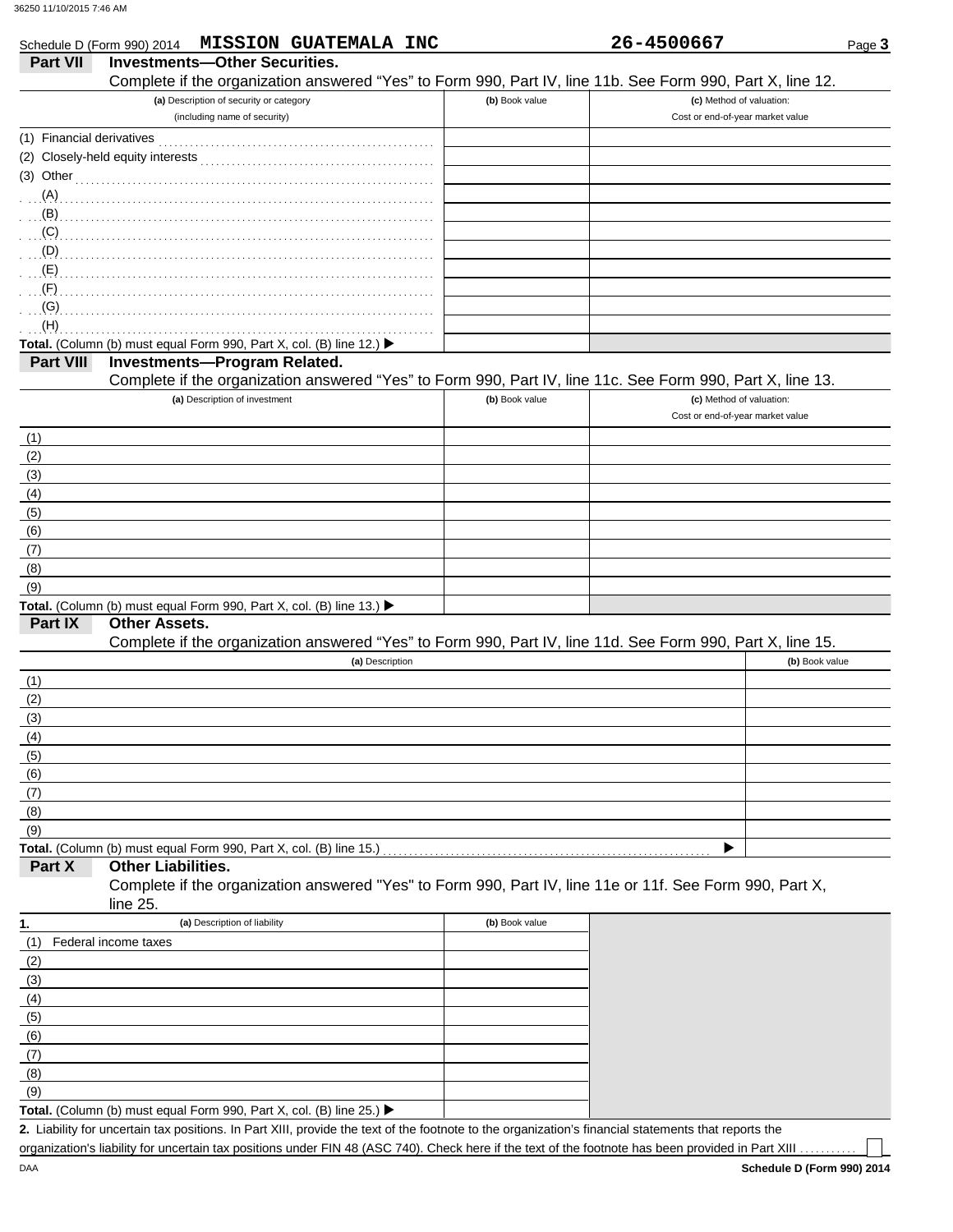|                   | Schedule D (Form 990) 2014 MISSION GUATEMALA INC                                                                                                                                                                               |                | 26-4500667   | Page 4 |
|-------------------|--------------------------------------------------------------------------------------------------------------------------------------------------------------------------------------------------------------------------------|----------------|--------------|--------|
| Part XI           | Reconciliation of Revenue per Audited Financial Statements With Revenue per Return.<br>Complete if the organization answered "Yes" to Form 990, Part IV, line 12a.                                                             |                |              |        |
| 1                 |                                                                                                                                                                                                                                |                | $\mathbf{1}$ |        |
| 2                 | Amounts included on line 1 but not on Form 990, Part VIII, line 12:                                                                                                                                                            |                |              |        |
| a                 |                                                                                                                                                                                                                                | 2a             |              |        |
| b                 |                                                                                                                                                                                                                                | 2 <sub>b</sub> |              |        |
| c                 |                                                                                                                                                                                                                                | 2c             |              |        |
| d                 |                                                                                                                                                                                                                                | 2d             |              |        |
| е                 | Add lines 2a through 2d [11] Additional Property and Property and Property and Property and Property and Property and Property and Property and Property and Property and Property and Property and Property and Property and  |                | 2e           |        |
| 3                 |                                                                                                                                                                                                                                |                | 3            |        |
| 4                 | Amounts included on Form 990, Part VIII, line 12, but not on line 1:                                                                                                                                                           |                |              |        |
| а                 | Investment expenses not included on Form 990, Part VIII, line 7b [                                                                                                                                                             | 4a             |              |        |
| b                 |                                                                                                                                                                                                                                | 4b             |              |        |
|                   | c Add lines 4a and 4b                                                                                                                                                                                                          |                | 4c<br>5      |        |
| 5.                |                                                                                                                                                                                                                                |                |              |        |
| <b>Part XII</b>   | Reconciliation of Expenses per Audited Financial Statements With Expenses per Return.<br>Complete if the organization answered "Yes" to Form 990, Part IV, line 12a.                                                           |                |              |        |
| 1.                |                                                                                                                                                                                                                                |                | $\mathbf{1}$ |        |
| 2                 | Amounts included on line 1 but not on Form 990, Part IX, line 25:                                                                                                                                                              |                |              |        |
| а                 |                                                                                                                                                                                                                                | 2a             |              |        |
| b                 |                                                                                                                                                                                                                                | 2 <sub>b</sub> |              |        |
| Other losses<br>c |                                                                                                                                                                                                                                | 2c             |              |        |
| d                 |                                                                                                                                                                                                                                | 2d             |              |        |
| е                 | Add lines 2a through 2d [11] March 20 [11] March 20 [12] March 20 [12] March 20 [12] March 20 [12] March 20 [12] March 20 [12] March 20 [12] March 20 [12] March 20 [12] March 20 [12] March 20 [12] March 20 [12] March 20 [1 |                | 2e           |        |
| 3                 |                                                                                                                                                                                                                                |                | 3            |        |
| 4                 | Amounts included on Form 990, Part IX, line 25, but not on line 1:                                                                                                                                                             |                |              |        |
| a                 | Investment expenses not included on Form 990, Part VIII, line 7b [                                                                                                                                                             | 4a             |              |        |
| b                 |                                                                                                                                                                                                                                | 4 <sub>b</sub> |              |        |
|                   | c Add lines 4a and 4b                                                                                                                                                                                                          |                | 4с           |        |
| 5.                |                                                                                                                                                                                                                                |                | 5            |        |
|                   | Part XIII Supplemental Information.                                                                                                                                                                                            |                |              |        |
|                   | Provide the descriptions required for Part II, lines 3, 5, and 9; Part III, lines 1a and 4; Part IV, lines 1b and 2b; Part V, line 4; Part X, line                                                                             |                |              |        |
|                   | 2; Part XI, lines 2d and 4b; and Part XII, lines 2d and 4b. Also complete this part to provide any additional information.                                                                                                     |                |              |        |
|                   |                                                                                                                                                                                                                                |                |              |        |
|                   |                                                                                                                                                                                                                                |                |              |        |
|                   |                                                                                                                                                                                                                                |                |              |        |
|                   |                                                                                                                                                                                                                                |                |              |        |
|                   |                                                                                                                                                                                                                                |                |              |        |
|                   |                                                                                                                                                                                                                                |                |              |        |
|                   |                                                                                                                                                                                                                                |                |              |        |
|                   |                                                                                                                                                                                                                                |                |              |        |
|                   |                                                                                                                                                                                                                                |                |              |        |
|                   |                                                                                                                                                                                                                                |                |              |        |
|                   |                                                                                                                                                                                                                                |                |              |        |
|                   |                                                                                                                                                                                                                                |                |              |        |
|                   |                                                                                                                                                                                                                                |                |              |        |
|                   |                                                                                                                                                                                                                                |                |              |        |
|                   |                                                                                                                                                                                                                                |                |              |        |
|                   |                                                                                                                                                                                                                                |                |              |        |
|                   |                                                                                                                                                                                                                                |                |              |        |
|                   |                                                                                                                                                                                                                                |                |              |        |
|                   |                                                                                                                                                                                                                                |                |              |        |
|                   |                                                                                                                                                                                                                                |                |              |        |
|                   |                                                                                                                                                                                                                                |                |              |        |
|                   |                                                                                                                                                                                                                                |                |              |        |
|                   |                                                                                                                                                                                                                                |                |              |        |
|                   |                                                                                                                                                                                                                                |                |              |        |
|                   |                                                                                                                                                                                                                                |                |              |        |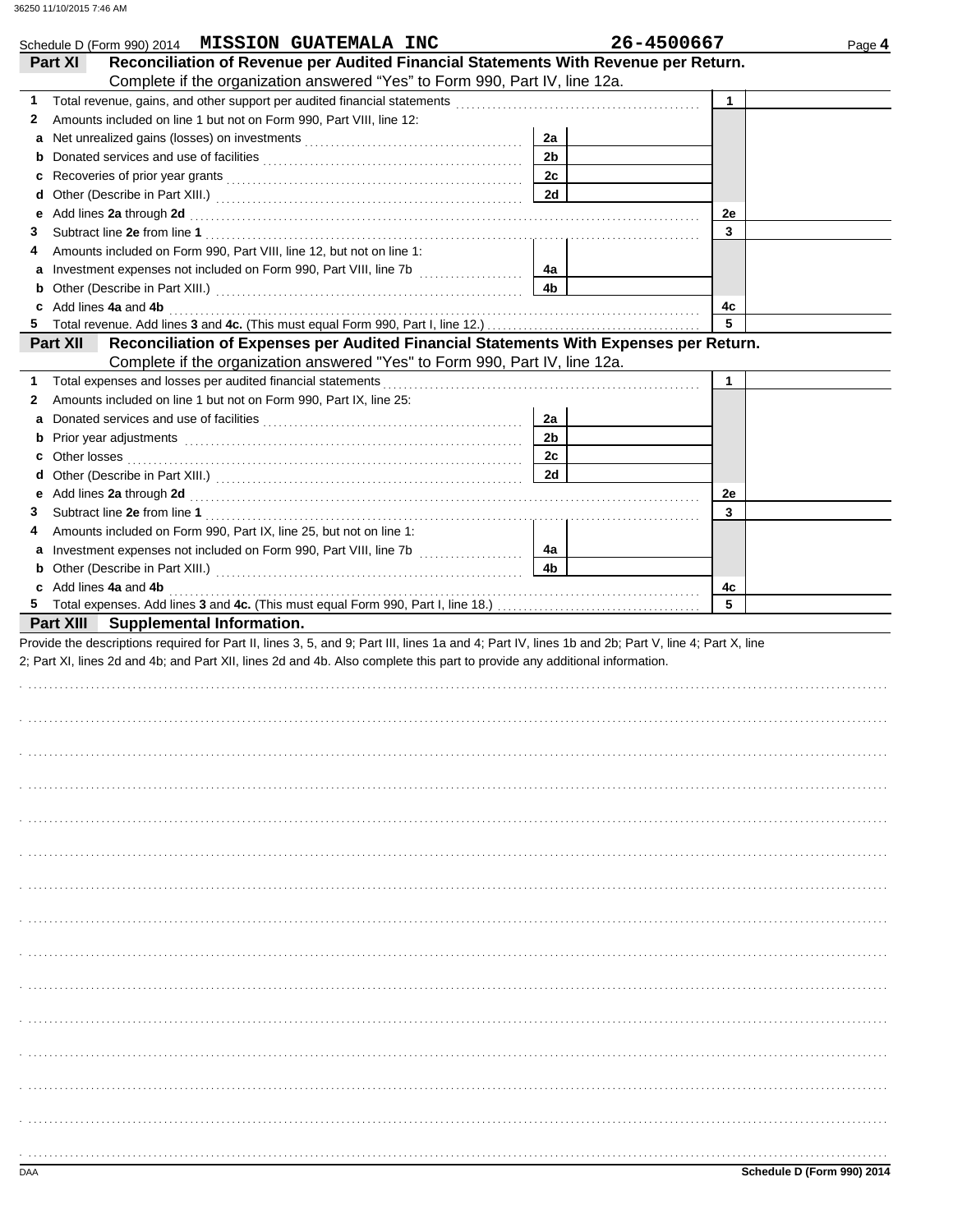| Schedule D (Form 990) 2014 MISSION GUATEMALA INC  | 26-4500667 | Page 5 |
|---------------------------------------------------|------------|--------|
| Supplemental Information (continued)<br>Part XIII |            |        |
|                                                   |            |        |
|                                                   |            |        |
|                                                   |            |        |
|                                                   |            |        |
|                                                   |            |        |
|                                                   |            |        |
|                                                   |            |        |
|                                                   |            |        |
|                                                   |            |        |
|                                                   |            |        |
|                                                   |            |        |
|                                                   |            |        |
|                                                   |            |        |
|                                                   |            |        |
|                                                   |            |        |
|                                                   |            |        |
|                                                   |            |        |
|                                                   |            |        |
|                                                   |            |        |
|                                                   |            |        |
|                                                   |            |        |
|                                                   |            |        |
|                                                   |            |        |
|                                                   |            |        |
|                                                   |            |        |
|                                                   |            |        |
|                                                   |            |        |

. . . . .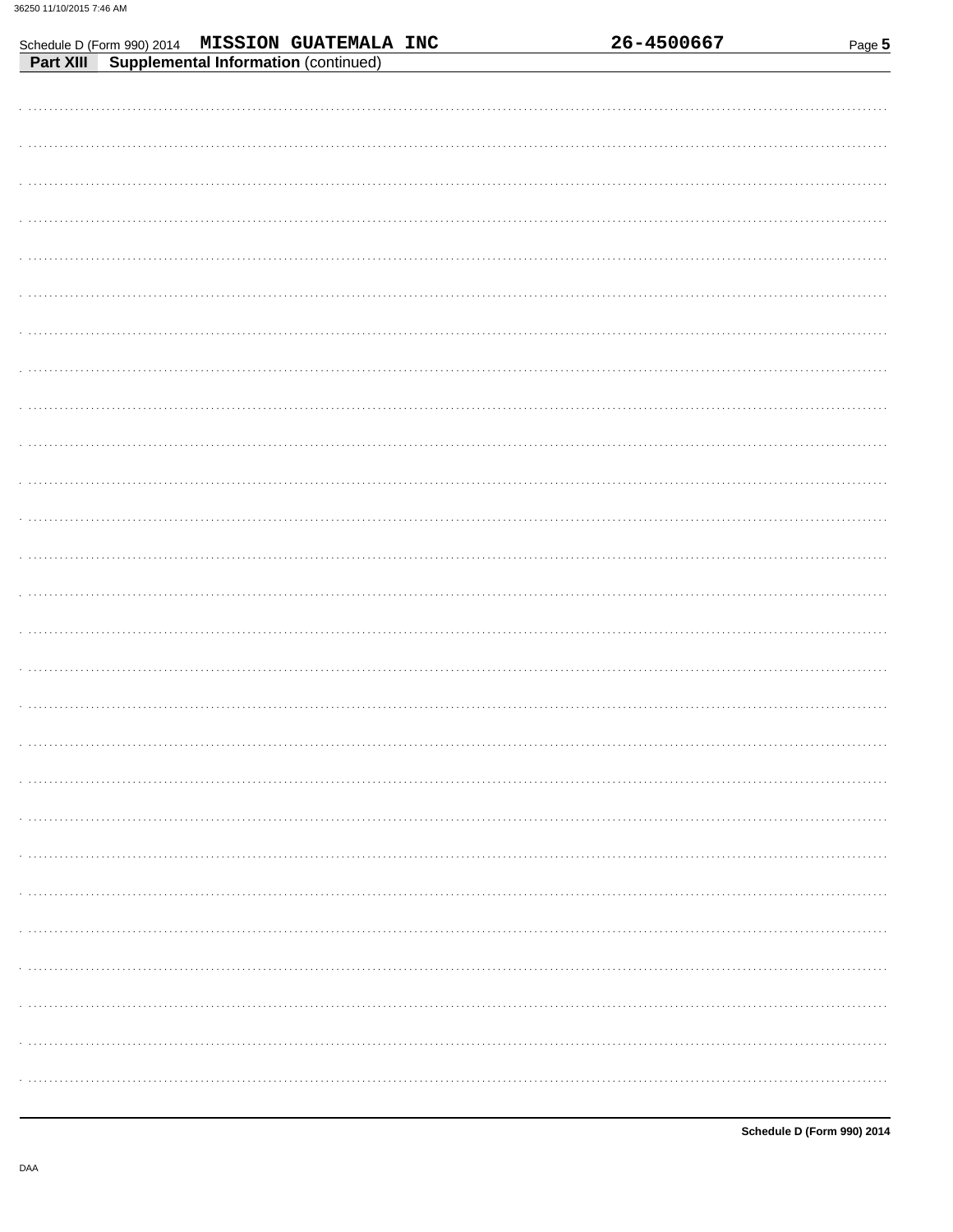| <b>SCHEDULE F</b><br>(Form 990)                        |                                       | <b>Statement of Activities Outside the United States</b><br>> Complete if the organization answered "Yes" on Form 990, Part IV, line 14b, 15, or 16.                                                                           |    |                                                                                                                             |  |                                                                         |                                                     | OMB No. 1545-0047                                |
|--------------------------------------------------------|---------------------------------------|--------------------------------------------------------------------------------------------------------------------------------------------------------------------------------------------------------------------------------|----|-----------------------------------------------------------------------------------------------------------------------------|--|-------------------------------------------------------------------------|-----------------------------------------------------|--------------------------------------------------|
|                                                        |                                       |                                                                                                                                                                                                                                |    | Attach to Form 990.                                                                                                         |  |                                                                         |                                                     | <b>Open to Public</b>                            |
| Department of the Treasury<br>Internal Revenue Service |                                       | Information about Schedule F (Form 990) and its instructions is at www.irs.gov/form990.                                                                                                                                        |    |                                                                                                                             |  |                                                                         |                                                     | <b>Inspection</b>                                |
| Name of the organization                               |                                       | <b>MISSION GUATEMALA INC</b>                                                                                                                                                                                                   |    |                                                                                                                             |  |                                                                         | <b>Employer identification number</b><br>26-4500667 |                                                  |
| Part I                                                 |                                       | General Information on Activities Outside the United States. Complete if the organization answered "Yes" on                                                                                                                    |    |                                                                                                                             |  |                                                                         |                                                     |                                                  |
|                                                        | Form 990, Part IV, line 14b.          |                                                                                                                                                                                                                                |    |                                                                                                                             |  |                                                                         |                                                     |                                                  |
| 1<br>grants or assistance?                             |                                       | For grantmakers. Does the organization maintain records to substantiate the amount of its grants and other<br>assistance, the grantees' eligibility for the grants or assistance, and the selection criteria used to award the |    |                                                                                                                             |  |                                                                         |                                                     | $ X $ Yes<br>No                                  |
| $\mathbf{2}$                                           | assistance outside the United States. | For grantmakers. Describe in Part V the organization's procedures for monitoring the use of its grants and other                                                                                                               |    |                                                                                                                             |  |                                                                         |                                                     |                                                  |
| 3                                                      |                                       | Activities per Region. (The following Part I, line 3 table can be duplicated if additional space is needed.)                                                                                                                   |    |                                                                                                                             |  |                                                                         |                                                     |                                                  |
| (a) Region                                             | (b) Number of                         | (c) Number of                                                                                                                                                                                                                  |    | (d) Activities conducted in                                                                                                 |  | (e) If activity listed in (d) is                                        |                                                     | (f) Total                                        |
|                                                        | offices in the<br>region              | employees,<br>agents, and<br>independent<br>contractors<br>in region                                                                                                                                                           |    | region (by type) (e.g.,<br>fundraising, program services,<br>investments,<br>grants to recipients<br>located in the region) |  | a program service,<br>describe specific type of<br>service(s) in region |                                                     | expenditures for<br>and investments<br>in region |
| CENTRAL AMERICA AND THE                                |                                       | <b>CARIBBEAN</b>                                                                                                                                                                                                               |    |                                                                                                                             |  |                                                                         |                                                     |                                                  |
| (1)                                                    | 1                                     |                                                                                                                                                                                                                                |    | 19 PROGRAM SERVICES                                                                                                         |  |                                                                         | MEDICAL, FOOD, SUPPL                                | 1,384,700                                        |
| (2)                                                    |                                       |                                                                                                                                                                                                                                |    |                                                                                                                             |  |                                                                         |                                                     |                                                  |
| (3)                                                    |                                       |                                                                                                                                                                                                                                |    |                                                                                                                             |  |                                                                         |                                                     |                                                  |
| (4)                                                    |                                       |                                                                                                                                                                                                                                |    |                                                                                                                             |  |                                                                         |                                                     |                                                  |
| (5)                                                    |                                       |                                                                                                                                                                                                                                |    |                                                                                                                             |  |                                                                         |                                                     |                                                  |
| (6)                                                    |                                       |                                                                                                                                                                                                                                |    |                                                                                                                             |  |                                                                         |                                                     |                                                  |
| (7)                                                    |                                       |                                                                                                                                                                                                                                |    |                                                                                                                             |  |                                                                         |                                                     |                                                  |
| (8)                                                    |                                       |                                                                                                                                                                                                                                |    |                                                                                                                             |  |                                                                         |                                                     |                                                  |
|                                                        |                                       |                                                                                                                                                                                                                                |    |                                                                                                                             |  |                                                                         |                                                     |                                                  |
| (9)                                                    |                                       |                                                                                                                                                                                                                                |    |                                                                                                                             |  |                                                                         |                                                     |                                                  |
| (10)                                                   |                                       |                                                                                                                                                                                                                                |    |                                                                                                                             |  |                                                                         |                                                     |                                                  |
| (11)                                                   |                                       |                                                                                                                                                                                                                                |    |                                                                                                                             |  |                                                                         |                                                     |                                                  |
| (12)                                                   |                                       |                                                                                                                                                                                                                                |    |                                                                                                                             |  |                                                                         |                                                     |                                                  |
| (13)                                                   |                                       |                                                                                                                                                                                                                                |    |                                                                                                                             |  |                                                                         |                                                     |                                                  |
| (14)                                                   |                                       |                                                                                                                                                                                                                                |    |                                                                                                                             |  |                                                                         |                                                     |                                                  |
| (15)                                                   |                                       |                                                                                                                                                                                                                                |    |                                                                                                                             |  |                                                                         |                                                     |                                                  |
| (16)                                                   |                                       |                                                                                                                                                                                                                                |    |                                                                                                                             |  |                                                                         |                                                     |                                                  |
| (17)                                                   |                                       |                                                                                                                                                                                                                                |    |                                                                                                                             |  |                                                                         |                                                     |                                                  |
| 3a Sub-total<br><b>b</b> Total from continuation       | $\mathbf{1}$                          |                                                                                                                                                                                                                                | 19 |                                                                                                                             |  |                                                                         |                                                     | 1,384,700                                        |
| sheets to Part I                                       |                                       |                                                                                                                                                                                                                                |    |                                                                                                                             |  |                                                                         |                                                     |                                                  |
| c Totals (add<br>lines 3a and 3b)                      | 1                                     |                                                                                                                                                                                                                                | 19 |                                                                                                                             |  |                                                                         |                                                     | 1,384,700                                        |
|                                                        |                                       |                                                                                                                                                                                                                                |    |                                                                                                                             |  |                                                                         |                                                     |                                                  |

**For Paperwork Reduction Act Notice, see the Instructions for Form 990.** Schedule F (Form 990) 2014 DAA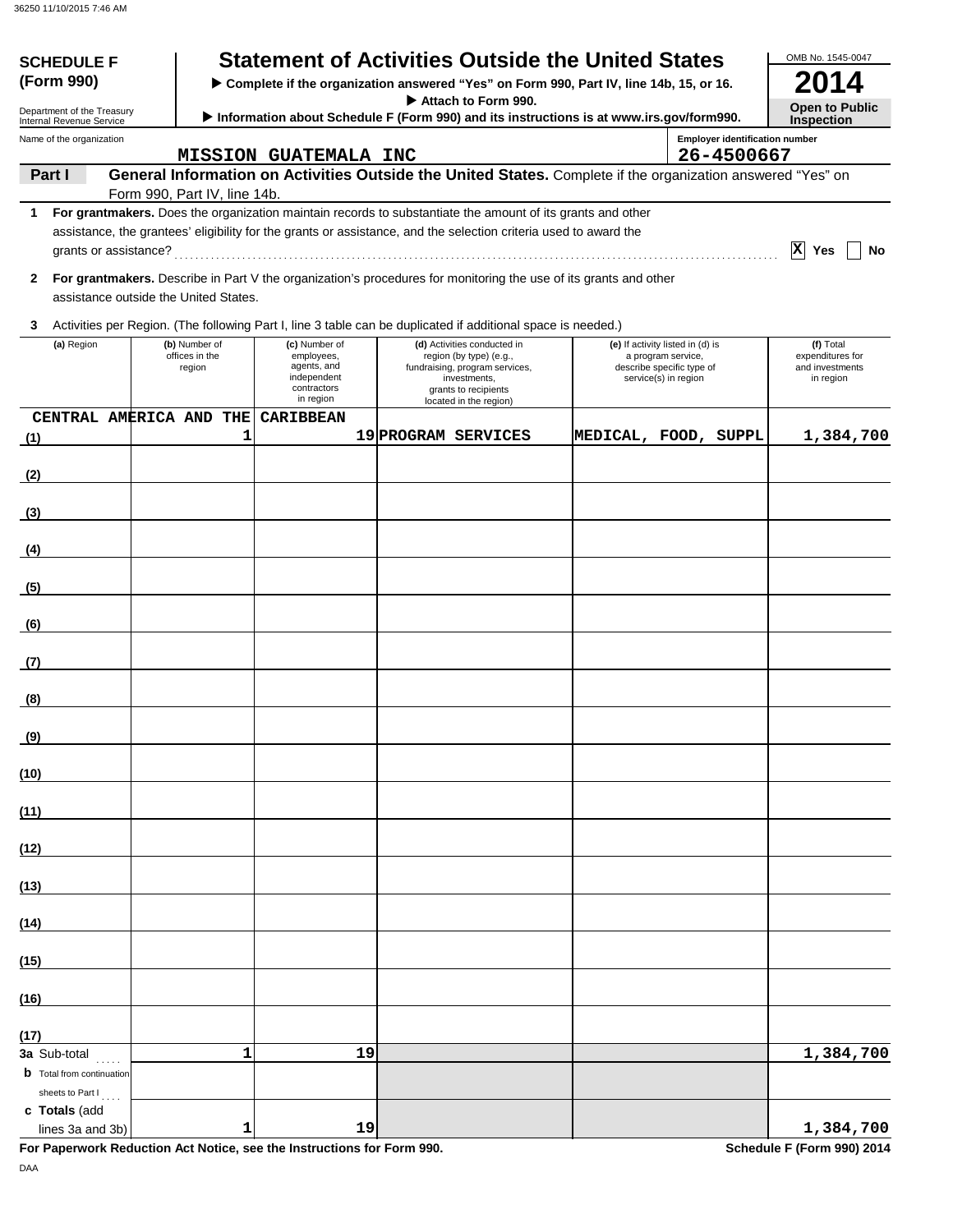|         |                             | Schedule F (Form 990) 2014 MISSION GUATEMALA INC   |            |                                                                                                                                                         | 26-4500667                  |                                       |                                         |                                           | Page 2                                                            |
|---------|-----------------------------|----------------------------------------------------|------------|---------------------------------------------------------------------------------------------------------------------------------------------------------|-----------------------------|---------------------------------------|-----------------------------------------|-------------------------------------------|-------------------------------------------------------------------|
| Part II |                             |                                                    |            | Grants and Other Assistance to Organizations or Entities Outside the United States. Complete if the organization answered "Yes" on Form 990,            |                             |                                       |                                         |                                           |                                                                   |
| 1       | (a) Name of<br>organization | (b) IRS code<br>section and EIN<br>(if applicable) | (c) Region | Part IV, line 15, for any recipient who received more than \$5,000. Part II can be duplicated if additional space is needed.<br>(d) Purpose of<br>grant | (e) Amount of<br>cash grant | (f) Manner of<br>cash<br>disbursement | (g) Amount of<br>non-cash<br>assistance | (h) Description<br>of non-cash assistance | (i) Method of<br>valuation<br>(book, FMV,<br>appraisal,<br>other) |
|         |                             |                                                    |            | CONSTR. KITCHENS                                                                                                                                        |                             | <b>PURCHASE</b>                       |                                         |                                           |                                                                   |
| (1)     |                             |                                                    |            | CENTRAL AMERICAN AND THE CARRIBEAN                                                                                                                      |                             |                                       | 22,746                                  |                                           |                                                                   |
|         |                             |                                                    |            | CONSTR. KITCHENS                                                                                                                                        |                             | <b>PURCHASE</b>                       |                                         |                                           |                                                                   |
| (2)     |                             |                                                    |            | CENTRAL AMERICAN AND THE CARRIBEAN<br>ATHLETIC FACILITIES                                                                                               |                             | <b>PURCHASE</b>                       | 6,239                                   |                                           |                                                                   |
| (3)     |                             |                                                    |            | CENTRAL AMERICAN AND THE CARRIBEAN                                                                                                                      |                             |                                       | 9,301                                   |                                           |                                                                   |
|         |                             |                                                    |            |                                                                                                                                                         |                             |                                       |                                         |                                           |                                                                   |
| (4)     |                             |                                                    |            |                                                                                                                                                         |                             |                                       |                                         |                                           |                                                                   |
| (5)     |                             |                                                    |            |                                                                                                                                                         |                             |                                       |                                         |                                           |                                                                   |
| (6)     |                             |                                                    |            |                                                                                                                                                         |                             |                                       |                                         |                                           |                                                                   |
| (7)     |                             |                                                    |            |                                                                                                                                                         |                             |                                       |                                         |                                           |                                                                   |
| (8)     |                             |                                                    |            |                                                                                                                                                         |                             |                                       |                                         |                                           |                                                                   |
| (9)     |                             |                                                    |            |                                                                                                                                                         |                             |                                       |                                         |                                           |                                                                   |
| (10)    |                             |                                                    |            |                                                                                                                                                         |                             |                                       |                                         |                                           |                                                                   |
| (11)    |                             |                                                    |            |                                                                                                                                                         |                             |                                       |                                         |                                           |                                                                   |
| (12)    |                             |                                                    |            |                                                                                                                                                         |                             |                                       |                                         |                                           |                                                                   |
| (13)    |                             |                                                    |            |                                                                                                                                                         |                             |                                       |                                         |                                           |                                                                   |
| (14)    |                             |                                                    |            |                                                                                                                                                         |                             |                                       |                                         |                                           |                                                                   |
| (15)    |                             |                                                    |            |                                                                                                                                                         |                             |                                       |                                         |                                           |                                                                   |
| (16)    |                             |                                                    |            |                                                                                                                                                         |                             |                                       |                                         |                                           |                                                                   |

| 2 Enter total number of recipient organizations listed above that are recognized as charities by the foreign country, recognized as tax-exempt |  |
|------------------------------------------------------------------------------------------------------------------------------------------------|--|
| by the IRS, or for which the grantee or counsel has provided a section 501(c)(3) equivalency letter                                            |  |
| 3 Enter total number of other organizations or entities                                                                                        |  |

**Schedule F (Form 990) 2014**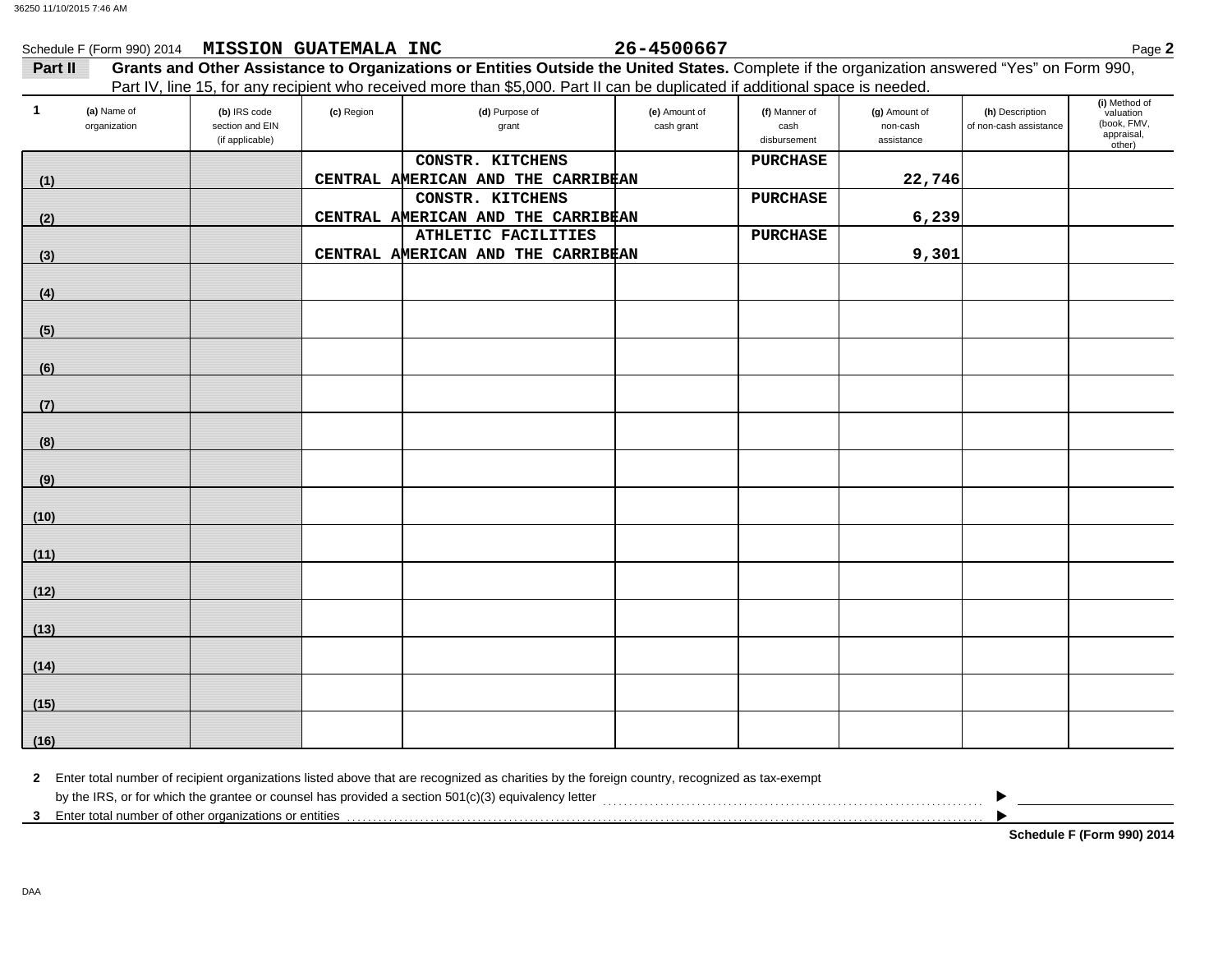| 86250 11/10/2015 7:46 AM                              |                                                                                                                                                  |                    |               |                       |                           |                        |                            |
|-------------------------------------------------------|--------------------------------------------------------------------------------------------------------------------------------------------------|--------------------|---------------|-----------------------|---------------------------|------------------------|----------------------------|
| Schedule F (Form 990) 2014 MISSION GUATEMALA INC      |                                                                                                                                                  |                    |               | 26-4500667            |                           |                        | Page 3                     |
| Part III                                              | Grants and Other Assistance to Individuals Outside the United States. Complete if the organization answered "Yes" on Form 990, Part IV, line 16. |                    |               |                       |                           |                        |                            |
|                                                       | Part III can be duplicated if additional space is needed.                                                                                        |                    |               |                       |                           |                        |                            |
| (a) Type of grant or assistance                       | (b) Region                                                                                                                                       | (c) Number of      | (d) Amount of | (e) Manner of<br>cash | (f) Amount of<br>non-cash | (g) Description        | (h) Method of<br>valuation |
|                                                       |                                                                                                                                                  | recipients         | cash grant    | disbursement          | assistance                | of non-cash assistance | (book, FMV,<br>appraisal,  |
|                                                       |                                                                                                                                                  |                    |               |                       |                           |                        | other)                     |
|                                                       | <b>CENTRAL</b>                                                                                                                                   | <b>AMERICA AND</b> | THE CARIBBEAN |                       |                           |                        |                            |
| (1) CHRISTMAS FUND                                    |                                                                                                                                                  |                    | 6,168         |                       |                           | <b>FOOD BASKETS</b>    | <b>COST</b>                |
|                                                       | <b>CENTRAL</b>                                                                                                                                   | AMERICA AND        | THE CARIBBEAN |                       |                           |                        |                            |
| (2) SCHOLARSHIPS                                      |                                                                                                                                                  |                    | 7,719         |                       |                           | <b>SCHOLARSHIPS</b>    | <b>COST</b>                |
|                                                       | <b>CENTRAL</b>                                                                                                                                   | AMERICA AND        | THE CARIBBEAN |                       |                           |                        |                            |
| (3) HOME CONSTRUCTION                                 |                                                                                                                                                  |                    |               |                       | 1,212                     | LABOR/MATERIALS        | <b>COST</b>                |
|                                                       | <b>CENTRAL</b>                                                                                                                                   | <b>AMERICA AND</b> | THE CARIBBEAN |                       |                           |                        |                            |
| (4) FOOD FOR THE NEEDY                                |                                                                                                                                                  |                    |               |                       | 182,167 FOOD              |                        | DONATE VAL                 |
|                                                       |                                                                                                                                                  |                    |               |                       |                           |                        |                            |
| (5)                                                   |                                                                                                                                                  |                    |               |                       |                           |                        |                            |
|                                                       |                                                                                                                                                  |                    |               |                       |                           |                        |                            |
| (6)                                                   |                                                                                                                                                  |                    |               |                       |                           |                        |                            |
|                                                       |                                                                                                                                                  |                    |               |                       |                           |                        |                            |
| (7)                                                   |                                                                                                                                                  |                    |               |                       |                           |                        |                            |
|                                                       |                                                                                                                                                  |                    |               |                       |                           |                        |                            |
|                                                       |                                                                                                                                                  |                    |               |                       |                           |                        |                            |
| (8)                                                   |                                                                                                                                                  |                    |               |                       |                           |                        |                            |
|                                                       |                                                                                                                                                  |                    |               |                       |                           |                        |                            |
| (9)<br><u> 1989 - Andrea State Barbara, poeta esp</u> |                                                                                                                                                  |                    |               |                       |                           |                        |                            |
|                                                       |                                                                                                                                                  |                    |               |                       |                           |                        |                            |
| (10)                                                  |                                                                                                                                                  |                    |               |                       |                           |                        |                            |
|                                                       |                                                                                                                                                  |                    |               |                       |                           |                        |                            |
| (11)                                                  |                                                                                                                                                  |                    |               |                       |                           |                        |                            |
|                                                       |                                                                                                                                                  |                    |               |                       |                           |                        |                            |
| (12)                                                  |                                                                                                                                                  |                    |               |                       |                           |                        |                            |
|                                                       |                                                                                                                                                  |                    |               |                       |                           |                        |                            |
| (13)                                                  |                                                                                                                                                  |                    |               |                       |                           |                        |                            |
|                                                       |                                                                                                                                                  |                    |               |                       |                           |                        |                            |
| (14)                                                  |                                                                                                                                                  |                    |               |                       |                           |                        |                            |
|                                                       |                                                                                                                                                  |                    |               |                       |                           |                        |                            |
| (15)                                                  |                                                                                                                                                  |                    |               |                       |                           |                        |                            |
|                                                       |                                                                                                                                                  |                    |               |                       |                           |                        |                            |
| (16)                                                  |                                                                                                                                                  |                    |               |                       |                           |                        |                            |
|                                                       |                                                                                                                                                  |                    |               |                       |                           |                        |                            |
| (17)                                                  |                                                                                                                                                  |                    |               |                       |                           |                        |                            |
|                                                       |                                                                                                                                                  |                    |               |                       |                           |                        |                            |

**Schedule F (Form 990) 2014**

**(18)**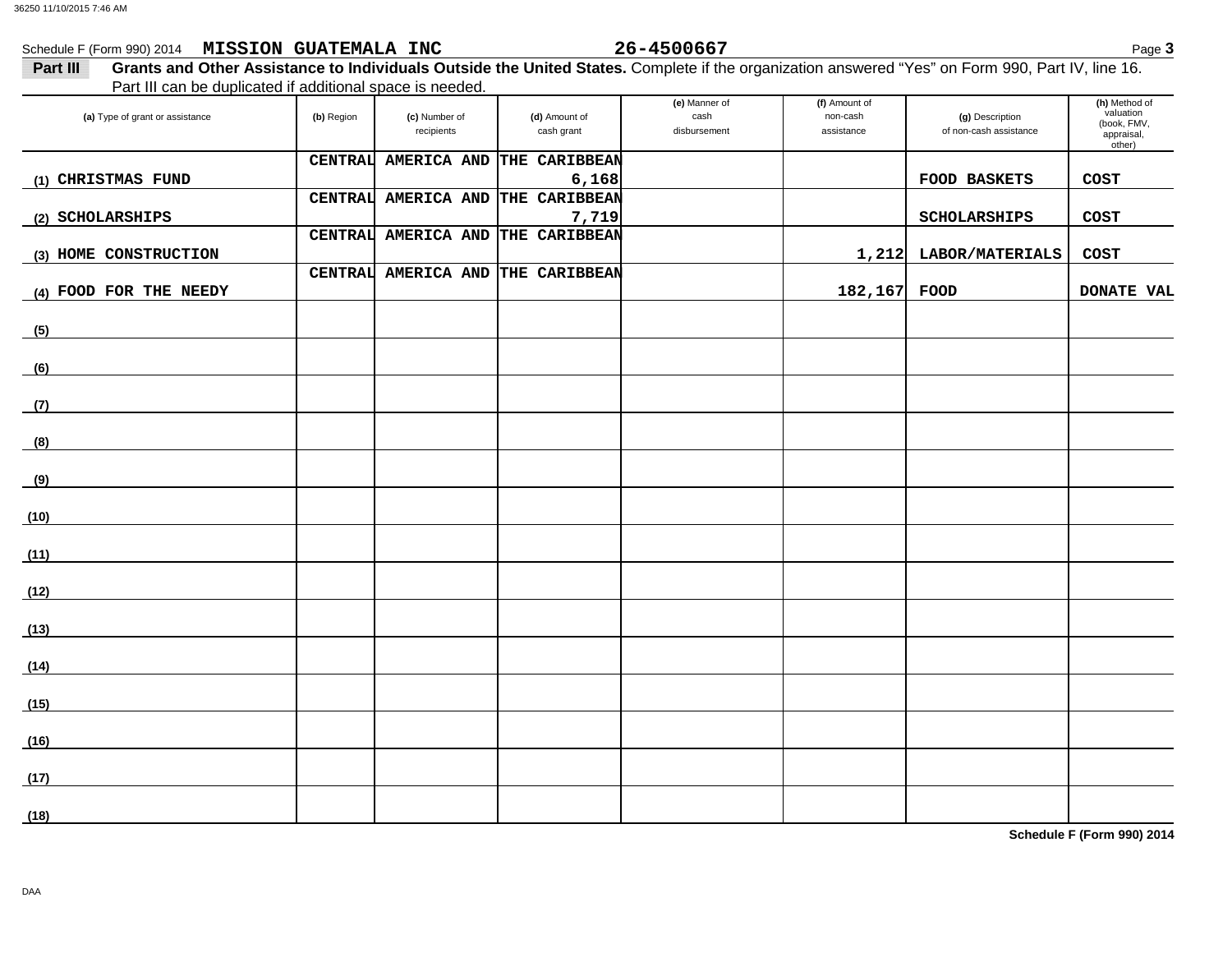|              | Schedule F (Form 990) 2014 MISSION GUATEMALA INC |                                                                                                                                                                                                                                                                                                                        | 26-4500667                                                                                                                                                                                                                    |     | Page 4               |
|--------------|--------------------------------------------------|------------------------------------------------------------------------------------------------------------------------------------------------------------------------------------------------------------------------------------------------------------------------------------------------------------------------|-------------------------------------------------------------------------------------------------------------------------------------------------------------------------------------------------------------------------------|-----|----------------------|
|              | Part IV<br><b>Foreign Forms</b>                  |                                                                                                                                                                                                                                                                                                                        |                                                                                                                                                                                                                               |     |                      |
| 1            | Corporation (see Instructions for Form 926)      | Was the organization a U.S. transferor of property to a foreign corporation during the tax year? If "Yes,"<br>the organization may be required to file Form 926, Return by a U.S. Transferor of Property to a Foreign                                                                                                  |                                                                                                                                                                                                                               | Yes | $ \mathbf{x} $<br>No |
| $\mathbf{2}$ |                                                  | Did the organization have an interest in a foreign trust during the tax year? If "Yes," the organization<br>may be required to file Form 3520, Annual Return To Report Transactions With Foreign Trusts and<br>Receipt of Certain Foreign Gifts, and/or Form 3520-A, Annual Information Return of Foreign Trust With a | U.S. Owner (see Instructions for Forms 3520 and 3520-A; do not file with Form 990) [[[[[[[[[[[[[[[[[[[[[[[[[[                                                                                                                 | Yes | $ \mathbf{X} $<br>No |
| 3            |                                                  | Did the organization have an ownership interest in a foreign corporation during the tax year? If "Yes,"<br>the organization may be required to file Form 5471, Information Return of U.S. Persons With Respect to                                                                                                      | Certain Foreign Corporations (see Instructions for Form 5471) [[20] North Managem Cortain Corporations (see Instructions for Form 5471) [[20] North Managem Corporations (see Instructions for Form 7471) [[20] North Managem | Yes | $ \mathbf{X} $<br>No |
| 4            |                                                  | Was the organization a direct or indirect shareholder of a passive foreign investment company or a<br>qualified electing fund during the tax year? If "Yes," the organization may be required to file Form 8621,<br>Information Return by a Shareholder of a Passive Foreign Investment Company or Qualified Electing  |                                                                                                                                                                                                                               | Yes | $ \mathbf{x} $<br>No |
| 5.           |                                                  | Did the organization have an ownership interest in a foreign partnership during the tax year? If "Yes,"<br>the organization may be required to file Form 8865, Return of U.S. Persons With Respect to Certain                                                                                                          |                                                                                                                                                                                                                               | Yes | $ \mathbf{x} $<br>No |
| 6            | for Form 5713; do not file with Form 990)        | Did the organization have any operations in or related to any boycotting countries during the tax year? If<br>"Yes," the organization may be required to file Form 5713, International Boycott Report (see Instructions                                                                                                |                                                                                                                                                                                                                               | Yes | $ \mathbf{x} $<br>No |

**Schedule F (Form 990) 2014**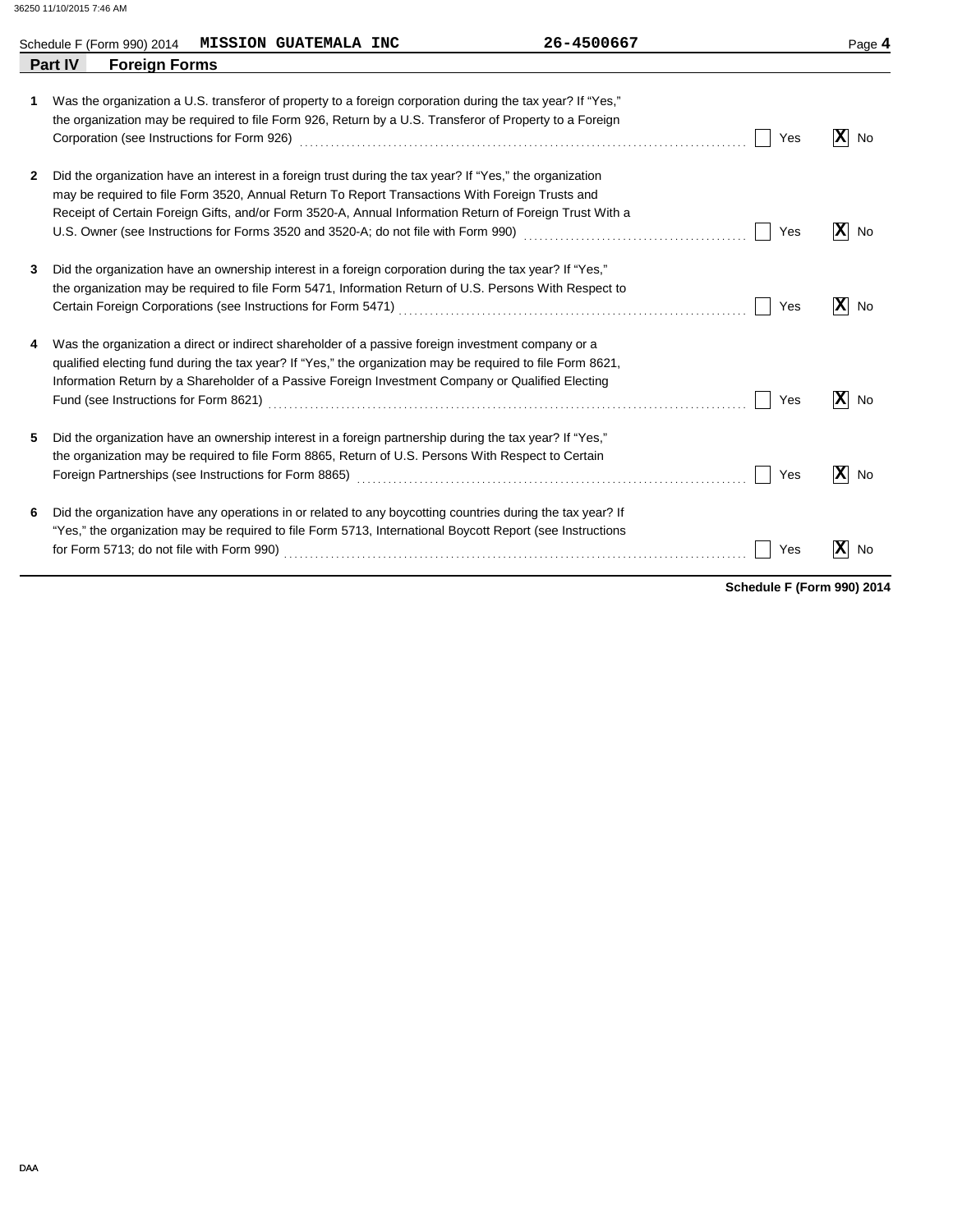|                 | Schedule F (Form 990) 2014<br><b>MISSION GUATEMALA INC</b>                                                                                                                                                                                                                                                                                                                                                                                               | 26-4500667                                              | Page 5                              |
|-----------------|----------------------------------------------------------------------------------------------------------------------------------------------------------------------------------------------------------------------------------------------------------------------------------------------------------------------------------------------------------------------------------------------------------------------------------------------------------|---------------------------------------------------------|-------------------------------------|
| Part V          | <b>Supplemental Information</b><br>Provide the information required by Part I, line 2 (monitoring of funds); Part I, line 3, column (f) (accounting method;<br>amounts of investments vs. expenditures per region); Part II, line 1 (accounting method); Part III (accounting method); and<br>Part III, column (c) (estimated number of recipients), as applicable. Also complete this part to provide any additional<br>information (see instructions). |                                                         |                                     |
|                 | PART I, LINE 2 - PROCEDURES FOR MONITORING THE USE OF GRANT FUNDS                                                                                                                                                                                                                                                                                                                                                                                        |                                                         |                                     |
|                 | MISSION GUATEMALA HAS PEOPLE AND STAFF ON THE GROUND IN GUATEMALA.                                                                                                                                                                                                                                                                                                                                                                                       |                                                         | ΙN                                  |
| <b>GENERAL,</b> | THE INDIVIDUAL/ORGANIZATIONAL NEED IS OBSERVED BY A MISSION                                                                                                                                                                                                                                                                                                                                                                                              |                                                         |                                     |
|                 | GUATEMALA STAFF PERSON.                                                                                                                                                                                                                                                                                                                                                                                                                                  | ON A FEW OCCASIONS, MISSION GUATEMALA IS SOLICITED      |                                     |
|                 | FOR HELP BY THE INDIVIDUAL OR ORGANIZATION.                                                                                                                                                                                                                                                                                                                                                                                                              | THE STAFF SOCIAL WORKER                                 |                                     |
|                 | FURTHER INVESTIGATES THE NEED AND REPORTS BACK TO THE SENIOR STAFF PEOPLE                                                                                                                                                                                                                                                                                                                                                                                |                                                         |                                     |
|                 | IN GUATEMALA.                                                                                                                                                                                                                                                                                                                                                                                                                                            | BASED ON THE RECOMMENDATION OF THE SOCIAL WORKER, STAFF |                                     |
|                 | OBSERVATIONS, AND GENERAL KNOWLEDGE OF THE COUNTRY AND NEED, A DECISION IS                                                                                                                                                                                                                                                                                                                                                                               |                                                         |                                     |
|                 | REACHED ON WHETHER OR NOT TO ISSUE THE GRANT.                                                                                                                                                                                                                                                                                                                                                                                                            |                                                         | <b>AGAIN, BECAUSE WE HAVE STAFF</b> |
|                 | ON THE GROUND, THERE IS USUALLY A FOLLOW UP VISIT(S) TO ENSURE THAT THE                                                                                                                                                                                                                                                                                                                                                                                  |                                                         |                                     |
|                 | GRANT IS BEING USED PROPERLY AND AS INTENDED.                                                                                                                                                                                                                                                                                                                                                                                                            |                                                         |                                     |
|                 | PART I, LINE 3 - ACTIVITIES PER REGION                                                                                                                                                                                                                                                                                                                                                                                                                   |                                                         |                                     |
| <b>REGION</b>   |                                                                                                                                                                                                                                                                                                                                                                                                                                                          | <b>EXPENDITURES</b>                                     | <b>INVESTMENTS</b>                  |
|                 |                                                                                                                                                                                                                                                                                                                                                                                                                                                          |                                                         |                                     |
|                 | CENTRAL AMERICA AND THE CARIBBEAN                                                                                                                                                                                                                                                                                                                                                                                                                        | \$.<br>$608,700$ \$                                     | 776,000                             |
|                 |                                                                                                                                                                                                                                                                                                                                                                                                                                                          |                                                         |                                     |
|                 |                                                                                                                                                                                                                                                                                                                                                                                                                                                          |                                                         |                                     |
|                 |                                                                                                                                                                                                                                                                                                                                                                                                                                                          |                                                         |                                     |
|                 |                                                                                                                                                                                                                                                                                                                                                                                                                                                          |                                                         |                                     |
|                 |                                                                                                                                                                                                                                                                                                                                                                                                                                                          |                                                         |                                     |
|                 |                                                                                                                                                                                                                                                                                                                                                                                                                                                          |                                                         |                                     |
|                 |                                                                                                                                                                                                                                                                                                                                                                                                                                                          |                                                         |                                     |
|                 |                                                                                                                                                                                                                                                                                                                                                                                                                                                          |                                                         |                                     |
|                 |                                                                                                                                                                                                                                                                                                                                                                                                                                                          |                                                         |                                     |
|                 |                                                                                                                                                                                                                                                                                                                                                                                                                                                          |                                                         |                                     |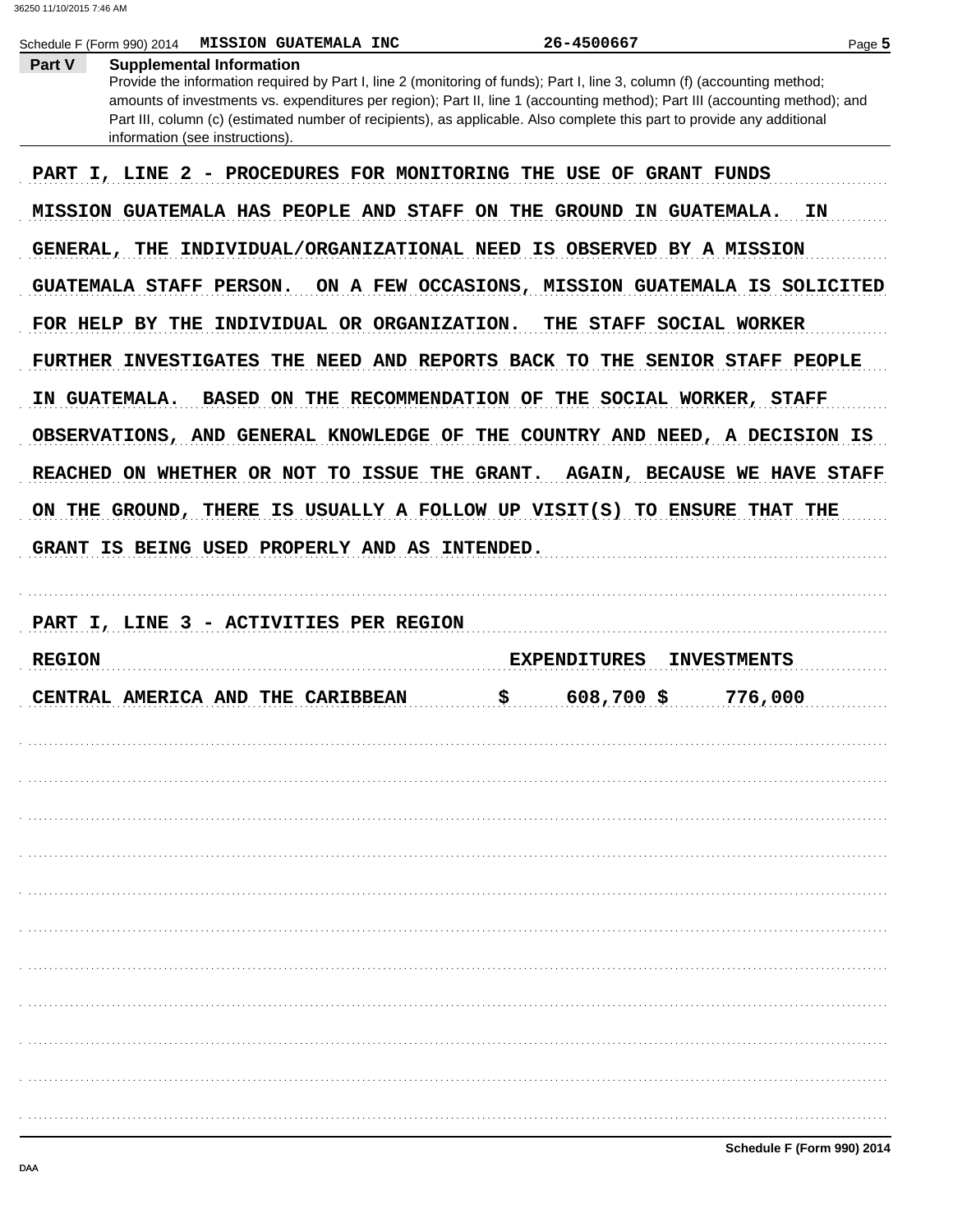| <b>SCHEDULE M</b>                                      | <b>Noncash Contributions</b>                                                                                   | OMB No.                               |
|--------------------------------------------------------|----------------------------------------------------------------------------------------------------------------|---------------------------------------|
| (Form 990)                                             | ▶ Complete if the organizations answered "Yes" on Form 990, Part IV, lines 29 or 30.                           | 20                                    |
| Department of the Treasury<br>Internal Revenue Service | Attach to Form 990.<br>Information about Schedule M (Form 990) and its instructions is at www.irs.gov/form990. | Open T<br><b>Inspe</b>                |
| Name of the organization                               |                                                                                                                | <b>Employer identification number</b> |
|                                                        | GUATEMALA INC<br>MISSION                                                                                       | 26-4500667                            |
| Part I<br><b>Types of Property</b>                     |                                                                                                                |                                       |

OMB No. 1545-0047

**Inspection Open To Public 2014**

| amounts reported on<br>applicable<br>items contributed<br>noncash contribution amounts<br>Form 990, Part VIII, line 1g<br>1<br>Art - Works of art<br>2<br>Art - Historical treasures<br>3<br>Art - Fractional interests<br>Books and publications<br>4<br>.<br>Clothing and household<br>5<br>Cars and other vehicles<br>6<br>.<br>7<br>Boats and planes<br>8<br>Intellectual property<br>Securities - Publicly traded<br>9<br>Securities - Closely held stock<br>Securities - Partnership, LLC,<br>or trust interests<br>.<br>Securities - Miscellaneous<br>Qualified conservation<br>contribution - Historic<br>Qualified conservation<br>contribution — Other<br>Real estate - Residential<br>Real estate - Commercial<br>Real estate - Other<br>$\mathbf x$<br>1<br>141,080<br>Food inventory<br>Drugs and medical supplies<br>Taxidermy<br>Historical artifacts<br>Scientific specimens<br>Archeological artifacts<br>1<br>5,500<br>X<br>Other $\blacktriangleright$ ( EYE EQUIPMENT<br>Other $\blacktriangleright$<br>Number of Forms 8283 received by the organization during the tax year for contributions for<br>$\boldsymbol{0}$<br>which the organization completed Form 8283, Part IV, Donee Acknowledgement<br>29<br>Yes<br>During the year, did the organization receive by contribution any property reported in Part I, lines 1 through<br>28, that it must hold for at least three years from the date of the initial contribution, and which is not required<br>x<br><b>30a</b><br>If "Yes," describe the arrangement in Part II.<br>b<br>Does the organization have a gift acceptance policy that requires the review of any non-standard |  | (a)      | (b)                        | (c)<br>Noncash contribution | (d)                   |  |    |
|---------------------------------------------------------------------------------------------------------------------------------------------------------------------------------------------------------------------------------------------------------------------------------------------------------------------------------------------------------------------------------------------------------------------------------------------------------------------------------------------------------------------------------------------------------------------------------------------------------------------------------------------------------------------------------------------------------------------------------------------------------------------------------------------------------------------------------------------------------------------------------------------------------------------------------------------------------------------------------------------------------------------------------------------------------------------------------------------------------------------------------------------------------------------------------------------------------------------------------------------------------------------------------------------------------------------------------------------------------------------------------------------------------------------------------------------------------------------------------------------------------------------------------------------------------------------------------------------------------------------------------------------------------------|--|----------|----------------------------|-----------------------------|-----------------------|--|----|
|                                                                                                                                                                                                                                                                                                                                                                                                                                                                                                                                                                                                                                                                                                                                                                                                                                                                                                                                                                                                                                                                                                                                                                                                                                                                                                                                                                                                                                                                                                                                                                                                                                                               |  | Check if | Number of contributions or |                             | Method of determining |  |    |
|                                                                                                                                                                                                                                                                                                                                                                                                                                                                                                                                                                                                                                                                                                                                                                                                                                                                                                                                                                                                                                                                                                                                                                                                                                                                                                                                                                                                                                                                                                                                                                                                                                                               |  |          |                            |                             |                       |  |    |
| 10<br>11<br>12<br>13<br>14<br>15<br>16<br>17<br>18<br>19<br>20<br>21<br>22<br>23<br>24<br>25<br>26<br>27<br>28<br>29<br>30a<br>31                                                                                                                                                                                                                                                                                                                                                                                                                                                                                                                                                                                                                                                                                                                                                                                                                                                                                                                                                                                                                                                                                                                                                                                                                                                                                                                                                                                                                                                                                                                             |  |          |                            |                             |                       |  |    |
|                                                                                                                                                                                                                                                                                                                                                                                                                                                                                                                                                                                                                                                                                                                                                                                                                                                                                                                                                                                                                                                                                                                                                                                                                                                                                                                                                                                                                                                                                                                                                                                                                                                               |  |          |                            |                             |                       |  |    |
|                                                                                                                                                                                                                                                                                                                                                                                                                                                                                                                                                                                                                                                                                                                                                                                                                                                                                                                                                                                                                                                                                                                                                                                                                                                                                                                                                                                                                                                                                                                                                                                                                                                               |  |          |                            |                             |                       |  |    |
|                                                                                                                                                                                                                                                                                                                                                                                                                                                                                                                                                                                                                                                                                                                                                                                                                                                                                                                                                                                                                                                                                                                                                                                                                                                                                                                                                                                                                                                                                                                                                                                                                                                               |  |          |                            |                             |                       |  |    |
|                                                                                                                                                                                                                                                                                                                                                                                                                                                                                                                                                                                                                                                                                                                                                                                                                                                                                                                                                                                                                                                                                                                                                                                                                                                                                                                                                                                                                                                                                                                                                                                                                                                               |  |          |                            |                             |                       |  |    |
|                                                                                                                                                                                                                                                                                                                                                                                                                                                                                                                                                                                                                                                                                                                                                                                                                                                                                                                                                                                                                                                                                                                                                                                                                                                                                                                                                                                                                                                                                                                                                                                                                                                               |  |          |                            |                             |                       |  |    |
|                                                                                                                                                                                                                                                                                                                                                                                                                                                                                                                                                                                                                                                                                                                                                                                                                                                                                                                                                                                                                                                                                                                                                                                                                                                                                                                                                                                                                                                                                                                                                                                                                                                               |  |          |                            |                             |                       |  |    |
|                                                                                                                                                                                                                                                                                                                                                                                                                                                                                                                                                                                                                                                                                                                                                                                                                                                                                                                                                                                                                                                                                                                                                                                                                                                                                                                                                                                                                                                                                                                                                                                                                                                               |  |          |                            |                             |                       |  |    |
|                                                                                                                                                                                                                                                                                                                                                                                                                                                                                                                                                                                                                                                                                                                                                                                                                                                                                                                                                                                                                                                                                                                                                                                                                                                                                                                                                                                                                                                                                                                                                                                                                                                               |  |          |                            |                             |                       |  |    |
|                                                                                                                                                                                                                                                                                                                                                                                                                                                                                                                                                                                                                                                                                                                                                                                                                                                                                                                                                                                                                                                                                                                                                                                                                                                                                                                                                                                                                                                                                                                                                                                                                                                               |  |          |                            |                             |                       |  |    |
|                                                                                                                                                                                                                                                                                                                                                                                                                                                                                                                                                                                                                                                                                                                                                                                                                                                                                                                                                                                                                                                                                                                                                                                                                                                                                                                                                                                                                                                                                                                                                                                                                                                               |  |          |                            |                             |                       |  |    |
|                                                                                                                                                                                                                                                                                                                                                                                                                                                                                                                                                                                                                                                                                                                                                                                                                                                                                                                                                                                                                                                                                                                                                                                                                                                                                                                                                                                                                                                                                                                                                                                                                                                               |  |          |                            |                             |                       |  |    |
|                                                                                                                                                                                                                                                                                                                                                                                                                                                                                                                                                                                                                                                                                                                                                                                                                                                                                                                                                                                                                                                                                                                                                                                                                                                                                                                                                                                                                                                                                                                                                                                                                                                               |  |          |                            |                             |                       |  |    |
|                                                                                                                                                                                                                                                                                                                                                                                                                                                                                                                                                                                                                                                                                                                                                                                                                                                                                                                                                                                                                                                                                                                                                                                                                                                                                                                                                                                                                                                                                                                                                                                                                                                               |  |          |                            |                             |                       |  |    |
|                                                                                                                                                                                                                                                                                                                                                                                                                                                                                                                                                                                                                                                                                                                                                                                                                                                                                                                                                                                                                                                                                                                                                                                                                                                                                                                                                                                                                                                                                                                                                                                                                                                               |  |          |                            |                             |                       |  |    |
|                                                                                                                                                                                                                                                                                                                                                                                                                                                                                                                                                                                                                                                                                                                                                                                                                                                                                                                                                                                                                                                                                                                                                                                                                                                                                                                                                                                                                                                                                                                                                                                                                                                               |  |          |                            |                             |                       |  |    |
|                                                                                                                                                                                                                                                                                                                                                                                                                                                                                                                                                                                                                                                                                                                                                                                                                                                                                                                                                                                                                                                                                                                                                                                                                                                                                                                                                                                                                                                                                                                                                                                                                                                               |  |          |                            |                             |                       |  |    |
|                                                                                                                                                                                                                                                                                                                                                                                                                                                                                                                                                                                                                                                                                                                                                                                                                                                                                                                                                                                                                                                                                                                                                                                                                                                                                                                                                                                                                                                                                                                                                                                                                                                               |  |          |                            |                             |                       |  |    |
|                                                                                                                                                                                                                                                                                                                                                                                                                                                                                                                                                                                                                                                                                                                                                                                                                                                                                                                                                                                                                                                                                                                                                                                                                                                                                                                                                                                                                                                                                                                                                                                                                                                               |  |          |                            |                             |                       |  |    |
|                                                                                                                                                                                                                                                                                                                                                                                                                                                                                                                                                                                                                                                                                                                                                                                                                                                                                                                                                                                                                                                                                                                                                                                                                                                                                                                                                                                                                                                                                                                                                                                                                                                               |  |          |                            |                             |                       |  |    |
|                                                                                                                                                                                                                                                                                                                                                                                                                                                                                                                                                                                                                                                                                                                                                                                                                                                                                                                                                                                                                                                                                                                                                                                                                                                                                                                                                                                                                                                                                                                                                                                                                                                               |  |          |                            |                             |                       |  |    |
|                                                                                                                                                                                                                                                                                                                                                                                                                                                                                                                                                                                                                                                                                                                                                                                                                                                                                                                                                                                                                                                                                                                                                                                                                                                                                                                                                                                                                                                                                                                                                                                                                                                               |  |          |                            |                             |                       |  |    |
|                                                                                                                                                                                                                                                                                                                                                                                                                                                                                                                                                                                                                                                                                                                                                                                                                                                                                                                                                                                                                                                                                                                                                                                                                                                                                                                                                                                                                                                                                                                                                                                                                                                               |  |          |                            |                             |                       |  |    |
|                                                                                                                                                                                                                                                                                                                                                                                                                                                                                                                                                                                                                                                                                                                                                                                                                                                                                                                                                                                                                                                                                                                                                                                                                                                                                                                                                                                                                                                                                                                                                                                                                                                               |  |          |                            |                             |                       |  |    |
|                                                                                                                                                                                                                                                                                                                                                                                                                                                                                                                                                                                                                                                                                                                                                                                                                                                                                                                                                                                                                                                                                                                                                                                                                                                                                                                                                                                                                                                                                                                                                                                                                                                               |  |          |                            |                             |                       |  |    |
|                                                                                                                                                                                                                                                                                                                                                                                                                                                                                                                                                                                                                                                                                                                                                                                                                                                                                                                                                                                                                                                                                                                                                                                                                                                                                                                                                                                                                                                                                                                                                                                                                                                               |  |          |                            |                             |                       |  |    |
|                                                                                                                                                                                                                                                                                                                                                                                                                                                                                                                                                                                                                                                                                                                                                                                                                                                                                                                                                                                                                                                                                                                                                                                                                                                                                                                                                                                                                                                                                                                                                                                                                                                               |  |          |                            |                             |                       |  |    |
|                                                                                                                                                                                                                                                                                                                                                                                                                                                                                                                                                                                                                                                                                                                                                                                                                                                                                                                                                                                                                                                                                                                                                                                                                                                                                                                                                                                                                                                                                                                                                                                                                                                               |  |          |                            |                             |                       |  |    |
|                                                                                                                                                                                                                                                                                                                                                                                                                                                                                                                                                                                                                                                                                                                                                                                                                                                                                                                                                                                                                                                                                                                                                                                                                                                                                                                                                                                                                                                                                                                                                                                                                                                               |  |          |                            |                             |                       |  |    |
|                                                                                                                                                                                                                                                                                                                                                                                                                                                                                                                                                                                                                                                                                                                                                                                                                                                                                                                                                                                                                                                                                                                                                                                                                                                                                                                                                                                                                                                                                                                                                                                                                                                               |  |          |                            |                             |                       |  |    |
|                                                                                                                                                                                                                                                                                                                                                                                                                                                                                                                                                                                                                                                                                                                                                                                                                                                                                                                                                                                                                                                                                                                                                                                                                                                                                                                                                                                                                                                                                                                                                                                                                                                               |  |          |                            |                             |                       |  |    |
|                                                                                                                                                                                                                                                                                                                                                                                                                                                                                                                                                                                                                                                                                                                                                                                                                                                                                                                                                                                                                                                                                                                                                                                                                                                                                                                                                                                                                                                                                                                                                                                                                                                               |  |          |                            |                             |                       |  |    |
|                                                                                                                                                                                                                                                                                                                                                                                                                                                                                                                                                                                                                                                                                                                                                                                                                                                                                                                                                                                                                                                                                                                                                                                                                                                                                                                                                                                                                                                                                                                                                                                                                                                               |  |          |                            |                             |                       |  |    |
|                                                                                                                                                                                                                                                                                                                                                                                                                                                                                                                                                                                                                                                                                                                                                                                                                                                                                                                                                                                                                                                                                                                                                                                                                                                                                                                                                                                                                                                                                                                                                                                                                                                               |  |          |                            |                             |                       |  |    |
|                                                                                                                                                                                                                                                                                                                                                                                                                                                                                                                                                                                                                                                                                                                                                                                                                                                                                                                                                                                                                                                                                                                                                                                                                                                                                                                                                                                                                                                                                                                                                                                                                                                               |  |          |                            |                             |                       |  |    |
|                                                                                                                                                                                                                                                                                                                                                                                                                                                                                                                                                                                                                                                                                                                                                                                                                                                                                                                                                                                                                                                                                                                                                                                                                                                                                                                                                                                                                                                                                                                                                                                                                                                               |  |          |                            |                             |                       |  | No |
|                                                                                                                                                                                                                                                                                                                                                                                                                                                                                                                                                                                                                                                                                                                                                                                                                                                                                                                                                                                                                                                                                                                                                                                                                                                                                                                                                                                                                                                                                                                                                                                                                                                               |  |          |                            |                             |                       |  |    |
|                                                                                                                                                                                                                                                                                                                                                                                                                                                                                                                                                                                                                                                                                                                                                                                                                                                                                                                                                                                                                                                                                                                                                                                                                                                                                                                                                                                                                                                                                                                                                                                                                                                               |  |          |                            |                             |                       |  |    |
|                                                                                                                                                                                                                                                                                                                                                                                                                                                                                                                                                                                                                                                                                                                                                                                                                                                                                                                                                                                                                                                                                                                                                                                                                                                                                                                                                                                                                                                                                                                                                                                                                                                               |  |          |                            |                             |                       |  |    |
|                                                                                                                                                                                                                                                                                                                                                                                                                                                                                                                                                                                                                                                                                                                                                                                                                                                                                                                                                                                                                                                                                                                                                                                                                                                                                                                                                                                                                                                                                                                                                                                                                                                               |  |          |                            |                             |                       |  |    |
|                                                                                                                                                                                                                                                                                                                                                                                                                                                                                                                                                                                                                                                                                                                                                                                                                                                                                                                                                                                                                                                                                                                                                                                                                                                                                                                                                                                                                                                                                                                                                                                                                                                               |  |          |                            |                             |                       |  |    |
| X<br>contributions?<br>31                                                                                                                                                                                                                                                                                                                                                                                                                                                                                                                                                                                                                                                                                                                                                                                                                                                                                                                                                                                                                                                                                                                                                                                                                                                                                                                                                                                                                                                                                                                                                                                                                                     |  |          |                            |                             |                       |  |    |
| Does the organization hire or use third parties or related organizations to solicit, process, or sell noncash<br>32a                                                                                                                                                                                                                                                                                                                                                                                                                                                                                                                                                                                                                                                                                                                                                                                                                                                                                                                                                                                                                                                                                                                                                                                                                                                                                                                                                                                                                                                                                                                                          |  |          |                            |                             |                       |  |    |
| x<br>32a                                                                                                                                                                                                                                                                                                                                                                                                                                                                                                                                                                                                                                                                                                                                                                                                                                                                                                                                                                                                                                                                                                                                                                                                                                                                                                                                                                                                                                                                                                                                                                                                                                                      |  |          |                            |                             |                       |  |    |
| contributions?<br>If "Yes," describe in Part II.                                                                                                                                                                                                                                                                                                                                                                                                                                                                                                                                                                                                                                                                                                                                                                                                                                                                                                                                                                                                                                                                                                                                                                                                                                                                                                                                                                                                                                                                                                                                                                                                              |  |          |                            |                             |                       |  |    |
| b<br>If the organization did not report an amount in column (c) for a type of property for which column (a) is checked,                                                                                                                                                                                                                                                                                                                                                                                                                                                                                                                                                                                                                                                                                                                                                                                                                                                                                                                                                                                                                                                                                                                                                                                                                                                                                                                                                                                                                                                                                                                                       |  |          |                            |                             |                       |  |    |
| 33<br>describe in Part II.                                                                                                                                                                                                                                                                                                                                                                                                                                                                                                                                                                                                                                                                                                                                                                                                                                                                                                                                                                                                                                                                                                                                                                                                                                                                                                                                                                                                                                                                                                                                                                                                                                    |  |          |                            |                             |                       |  |    |

**For Paperwork Reduction Act Notice, see the Instructions for Form 990. Schedule M (Form 990) (2014)**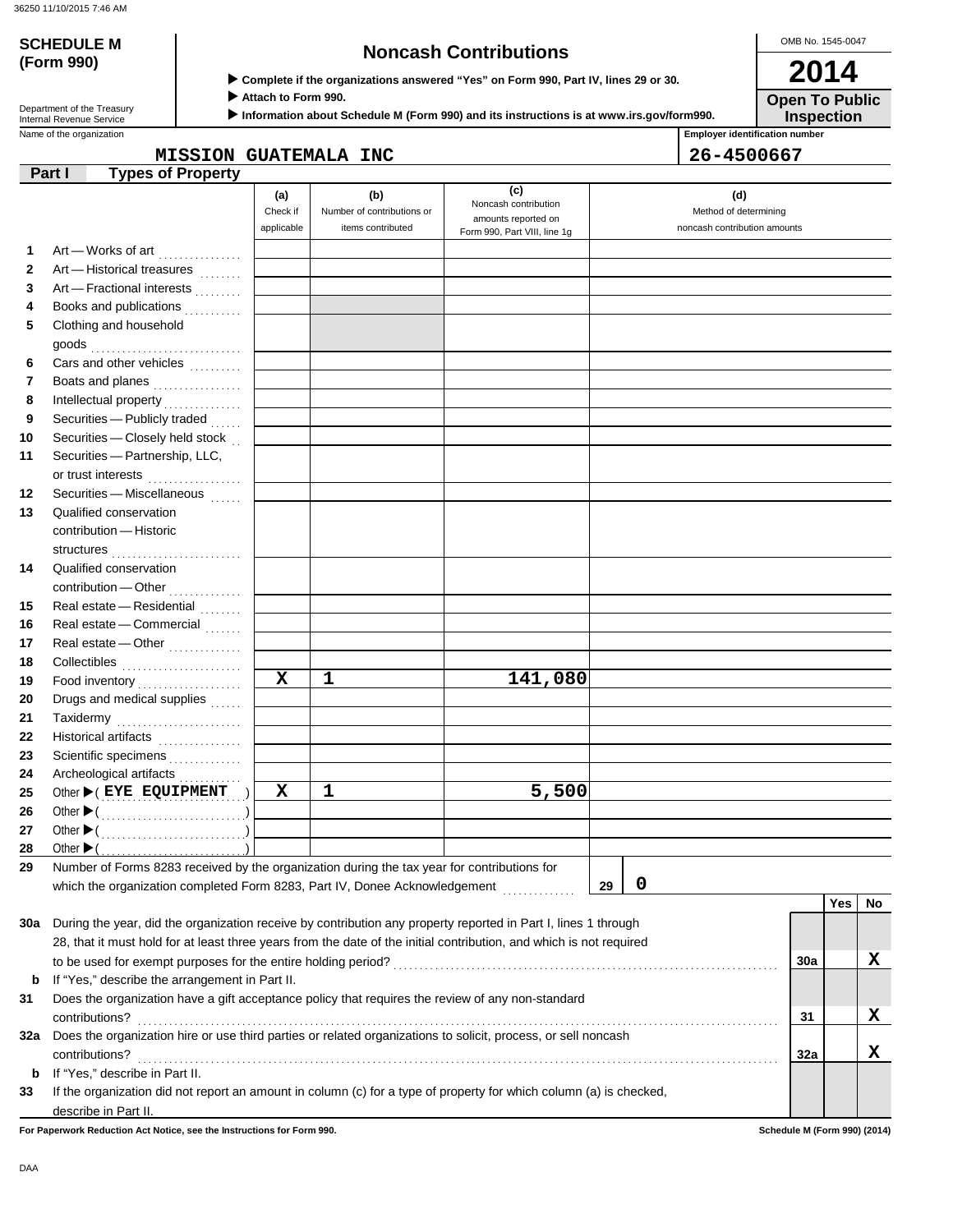$\ddot{\phantom{a}}$ 

 $\ddot{\phantom{a}}$ 

| Schedule M (Form 990) (2014) |  | <b>MISSION GUATEMALA INC</b> |  |                                                                                   | 26-4500667                                                                                                                                                                                                                   | Page 2 |
|------------------------------|--|------------------------------|--|-----------------------------------------------------------------------------------|------------------------------------------------------------------------------------------------------------------------------------------------------------------------------------------------------------------------------|--------|
| Part II                      |  |                              |  | or a combination of both. Also complete this part for any additional information. | Supplemental Information. Provide the information required by Part I, lines 30b, 32b, and 33, and whether<br>the organization is reporting in Part I, column (b), the number of contributions, the number of items received, |        |
|                              |  |                              |  |                                                                                   |                                                                                                                                                                                                                              |        |
|                              |  |                              |  |                                                                                   |                                                                                                                                                                                                                              |        |
|                              |  |                              |  |                                                                                   |                                                                                                                                                                                                                              |        |
|                              |  |                              |  |                                                                                   |                                                                                                                                                                                                                              |        |
|                              |  |                              |  |                                                                                   |                                                                                                                                                                                                                              |        |
|                              |  |                              |  |                                                                                   |                                                                                                                                                                                                                              |        |
|                              |  |                              |  |                                                                                   |                                                                                                                                                                                                                              |        |
|                              |  |                              |  |                                                                                   |                                                                                                                                                                                                                              |        |
|                              |  |                              |  |                                                                                   |                                                                                                                                                                                                                              |        |
|                              |  |                              |  |                                                                                   |                                                                                                                                                                                                                              |        |

| . |
|---|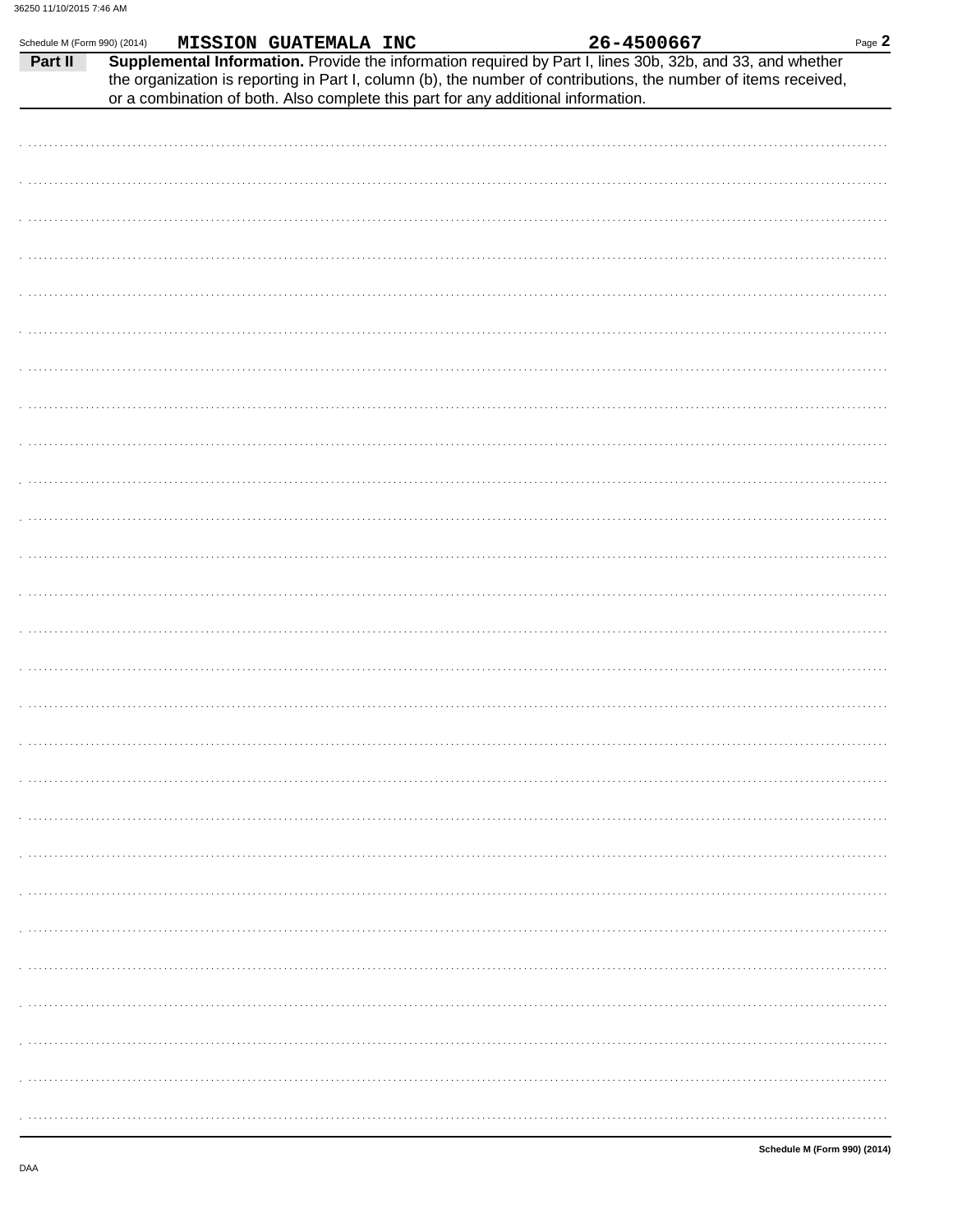| <b>SCHEDULE O</b><br>(Form 990 or 990-EZ)<br>Department of the Treasury | Supplemental Information to Form 990 or 990-EZ<br>Complete to provide information for responses to specific questions on<br>Form 990 or 990-EZ or to provide any additional information.<br>Attach to Form 990 or 990-EZ.                                                                                                                                                                                                                                    |                                       | OMB No. 1545-0047<br>2014<br><b>Open to Public</b> |
|-------------------------------------------------------------------------|--------------------------------------------------------------------------------------------------------------------------------------------------------------------------------------------------------------------------------------------------------------------------------------------------------------------------------------------------------------------------------------------------------------------------------------------------------------|---------------------------------------|----------------------------------------------------|
| Internal Revenue Service<br>Name of the organization                    | Information about Schedule O (Form 990 or 990-EZ) and its instructions is at www.irs.gov/form990.                                                                                                                                                                                                                                                                                                                                                            | <b>Employer identification number</b> | <b>Inspection</b>                                  |
|                                                                         | <b>MISSION GUATEMALA INC</b>                                                                                                                                                                                                                                                                                                                                                                                                                                 | 26-4500667                            |                                                    |
| LOCATED.<br><b>GUATEMALA</b>                                            | FORM 990, PART III, LINE 4D - ALL OTHER ACCOMPLISHMENT<br>THE ORGANIZATION BROUGHT U.S. VOLUNTEERS TO GUATEMALA TO ASSIST WITH<br>PROJECTS WHICH BENEFITED THE GUATEMALAN COMMUNITIES WHERE<br>PROJECTS INCLUDED HOME REPAIR, REPAIR OF SCHOOL AND PRESCHOOL<br>FACILITIES, AND EMERGENCY RELIEF PROGRAMS.<br>FORM 990, PART V, LINE 4B - FINANCIAL ACCOUNTS IN FOREIGN COUNTRIES<br>FORM 990, PART VI, LINE 11B - ORGANIZATION'S PROCESS TO REVIEW FORM 990 | THE MISSION IS                        |                                                    |
| PRIOR TO FILING.                                                        | COPIES OF FORM 990 IS GIVEN TO AND REVIEWED BY THE BOARD OF DIRECTORS                                                                                                                                                                                                                                                                                                                                                                                        |                                       |                                                    |
|                                                                         | FORM 990, PART VI, LINE 12C - ENFORCEMENT OF CONFLICTS POLICY                                                                                                                                                                                                                                                                                                                                                                                                |                                       |                                                    |
|                                                                         | BOARD MEMBERS, OFFICERS, VOLUNTEERS, STAFF MEMEBER, AND KEY STAKEHOLDERS                                                                                                                                                                                                                                                                                                                                                                                     |                                       |                                                    |
| THEY ARE AWARE.                                                         | MUST FILE AN ANNUAL STATEMENT DISCLOSING ANY CONFLICTS OF INTEREST OF WHICH                                                                                                                                                                                                                                                                                                                                                                                  |                                       |                                                    |
|                                                                         | FORM 990, PART VI, LINE 15A - COMPENSATION PROCESS FOR TOP OFFICIAL<br>EXECUTIVE DIRECTOR'S COMPENSATION IS APPROVED BY THE BOARD OF DIRECTORS AND<br>DOCUMENTED IN THE MINUTES.                                                                                                                                                                                                                                                                             |                                       |                                                    |
|                                                                         | FORM 990, PART VI, LINE 19 - GOVERNING DOCUMENTS DISCLOSURE EXPLANATION<br>ALL GOVERNING DOCUMENTS AND INFORMATION RETURNS ARE AVAILABLE AT<br>WWW.MISSIONGUATEMALA.COM, AND MAY BE VIEWED BY SELECTING "DISCLOSURES."                                                                                                                                                                                                                                       |                                       |                                                    |